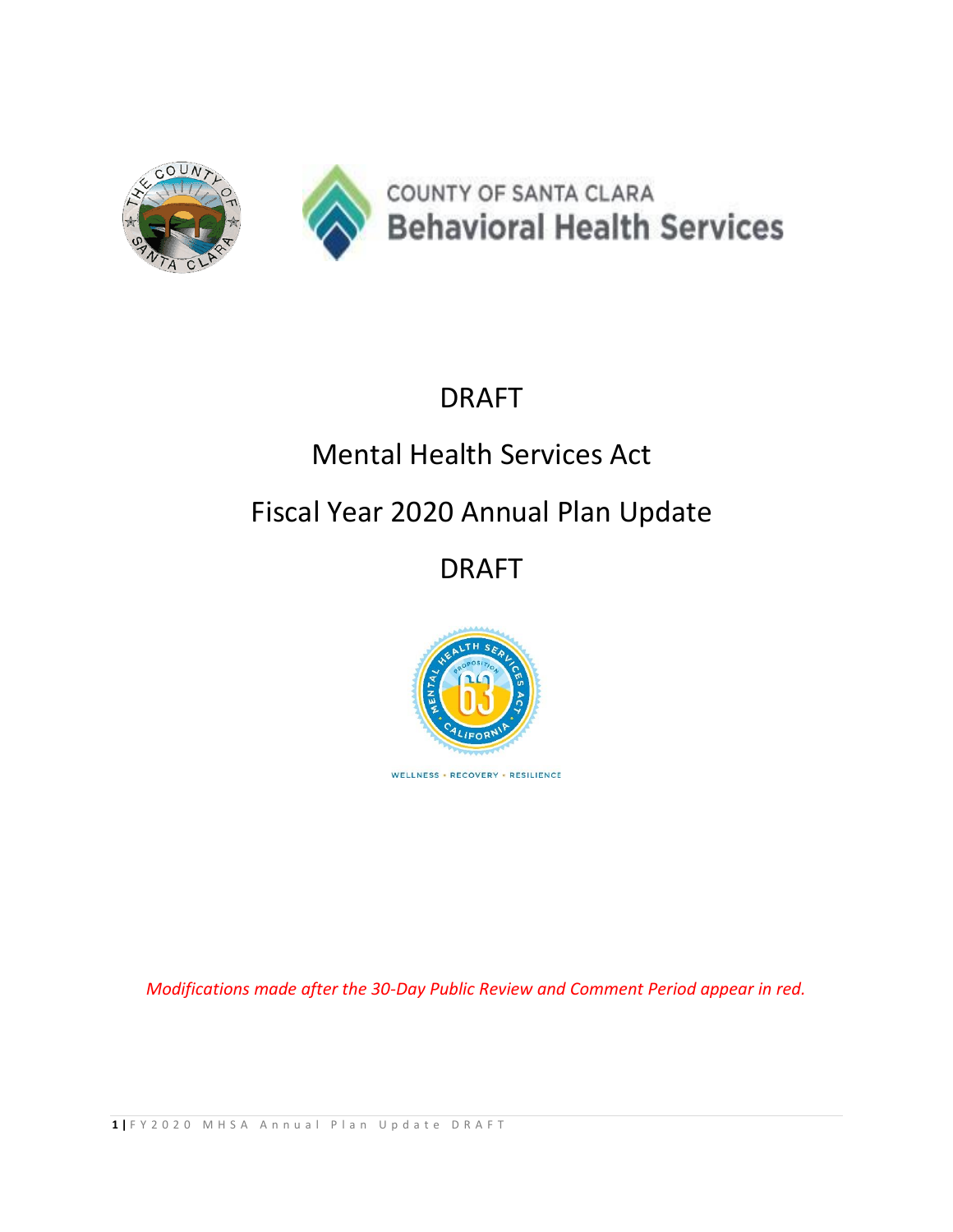## **Table of Contents**

| <b>Community Services and Supports</b> |  |
|----------------------------------------|--|
|                                        |  |
|                                        |  |
|                                        |  |
|                                        |  |
|                                        |  |
|                                        |  |
|                                        |  |
|                                        |  |
|                                        |  |
|                                        |  |
|                                        |  |
|                                        |  |
|                                        |  |
|                                        |  |
|                                        |  |

## **Prevention and Early Intervention Annual Report**

Use separate links on website to retrieve

## **State Fiscal Forms**

Use separate links on website to retrieve

## **Appendices**

Use separate links on website for Appendices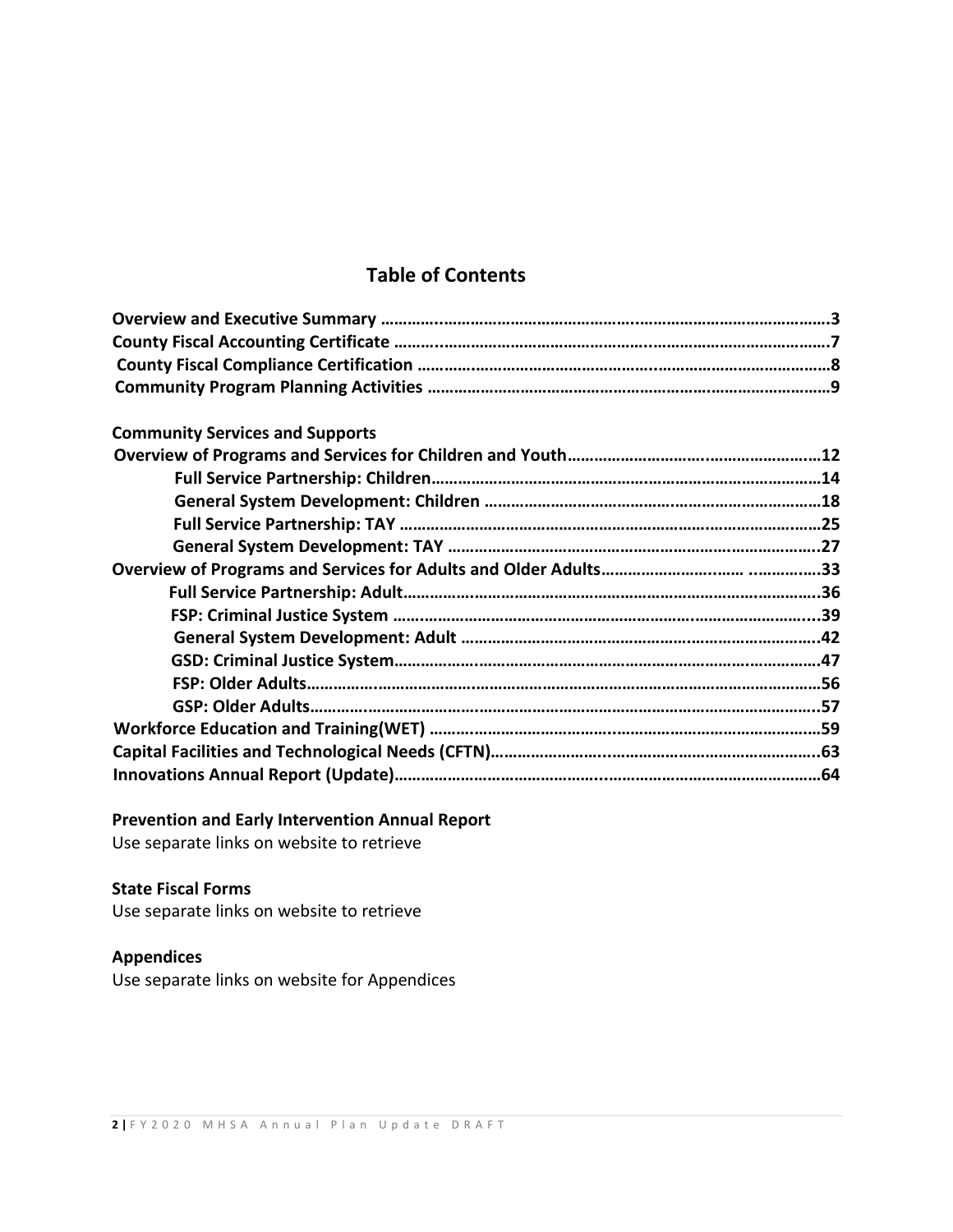#### **Overview and Executive Summary**

In November 2004, California voters passed Proposition 63, also known as the Mental Health Services Act (MHSA). The Act implemented a 1% state tax on income over \$1 million and emphasizes transforming the mental health system to improve the quality of life for individuals living with mental illness and their families.

In consultation with the Mental Health Services Oversight and Accountability Commission (MHSOAC), County of Santa Clara was approved to conduct a community program planning process that would inform the Fiscal Year (FY) 2020 MHSA Annual Plan Update as well as the new Three-Year Plan (Draft) for FY 2021-2023. This request and approval were validated by the local Stakeholder Leadership Committee (SLC) on October 1, 2019 and the Behavioral Health Board on October 4, 2019. Each report (Plan Update and Three-Year Plan) will be sectioned separately to provide clarity and transparency. This process will allow the County of Santa Clara to align all MHSA reporting requirements with the State's deadlines and expectations and keep our County updated with all reporting requirements related to MHSA.

Following existing precedent, the Behavioral Health Services Department (BHSD) has used a comprehensive stakeholder process to develop local MHSA programs and services that range from direct consumer care to innovative ideas aiming to change the behavioral health system. Central to the development and implementation of all programs is the focus on community collaboration; cultural competence; consumer and family-driven services; service integration for consumers and families; prioritization of serving the unserved and underserved; and a focus on wellness, recovery and resilience. The revamped SLC committee with the added five (5) additional client/consumer only seats provided an increased client/consumer lens in the development and validation of these services. The SLC convened during the FY 2020 MHSA Annual Plan Update.

The FY 2020 MHSA Plan Update represents the culmination of planned and stakeholder approved program and service expansions, modifications and introduction of new programs. These changes amount to an annual budget of \$123,536,780 for FY2020.

The County of Santa Clara's FY2020 MHSA Annual Plan Update ("Plan Update" or "Update") to the Three-Year Program and Expenditure Plan for FY 2018-2020 marked the final year of existing approved planning. This draft plan update will be posted for the required 30-day public comment period from April 11 – May 10, 2020. It will be followed by a Public Hearing hosted by the Behavioral Health Board on May 11, 2020 and submitted for approval and adoption at the first June meeting of the Board of Supervisors in FY 2020. Considering the COVID-19 Shelter in Place order by the County of Santa Clara Public Health Department, the Behavioral Health Board Public Hearing of the draft plans will be conducted virtually via zoom in accordance with the Governor's Executive Emergency Order N-25-20.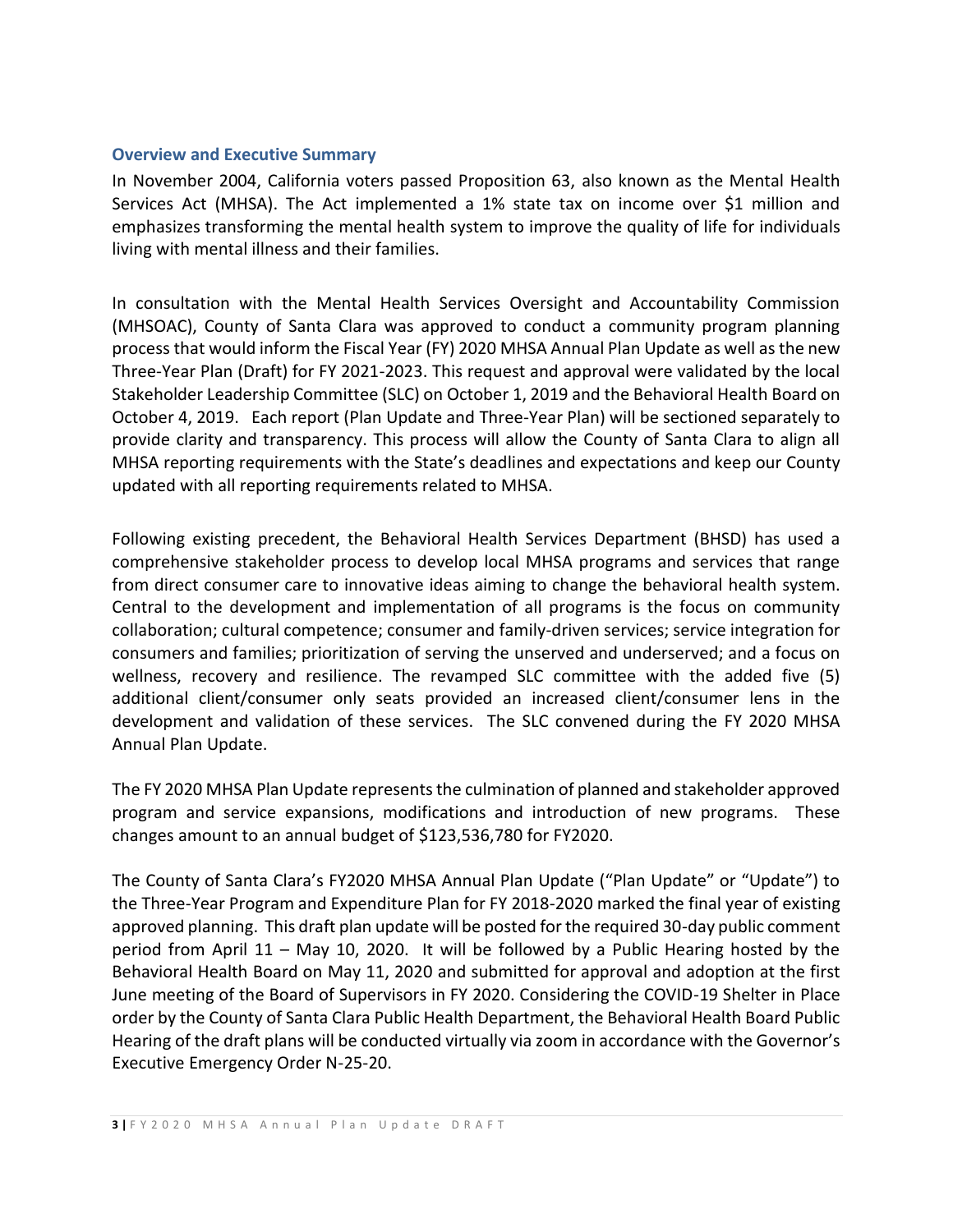### **MHSA Components and Funding Categories**

MHSA funding is broken down into five components that are defined by the Act: Community Services and Supports (CSS), Prevention and Early Intervention (PEI), Innovation (INN), Workforce Education and Training (WET), and Capital Facilities and Technological Needs (CFTN).

This Plan Update seeks to increase direct services funding for all MHSA components in FY2020, but most significantly in Community Services and Supports due to the expansion of Full Service Partnerships to meet service gap needs. Existing MHSOAC-approved projects in the INN component were granted extensions of 2-3 years on February 5, 2020 by the MHSOAC. A brief description and the funding level for each of these areas is provided below.

#### **Community Services and Supports Component**

CSS is the largest of all five MHSA components, 76% percent is allocated for program maintenance, expansion and transfers to other components, such as the WET and CFTN components. CSS supports comprehensive mental health treatment for people of all ages living with serious emotional disturbance (SED) or serious mental illness (SMI). CSS develops and implements promising or proven practices designed to increase underserved groups' access to services, enhance quality of services, improve outcomes and promote interagency collaboration. The component's total MHSA annual budget is \$82,592,455 in FY 2020.

#### **Prevention and Early Intervention Component**

MHSA dedicates 19% of its allocation to PEI, which is intended to prevent mental illness from becoming severe and disabling and to improve timely access for people who are underserved by the mental health system. The component's total MHSA annual budget is \$21,388,741 in FY 2020.

#### **Innovation Component**

MHSA designates 5% of a County's allocation to the INN component, which specifically and exclusively dedicates funds to trying new approaches that contribute to learning rather than expanding service delivery. Projects are time-limited to a maximum of five years and evaluated for effectiveness and consideration for continued funding through an alternative source. This component's annual budget is \$11,714,914 in FY 2020.

#### **Workforce Education and Training Component**

WET is intended to increase the mental health services workforce and to improve staff cultural and linguistic competency. The total transfer from CSS to WET funding for FY 2020 is \$3,129,104.

#### **Capital Facilities and Technological Needs Component**

The CFTN component funds a wide range of projects necessary to support the service delivery system and is currently funded through CSS in the County of Santa Clara<sup>1</sup>. The annual budget is \$4,711,566 in FY 2020.

**4 |** F Y 2 0 2 0 M H S A A n n u a l P l a n U p d a t e D R A F T

<sup>1</sup> Pursuant to the **Welfare and Institutions Code Section 5892(b)**, Counties may use a portion of their CSS funds for WET, CFTN and the Local Prudent Reserve. It is further specified that the total amount of CSS funding used for this purpose shall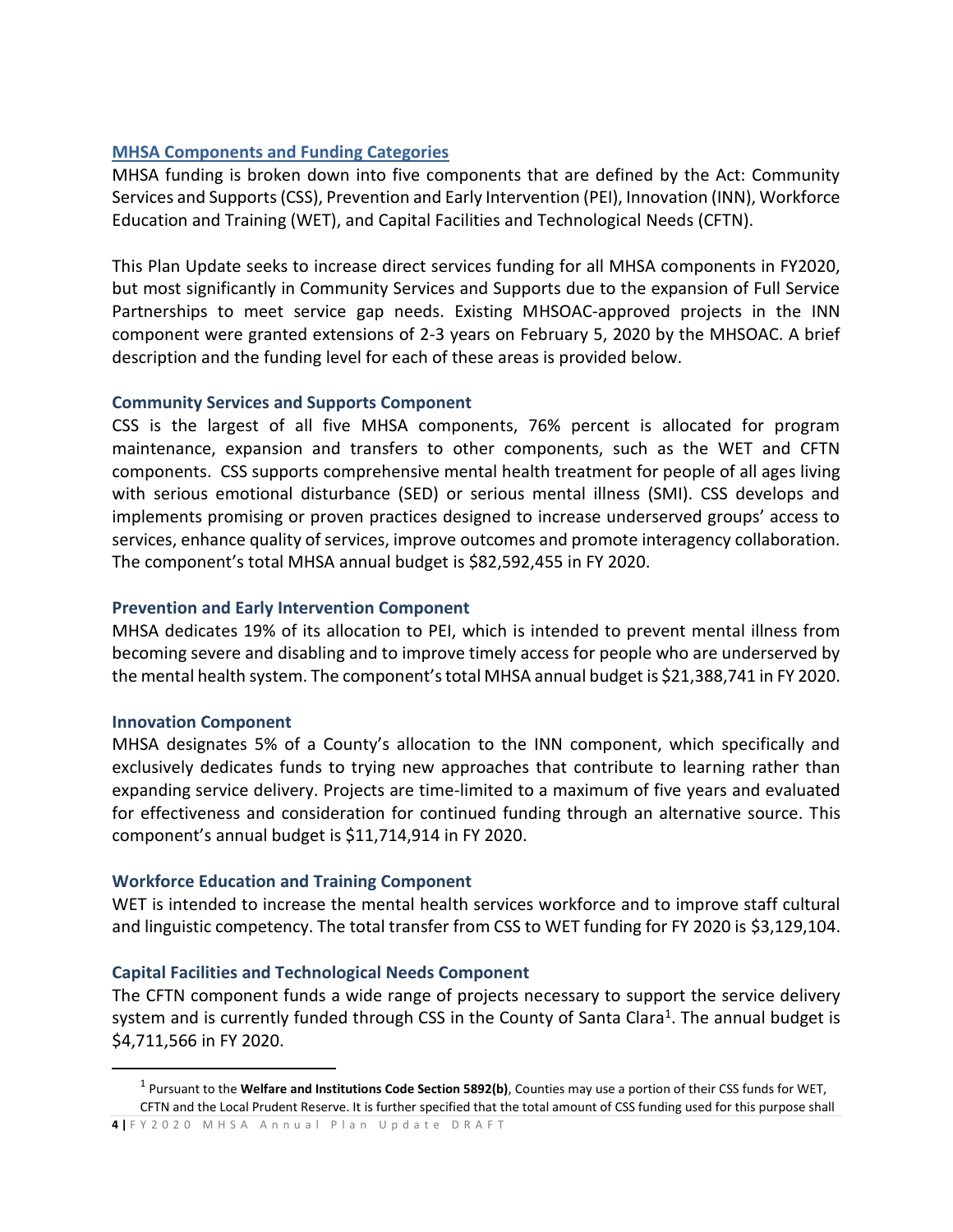## **Annual Prevention and Early Intervention Report**

Pursuant to Title 9, California Code of Regulations, Sections 3560.010 (a)(1), each County must submit an Annual Prevention and Early Intervention (PEI) and Annual Innovations Report to the MHSOAC as part of a Three Year Program and Expenditure Plan or Annual Update within 30 calendar days of Board of Supervisors approval of the Plan or Update by June 30, 2020. Both Annual PEI Report and Innovations Update (as programs are not fully implemented) are included in this Draft Plan Update.

## **Summary of Changes for Fiscal Year 2020**

The County of Santa Clara lists its services not by component, but by system of care. Within each system of care, several changes to CSS, PEI and CFTN programs were incorporated into the Draft FY 2020 Annual Plan Update. These are those changes:

## **Programs for Children, Youth and Families (CYF) Proposed Changes**

#### **Increase Capacity**

- Increased capacity to facilitate implementation of Children and Transition Age Youth Intensive Full Service Partnerships (IFSP).
- Increased allocation to the Youth Therapeutic Integrated Program (YTIP) to provide more intensive and integrated services.
- Increased Families and Children's outpatient services caseloads at two critical service locations, Alum Rock and Uplift, to meet both network adequacy and timeliness as required by Department of Health Care Services.

#### **Redesign and Realign**

- Redesigned the Children and Youth Mobile Response and Stabilization services Children in Youth and Families Cross Systems Initiatives Division to efficiently address youth and children related crisis calls to the County's Call Center.
- Exploring the TAY Triage to Support Re-entry Program to meet the needs of youth coming out of juvenile detention, Emergency Psychiatric Services and hospital stays.
- Transferred the clinical portion of School Linked Services back into Prevention and Early Intervention to appropriately serve children and family needs.

## **Programs for Adults and Older Adults (AOA) Proposed Changes**

#### **Increase Capacity**

- Increased capacity to facilitate implementation of Adult and Older Adult Intensive Full-Service Partnerships (IFSP) and Assertive Community Treatment (ACT).
- Increased capacity and allocation to facilitate implementation of the Forensic Assertive Community Treatment (FACT) for justice-involved adults with an SMI.

not exceed 20% of the total average amount of funds allocated to that County for the previous five years. Once allocated to either the WET or CFTN Plan, in order to expend those funds, the County must also conduct a public process to specifically outline the intended use of those monies and receive final approval from their Board.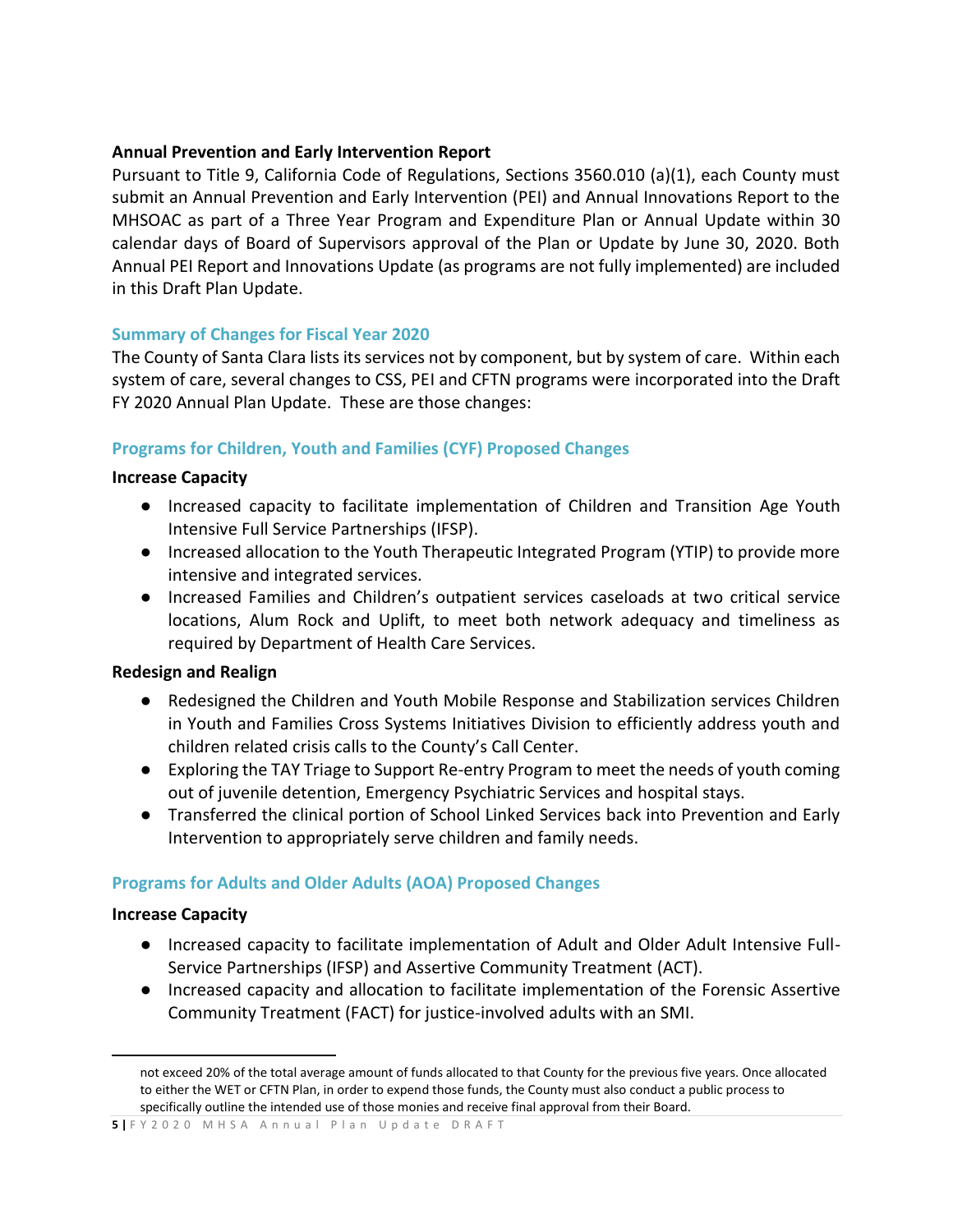- Increased Adult/Older Adult outpatient services caseloads at two critical service locations, Gardner and Goodwill, to meet both network adequacy and timeliness requirements.
- Increased allocation for the Transitional Housing Unit (Rainbow) for 15 women coming out of custody and receiving mental health services (expansion of services).

#### **Workforce Education and Training**

- Realign the WET work plan with the state's new requirements.
- Extensive community prioritization will be implemented at the start of Summer-early Fall 2020 to review WET planning in light of the WET Regional Partnerships guidance from the C[alifornia's Office of Statewide Health Planning and Development \(OSHPD\)](https://oshpd.ca.gov/loans-scholarships-grants/grants/wet/).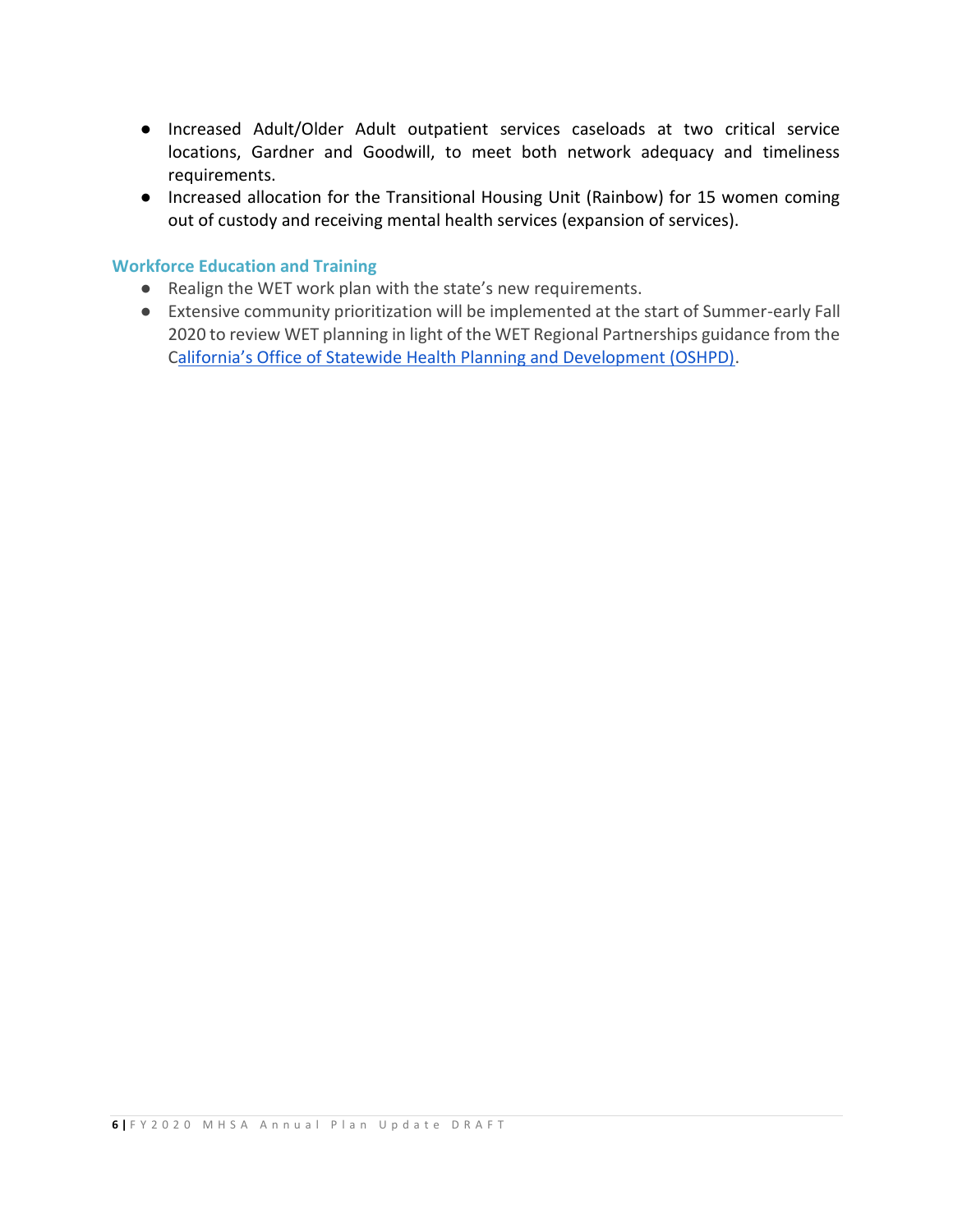#### ☐ **Three-Year Program and Expenditure Plan**  ☒ **Annual Update**

## **MHSA COUNTY COMPLIANCE CERTIFICATION**

| <b>County: Santa Clara</b>                                  |                                             |  |  |  |  |
|-------------------------------------------------------------|---------------------------------------------|--|--|--|--|
| <b>Local Mental Health Director</b>                         | <b>Program Lead</b>                         |  |  |  |  |
| Sherri Terao, Ed.D.                                         | Evelyn Tirumalai, MHSA Manager              |  |  |  |  |
| (408) 885-5776                                              | (408) 885-3982                              |  |  |  |  |
| sherri.terao@hhs.sccgov.org                                 | Evelyn.tirumalai@hhs.sccgov.org             |  |  |  |  |
|                                                             |                                             |  |  |  |  |
|                                                             | <b>Local Mental Health Mailing Address:</b> |  |  |  |  |
| County of Santa Clara Behavioral Health Services Department |                                             |  |  |  |  |
| <b>Mental Health Administration</b>                         |                                             |  |  |  |  |
| 828 South Bascom Avenue, Suite 200                          |                                             |  |  |  |  |
| San Jose, CA 95128                                          |                                             |  |  |  |  |

I hereby certify that I am the official responsible for the administration of county/city mental health services in and for said county/city, and that the County/City has complied with all pertinent regulations and guidelines, laws and statutes of the Mental Health Services Act in preparing and submitting this Three-Year Program and Expenditure Plan or Annual Update, including stakeholder participation and nonsupplantation requirements.

This Three-Year Program and Expenditure Plan or Annual Update has been developed with the participation of stakeholders, in accordance with Welfare and Institutions Code Section 5848 and Title 9 of the California Code of Regulations section 3300, Community Planning Process. The draft Three-Year Program and Expenditure Plan or Annual Update was circulated to representatives of stakeholder interests and any interested party for 30 days for review and comment and a public hearing was held by the local mental health board. All input has been considered with adjustments made, as appropriate. The annual update and expenditure plan, attached hereto, was adopted by the County Board of Supervisors on  $\sim$  , 2020.

Mental Health Services Act funds are and will be used in compliance with Welfare and Institutions Code section 5891 and Title 9 of the California Code of Regulations section 3410, Non-Supplant. All documents in the attached annual update are true and correct.

Sherri Terao \_ Mental Health Director/Designee (PRINT) and the Signature Signature Signature Date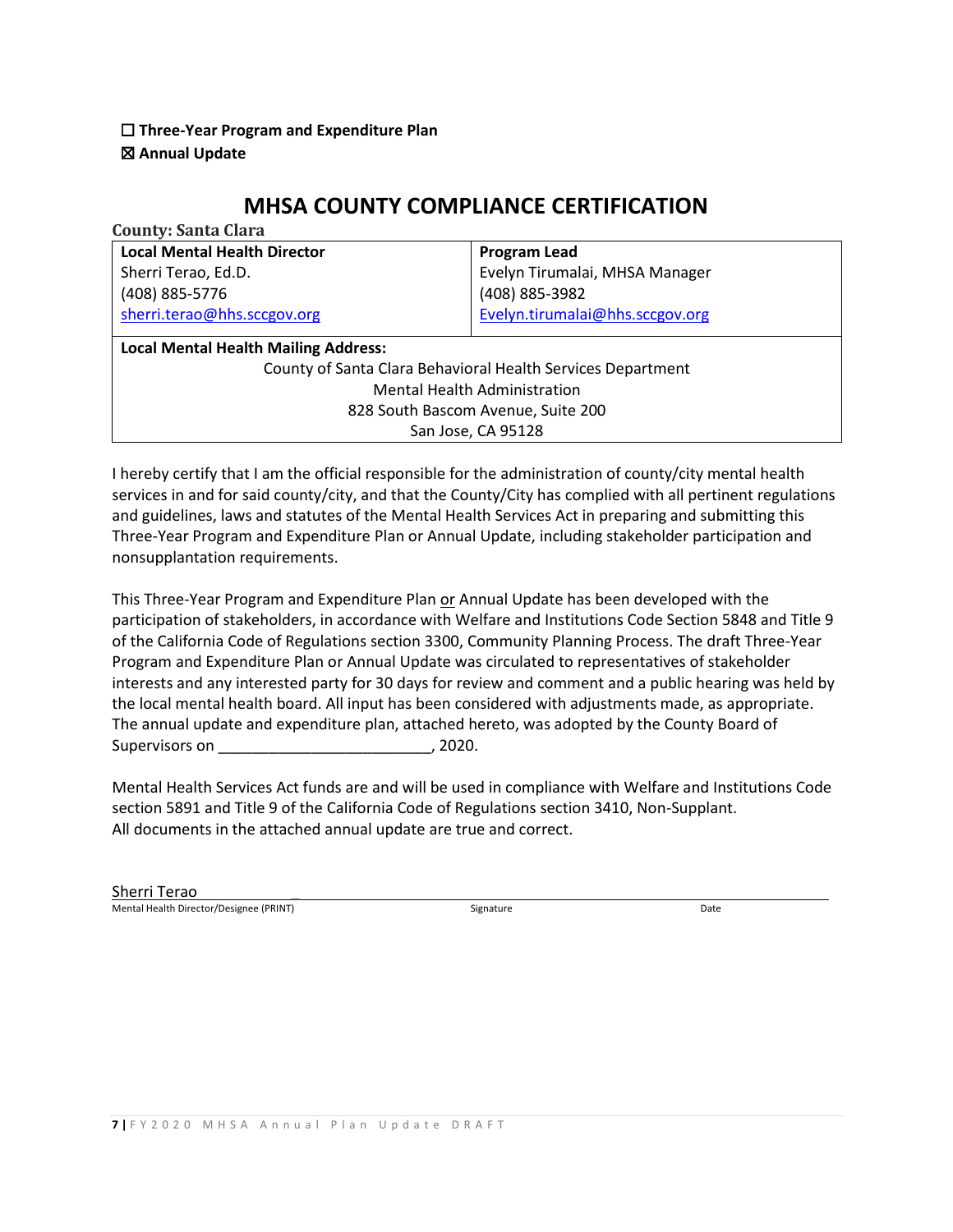## **MHSA COUNTY FISCAL ACCOUNTABILITY CERTIFICATION**

☐ **Three-Year Program and Expenditure Plan** 

☒ **Annual Update**

☐ **Annual Revenue and Expenditure Report** 

**County: Santa Clara** 

| <b>Local Mental Health Director</b>                         | <b>County Auditor-Controller/City Financial Officer</b> |  |  |
|-------------------------------------------------------------|---------------------------------------------------------|--|--|
| Sherri Terao, Ed.D.                                         | Alan Minato                                             |  |  |
| (408) 885-5776                                              | Telephone Number: 408-299-5201                          |  |  |
| sherri.terao@hhs.sccgov.org                                 | E-mail: alan.minato@fin.sccgov.org                      |  |  |
| <b>Local Mental Health Mailing Address:</b>                 |                                                         |  |  |
| County of Santa Clara Behavioral Health Services Department |                                                         |  |  |
| <b>Mental Health Administration</b>                         |                                                         |  |  |
| 828 South Bascom Avenue, Suite 200                          |                                                         |  |  |
| San Jose, CA 95128                                          |                                                         |  |  |

I hereby certify that the Three-Year Program and Expenditure Plan, Annual Update or Annual Revenue and Expenditure Report is true and correct and that the County has complied with all fiscal accountability requirements as required by law or as directed by the State Department of Health Care Services and the Mental Health Services Oversight and Accountability Commission, and that all expenditures are consistent with the requirements of the Mental Health Services Act (MHSA), including Welfare and Institutions Code (WIC) sections 5813.5, 5830, 5840, 5847, 5891, and 5892; and Title 9 of the California Code of Regulations sections 3400 and 3410. I further certify that all expenditures are consistent with an approved plan or update and that MHSA funds will only be used for programs specified in the Mental Health Services Act. Other than funds placed in a reserve in accordance with an approved plan, any funds allocated to a county which are not spent for their authorized purpose within the time period specified in WIC section 5892(h), shall revert to the state to be deposited into the fund and available for counties in future years. I declare under penalty of perjury under the laws of this state that the foregoing and the attached update/revenue and expenditure report is true and correct to the best of my knowledge.

Sherri Terao \_\_\_\_\_\_\_\_ Mental Health Director/Designee (PRINT) Signature Signature Signature Signature Date

I hereby certify that for the fiscal year ended June 30, 2019, the County/City has maintained an interest-bearing local Mental Health Services (MHS) Fund (WIC 5892(f)); and that the County's/City's financial statements are audited annually by an independent auditor and the most recent audit report is dated for the fiscal year ended June 30, 2019. I further certify that for the fiscal year ended June 30 2019, the State MHSA distributions were recorded as revenues in the local MHS Fund; that County/City MHSA expenditures and transfers out were appropriated by the Board of Supervisors and recorded in compliance with such appropriations; and that the County/City has complied with WIC section 5891(a), in that local MHS funds may not be loaned to a county general fund or any other county fund. I declare under penalty of perjury under the laws of this state that the foregoing, and if there is a revenue and expenditure report attached, is true and correct to the best of my knowledge.

Alan Minato\_\_\_\_\_\_\_\_\_\_ \_\_\_\_\_\_

County Auditor Controller/City Financial Officer (PRINT) Signature Signature Controller Controller City Financial Officer (PRINT) Signature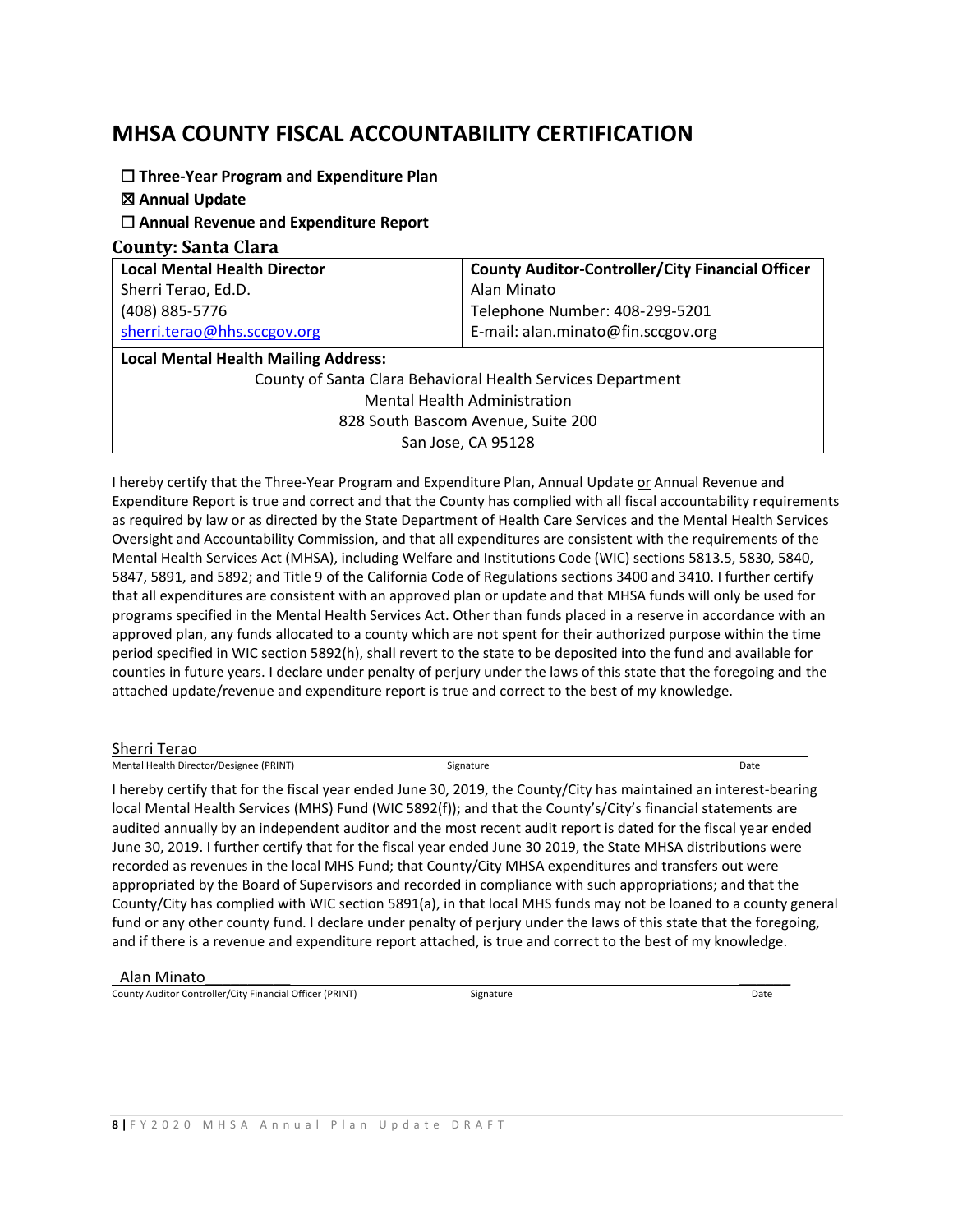## **Community Program Planning Process**

The County of Santa Clara's FY 2020 MHSA Annual Plan Update ("Plan update" or "Update") to th[e Three-Year Program and Expenditure Plan for Fiscal Years 2018](https://www.sccgov.org/sites/bhd/AboutUs/MHSA/Documents/2018/mhsa-bos-approved-fy18-fy20-plan.pdf) [through 2020](https://www.sccgov.org/sites/bhd/AboutUs/MHSA/Documents/2018/mhsa-bos-approved-fy18-fy20-plan.pdf) has been carried out as required by the California Code of Regulations (CRR) Section 3300. With approval from the Mental Health Services Oversight and Accountability Commission (MHSOAC), the Department was able to carry out a combined community planning process to inform the Draft FY20 MHSA Annual Plan Update and the Draft FY21-FY23 Program and Expenditure Plan ("Draft Three Year Plan" or "Plan Document") found in Section II of this draft document. This was requested and approved in light of the requirements to provide timely approved plans and to realign our reporting with expected State deadlines.

The planning team was led by Toni Tullys, Director of the Behavioral Health Services Department; Sherri Terao, Deputy Director, Systems of Care; Todd Landreneau, Deputy Director, Managed Care Services; Virginia Chen, Senior Departmental Fiscal Officer; Roshni Shah, Prevention and Early Intervention Manager; Gina Vittori, Innovation Manager; and, Evelyn Tirumalai, MHSA Senior Manager. The planning team carried out multiple community meetings and informationgathering activities, including a client/consumer survey, engaging stakeholders in all stages of the planning and update process in order to ensure that the Plan Update and Three-Year Plan Draft Documents reflect their experiences and suggestions. An annual MHSA Planning Forum was held in January 2020 as a culmination of all community listening sessions, client/consumer surveys and its analysis is included in the Appendix. The Draft Three Year Plan (in a separate section) draws upon those recommendations and includes any changes as a result of the public review process. Planning activities and their corresponding dates are presented in the table below. Materials, handouts and stakeholder comment summaries from these meetings are included in the Appendix.

The review stage of the planning process included two additional meetings with the SLC (February 13 and in April 9, 2020) prior to the required 30-day public comment period. The 30 day public comment period opened in April 11, 2020 and closed on May 10, 2020. The County announced and disseminated the Combined FY20 Draft Plan Update and the FY21-23 MHSA Program and Expenditure Plan (Draft Plan) to the MHSA Stakeholder Leadership Committee, Board of Supervisors, Behavioral Health Board, County staff, service providers, consumers, family members, and those whose email addresses are associated with the stakeholder email list compiled throughout this [planning process. A public notice was](http://www.sccbhsd.org/mhsa) posted on the County's MHSA [website](http://www.sccbhsd.org/mhsa) **[www.sccbhsd.org/mhsa.](http://www.sccbhsd.org/mhsa)** [The Combined FY20 Draft Plan Update and the FY21-23 MHSA](http://www.sccbhsd.org/mhsa)  [Program and Expenditure Plan links were](http://www.sccbhsd.org/mhsa) posted to the County's website in downloadeable [formats. T](http://www.sccbhsd.org/mhsa)he public submitted comments directly t[o mhsa@hhs.sccgov.org](mailto:mhsa@hhs.sccgov.org) as well as link created in light of the shelter in plan order that came into effect on March 16, 2020. This was the link created: [https://www.surveymonkey.com/r/2020MHSA\\_PublicCommentForm.](https://www.surveymonkey.com/r/2020MHSA_PublicCommentForm)

Due to the current COVID-19 Shelter in Place mandate from the Public Health Officer, no walk ins were taken at the administration office as in the past public comment periods. Electronic copies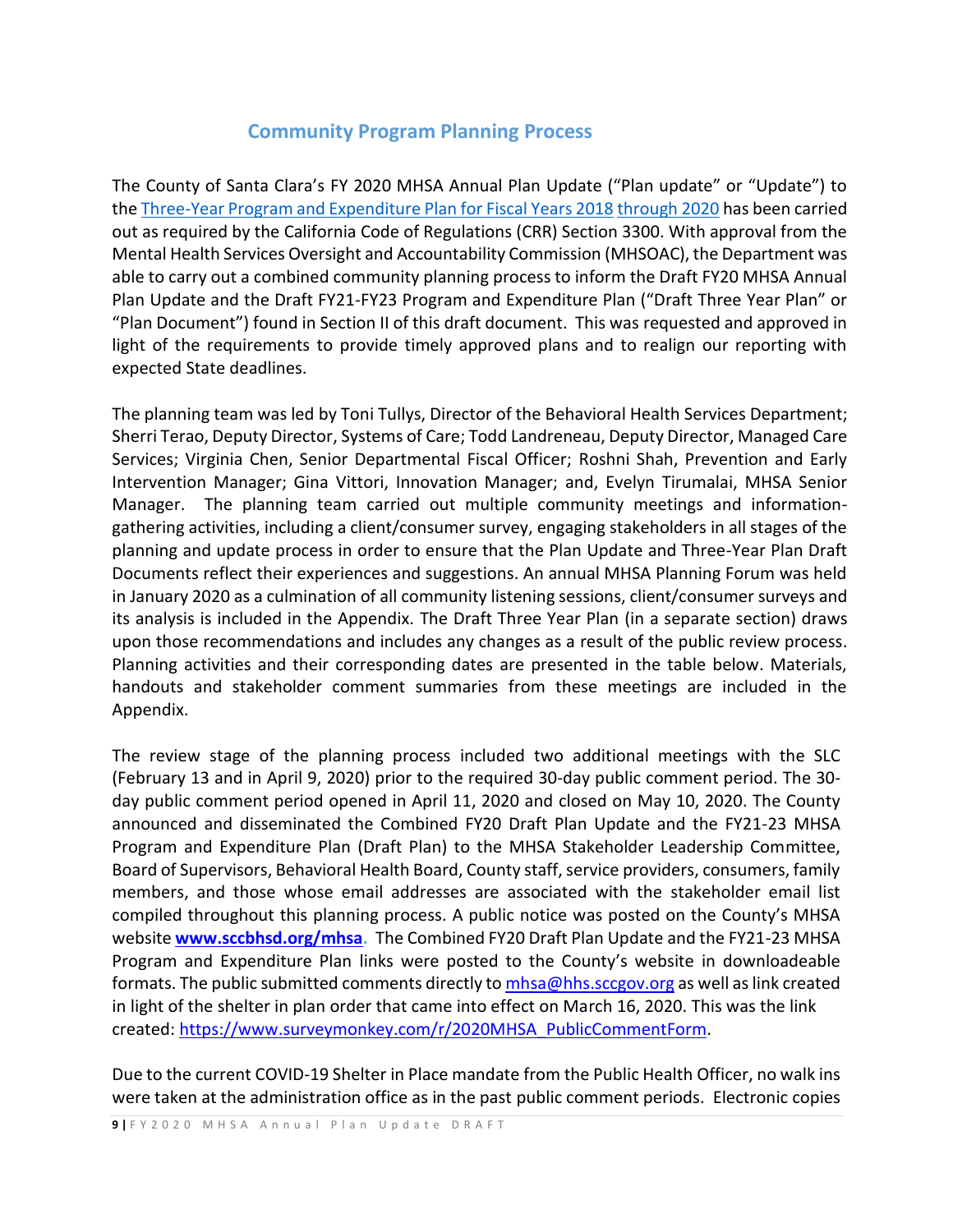of the Draft Plans were accessible and easy to retrieve at [www.sccbhsd.org/mhsa.](http://www.sccbhsd.org/mhsa) This was in accordance with the California Governor's Executive Order N-29-20, issued on March 17, 2020. To date, counties have not received additional direction from the Department of Health Care Services or the Mental Health Services Oversight and Accountability Commission regarding flexibility in posting requirements or delays to the review process due to the lack of access to the documents some stakeholders may experience. For this reason, a direct phone line to the MHSA Coordinator can be used for details about the Draft Plan and, if necessary, the MHSA coordinator would send the document by postal service as needed. The direct number to contact the MHSA Coordinator is (408) 401-6117. During the 30-day posting period, there were no requests for paper copies of the Draft Plans.

At the end of the 30-day public comment period, the Behavioral Health Board (BHB) hosted a Public Hearing of the Combined FY20 Draft Plan Update and the FY21-23 MHSA Program and Expenditure Plan (Draft Plan). This took place on May 11, 2020, during which stakeholders were engaged to provide feedback about the Combined FY20 Draft Plan Update and the FY21-23 MHSA Program and Expenditure Plan (Draft Plan). This meeting was held virtually over Zoom and in accordance with the requirements with shelter in place issued by the Health Officer and the Governor's Executive Order N-29-20. The purpose of the Public Hearing was for the public to provide comment and for the BHB to take action on the recommended Draft Plans prior to submission to the Board of Supervisors' (BOS) June 2, 2020 meeting. If approved and adopted, the Combined FY20 Draft Plan Update and the FY21-23 MHSA Program and Expenditure Plan will be sent to the Mental Health Services Oversight and Accountability Commission as required by MHSA regulations and on time to meeting June 30, 2020 submission date.

#### **Stakeholder Leadership Committee**

Since 2005 the Mental Health Services Act (MHSA) Stakeholder Leadership Committee (SLC) has been in place to provide input and to advise the County Behavioral Health Services Department (BHSD) in its MHSA planning and implementation activities. The MHSA SLC serves as the BHSD's primary advisory committee for MHSA activities. The MHSA SLC consists of representatives of various stakeholder groups, including consumers, family members and underserved cultural communities. The MHSA SLC members review, comment and provide input on MHSA plans and annual updates. MHSA SLC meetings serve as a forum to assure wide-ranging representation in the MHSA community planning process. All MHSA SLC meetings are open to the public and allow for public comment. At the beginning of each MHSA planning cycle, the BHSD holds MHSA SLC meetings to discuss MHSA related business and programs. In 2018, the MHSA SLC was redesigned to include additional consumer representation by adding 5 client/consumer only additional seats to the group. The 30-member committee list of current members is listed on the Appendix.

The MHSA SLC hosted the following meetings kicking off the community program planning process on October 1, 2019. Community Listening Sessions Commenced in September 2019 and community input and review continued through May 10, 2020. The following is a complete list of all planning community meetings: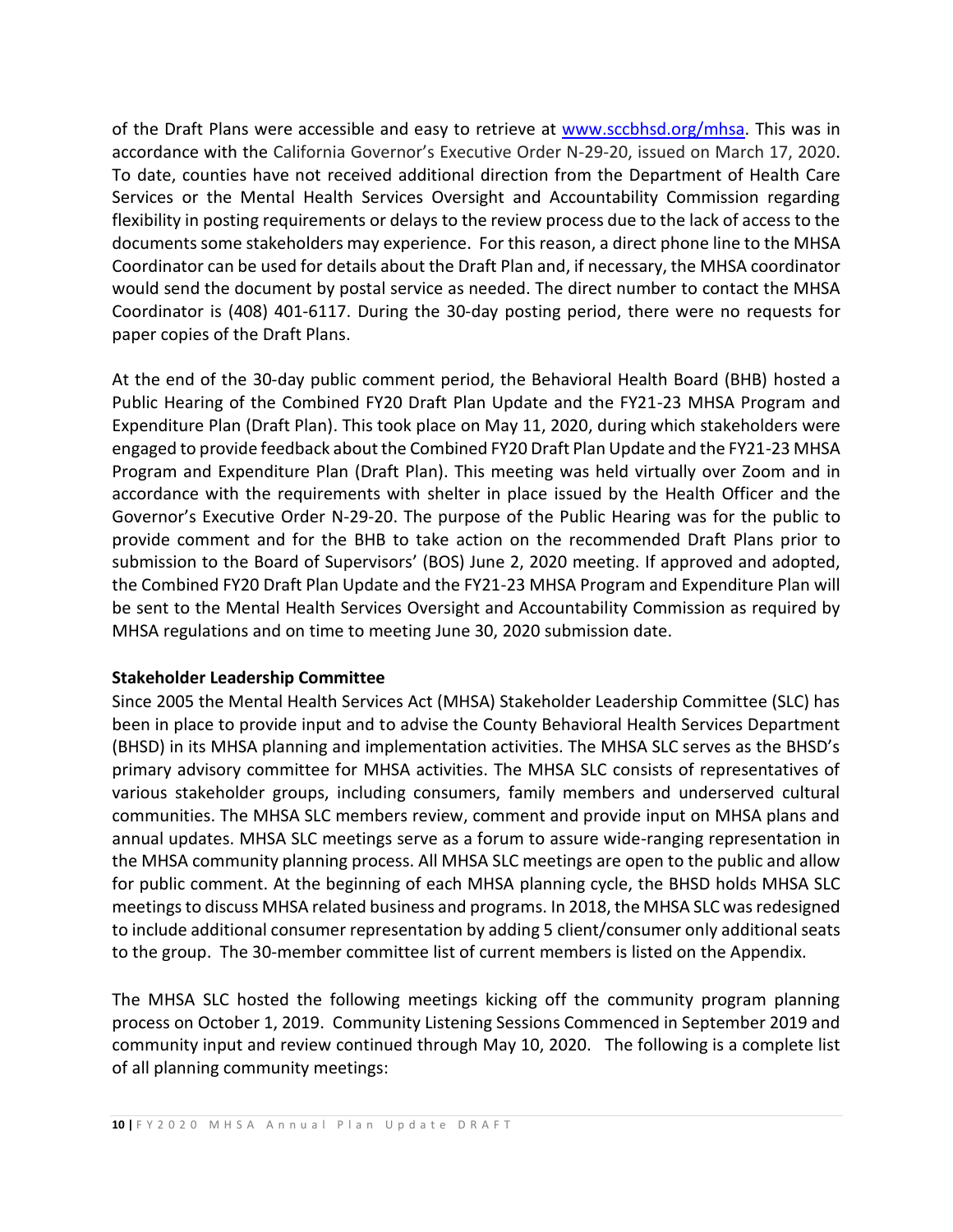## **Community Program Planning Activities and Dates. All meetings are open to the public.**

| <b>Stakeholder Trainings</b><br>and Kick Off | <b>Community Planning Process</b>        | <b>Plan Review</b>                           |
|----------------------------------------------|------------------------------------------|----------------------------------------------|
| July - September                             | September 17, 2019 6:00pm - 8:00pm       | February 13, 2020 4:30-pm - 6:30pm           |
| 2019                                         | Rebekah Children's Services              | <b>MHSA SLC Validation Meeting</b>           |
| MHSA SLC new                                 |                                          |                                              |
| member recruitment                           | September 23, 2019 1:00pm - 3:00pm       | April 9, 2020 2:30pm - 4:00pm                |
| and training                                 | <b>Bill Wilson Center</b>                | MHSA SLC Review of Programs                  |
|                                              |                                          | Virtual Meeting via Zoom                     |
| October 1, 2019                              | October 4, 2019 9:00am - 11:00am         | https://zoom.us/j/946132517                  |
| $3:00$ pm $-5:00$ pm                         | <b>Behavioral Health Board</b>           |                                              |
| Overview of CPPP and                         |                                          | April 11 - May 10, 2020                      |
| Timeline                                     | October 9, 2019 3:30pm - 5:30pm          | 30-Day Public Comment Period of Draft Plans  |
| <b>Review of MHSA</b>                        | Mitchell Park Community Center           | Accessed here: www.sccbhsd.org/mhsa          |
| Components                                   |                                          | Public Comments can be sent using this link: |
| Legislative Update                           | October 15, 2019 3:30pm - 6:30pm         | https://www.surveymonkey.com/r/2020MHSA      |
|                                              | Santa Clara Valley Specialty Center      | PublicCommentForm                            |
|                                              |                                          | By email at: MHSA@hhs.sccgov.org             |
|                                              | October 29, 2019 4:00pm - 6:00pm         | By telephone: (408) 401-6117                 |
|                                              | Evergreen City College Extension -       |                                              |
|                                              | <b>Milpitas Campus</b>                   | May 11, 2020 10:45am - 11:45am               |
|                                              |                                          | Behavioral Health Board Public Hearing of    |
|                                              | November 6, 2019 5:30pm - 7:30pm         | <b>MHSA Draft Plans</b>                      |
|                                              | Milpitas Unified School District (due to | Virtual Meeting via Zoom                     |
|                                              | an MUSD emergency the District           |                                              |
|                                              | provided input via survey)               | June 2, 2020                                 |
|                                              |                                          | Request Board of Supervisor Review and       |
|                                              | November 12, 2019 3:00pm - 5:00pm        | <b>Approval of Draft Plans</b>               |
|                                              | County Office of Education, ERC3         |                                              |
|                                              |                                          | June 30, 2020                                |
|                                              | December 19, 2019 8:30 am - 9:30am       | Submission of Approved and Adopted Plans to  |
|                                              | South County Collaborative Briefing      | DHCS and MHSOAC                              |
|                                              | January 21, 2020 8:00am - 2:00pm         |                                              |
|                                              | <b>MHSA Forum</b>                        |                                              |
|                                              | County Office of Education               |                                              |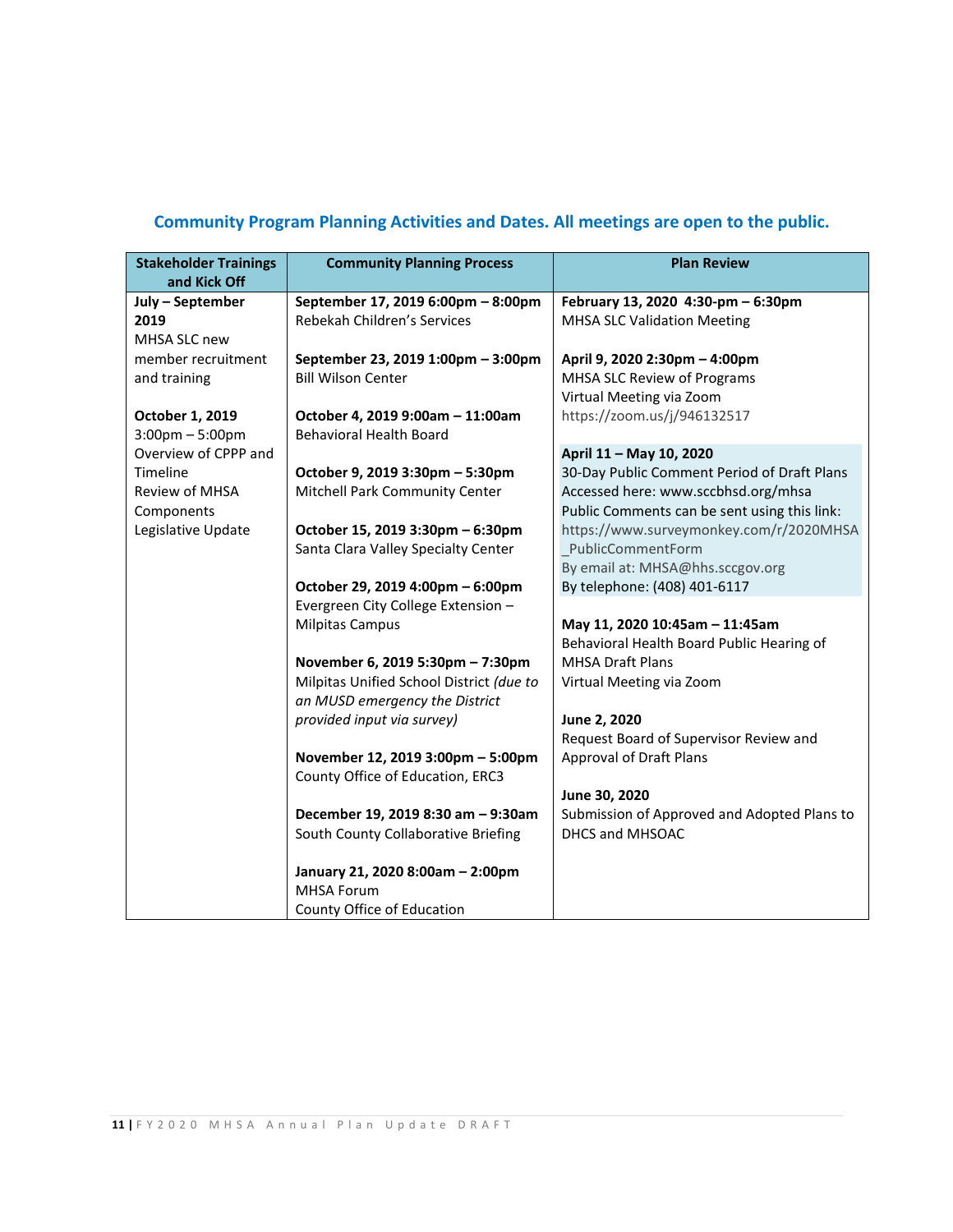## **Overview of Programs and Services for Children and Youth: Fiscal Year 2020**

| <b>Initiative</b>                                                          | Program                                                                             | <b>Description</b>                                                                                                                                                                                                                                                                                                                                                                                                                                                                                                  | <b>Proposed Changes</b>                    |
|----------------------------------------------------------------------------|-------------------------------------------------------------------------------------|---------------------------------------------------------------------------------------------------------------------------------------------------------------------------------------------------------------------------------------------------------------------------------------------------------------------------------------------------------------------------------------------------------------------------------------------------------------------------------------------------------------------|--------------------------------------------|
|                                                                            |                                                                                     | <b>CSS: Full Service Partnership</b>                                                                                                                                                                                                                                                                                                                                                                                                                                                                                |                                            |
| <b>Full Service</b><br>Partnership for<br>Children, Youth,<br>and Families | Maintenance<br>Children & TAY<br><b>Full Service</b><br>Partnership                 | Continuation of the FSP model from previously<br>approved plans. This tier of services will ensure that<br>individuals that currently receive FSP services will<br>continue to receive care without any reduction in<br>service. The FSP Maintenance service is a step down<br>from Intensive FSP for those who may still needs<br>services, including housing support, to remain<br>successful in the community. Maintain current<br>number of FSP slots: Child, TAY, Adult, Older Adult,<br>and Criminal Justice. | No changes                                 |
|                                                                            | Intensive<br>Children & TAY<br><b>Full Service</b><br>Partnership                   | Full range of community and clinical services that<br>provides a higher per person funding allocation that<br>was not previously available to serve people with<br>serious mental health needs. These services represent<br>new intensive service slots for individuals and will assist<br>youth living with serious mental illness to reach their<br>wellness and recovery goals.                                                                                                                                  | Increased budget to<br>meet service needs. |
|                                                                            |                                                                                     | <b>CSS: General System Development</b>                                                                                                                                                                                                                                                                                                                                                                                                                                                                              |                                            |
| <b>Outpatient</b><br><b>Services for</b><br><b>Children and</b><br>Youth   | Children and<br>Family<br>Outpatient/<br>Intensive<br>Outpatient<br><b>Services</b> | Counseling, case management, and medication<br>management services for children who meet medical<br>necessity Long-term counseling, case management,<br>and medication management services provided at a<br>greater frequency and intensity for intensive<br>outpatient treatment                                                                                                                                                                                                                                   | No Changes                                 |
|                                                                            | <b>TAY Outpatient</b><br>Services/<br>Intensive<br>Outpatient<br>Services           | Outpatient programs for TAY ages 16-24 aim to<br>prevent chronic mental illness while improving quality<br>of life for youth; long-term clinical care and case<br>management to youth ages 8-12 to improve quality of<br>life for youth while preventing the later need for high<br>intensity care                                                                                                                                                                                                                  | No changes                                 |
|                                                                            | Specialty Services:<br>Integrated<br>MH/SUD                                         | Outpatient integrated behavioral health services to<br>children and youth with co-occurring mental health<br>and substance abuse needs                                                                                                                                                                                                                                                                                                                                                                              | No changes                                 |
|                                                                            | Specialty<br>Services: Eating<br>Disorders for<br>Children and<br>Adults            | Specialty clinical services such as counseling and case<br>management for children, youth and adults with<br>eating disorders                                                                                                                                                                                                                                                                                                                                                                                       | No Changes                                 |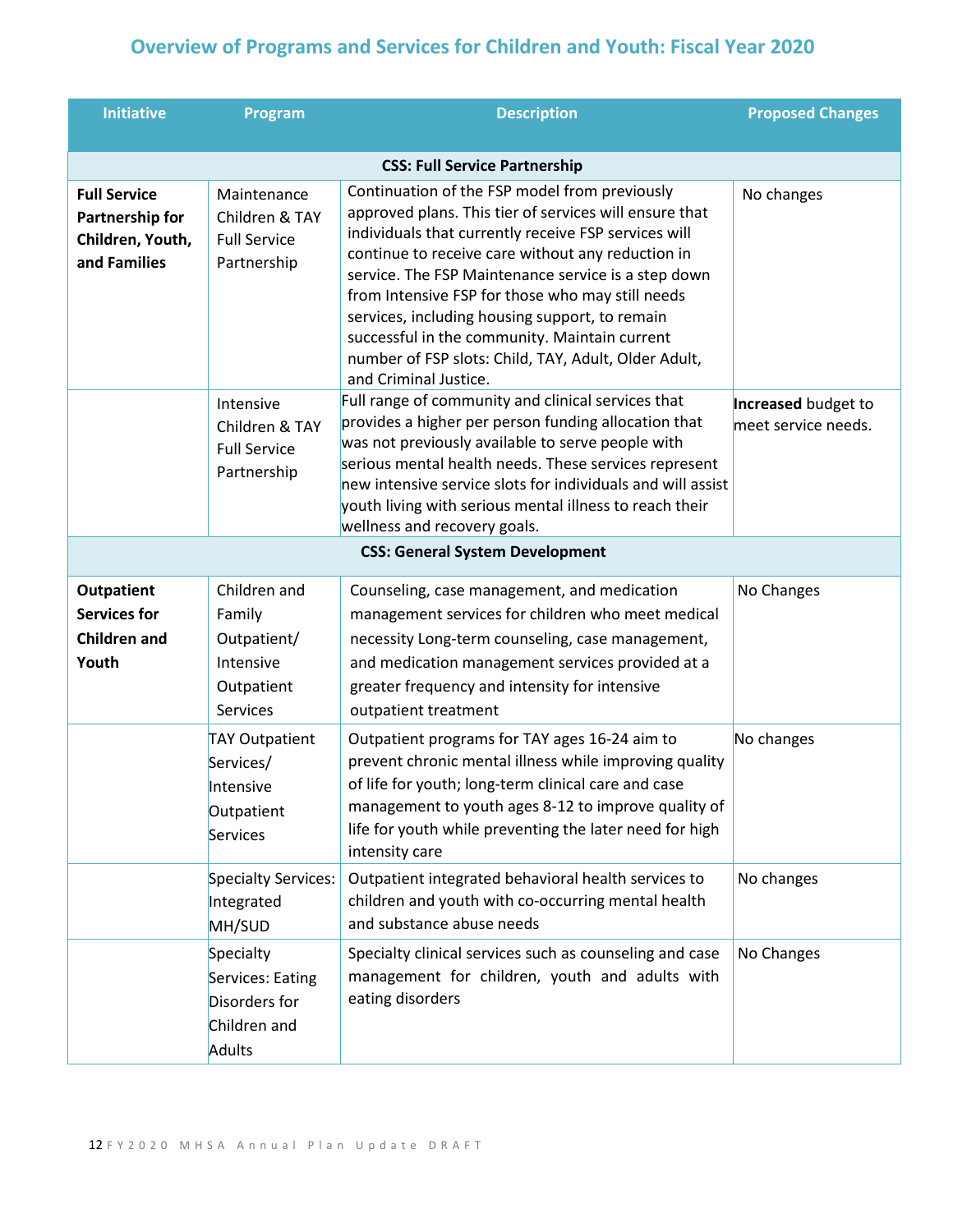| <b>Foster Care</b><br><b>Development</b>                                                                            | <b>Foster Care</b><br>Development                         | Short-term clinical mental health services for<br>children and youth placed at the Receiving,<br>Assessment, and Intake Center (RAIC)                                                                                                                                | No Changes                                                                                                                   |
|---------------------------------------------------------------------------------------------------------------------|-----------------------------------------------------------|----------------------------------------------------------------------------------------------------------------------------------------------------------------------------------------------------------------------------------------------------------------------|------------------------------------------------------------------------------------------------------------------------------|
|                                                                                                                     | Independent<br>Living Program<br>(ILP)                    | Clinical, counseling and case management services to<br>youth who are involved in child welfare services and<br>are transitioning to independent living                                                                                                              | No Changes                                                                                                                   |
|                                                                                                                     | <b>CSEC Program</b>                                       | Services and mental health support to children and<br>young people ages 10-21 who have experienced<br>commercial sexual exploitation to help them recover<br>from emotional, physical, and sexual trauma                                                             | No Changes                                                                                                                   |
| <b>Juvenile Justice</b><br>Development                                                                              | Services for<br>Juvenile Justice<br><b>Involved Youth</b> | Education, training, and intensive case management<br>services for justice-involved children/youth including<br>aftercare services to assist them and their families in<br>developing life skills that will improve their ability to<br>live and thrive in community | No Changes                                                                                                                   |
|                                                                                                                     | TAY Triage to<br>Support Re-<br>Entry                     | An array of peer counseling, case management, and<br>linkage services provided by dedicated TAY triage<br>staff at EPS and Jail to support re-entry                                                                                                                  | No changes                                                                                                                   |
| Children's<br><b>Crisis and Drop-</b><br>In Services for<br><b>Mobile Crisis</b><br><b>Children and</b><br>(Uplift) |                                                           | Onsite rapid-response crisis assessment and<br>intervention for children who are depressed,<br>suicidal, or having acute psychological crisis                                                                                                                        | No Changes                                                                                                                   |
| Youth                                                                                                               | <b>TAY Crisis and</b><br>Drop-In Center                   | Safe, welcoming, and inclusive spaces for youth to<br>receive access to behavioral health resources and<br>overnight respite                                                                                                                                         | No Changes                                                                                                                   |
| <b>School Linked</b><br><b>Services</b>                                                                             | <b>School Linked</b><br>Services                          | Screening, identification, referral, and<br>counseling services for school age<br>children/youth in school-based settings                                                                                                                                            | Moved to PEI (from<br>CSS) in order to<br>increase access to<br>program services for<br>FY2020 (include mild<br>to moderate) |
| <b>TAY</b><br>Interdisciplinary<br><b>Services Teams</b>                                                            | <b>TAY</b><br>Interdisciplinary<br><b>Services Teams</b>  | Clinical and non-clinical services provided by<br>interdisciplinary service teams located at community<br>college sites, South and North County Youth wellness<br>spaces, and other youth friendly spaces                                                            | No Changes                                                                                                                   |

**Prevention and Early Intervention** Program Summaries and Report appear in the *Prevention and Early Intervention Annual Report* Section. Use the link on the [www.sccbhsd.org/mhsa](http://www.sccbhsd.org/mhsa).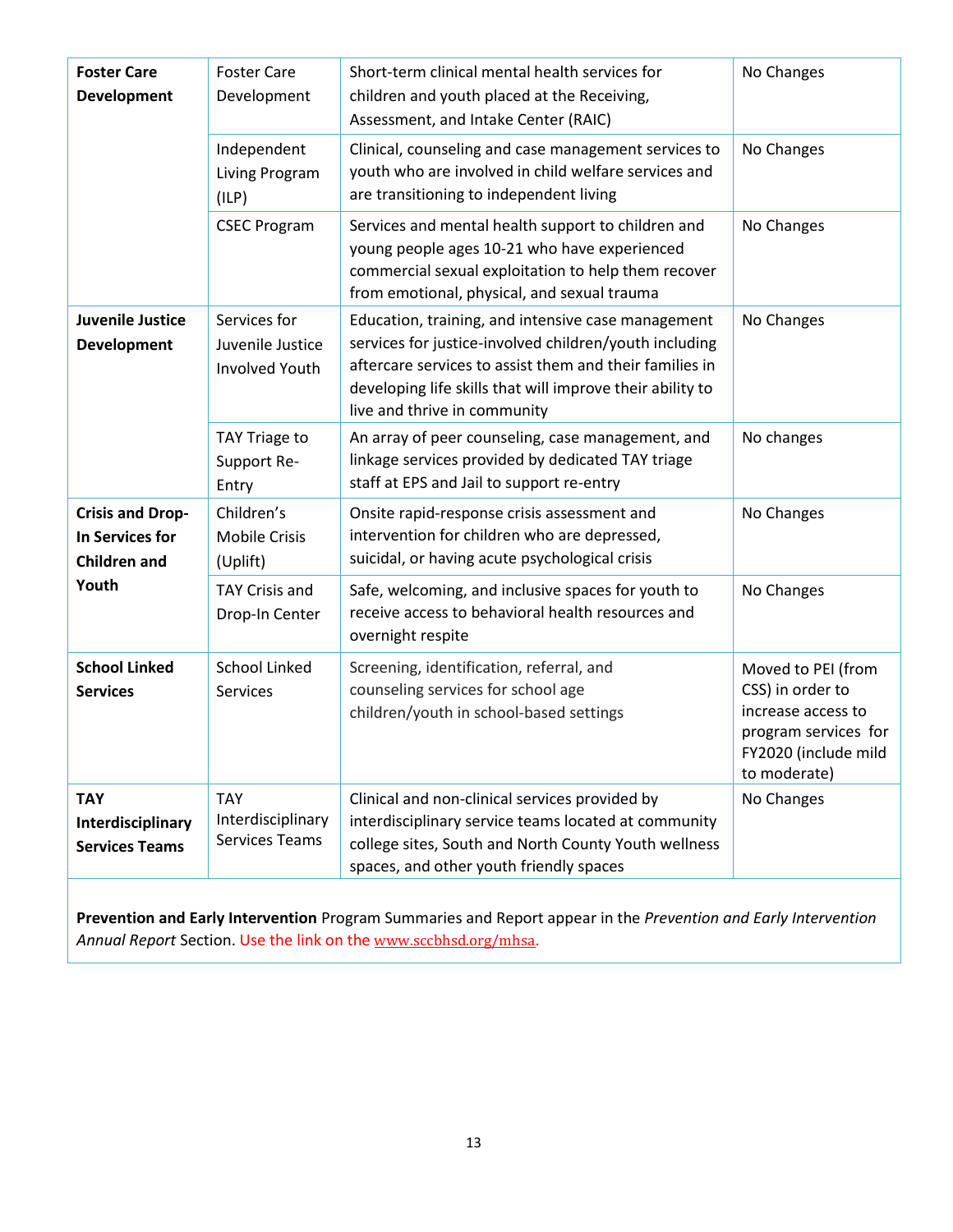#### **Community Services and Supports: Full Service Partnership**

| <b>Children Full Service Partnership</b> |                                                                                                          |                            |                         |                          |
|------------------------------------------|----------------------------------------------------------------------------------------------------------|----------------------------|-------------------------|--------------------------|
| <b>Program Status</b>                    |                                                                                                          | <b>Priority Population</b> | <b>Service Category</b> | <b>Numbers Served in</b> |
|                                          |                                                                                                          |                            |                         | 2019                     |
| Modified                                 | <b>FSP</b><br>$\boxtimes$ Children ages 0-15                                                             |                            | 224                     |                          |
| <b>Goals</b>                             |                                                                                                          |                            |                         |                          |
| Outcome 1:                               | Improve success in school and at home, and reduce the institutionalization and out of<br>home placements |                            |                         |                          |
| Outcome 2:                               | Increase service connectedness for FSP enrolled children                                                 |                            |                         |                          |
| <b>Outcome 3:</b>                        | Reduce involvement in child welfare and juvenile justice                                                 |                            |                         |                          |
| <b>Outcome 4:</b>                        | Increase school engagement, attendance, and achievement                                                  |                            |                         |                          |

#### *Full Service Partnership*

**Maintenance FSP** refers to the continuation of the FSP model from previously approved plans. This tier of services will ensure that individuals that currently receive FSP services will continue to receive care without any reduction in service. The FSP Maintenance service is a step down from Intensive FSP for those who may still needs services, including housing support, to remain successful in the community. This strategy maintains the current number of FSP slots.

**Intensive FSP** refers to the full range of community and clinical services that provide higher per person funding allocation that was not previously available to serve clients with serious mental health needs. These services represent new intensive service slots that will assist children living with serious emotional disturbances and serious mental illness to reach their wellness and recover goals with fewer barriers with support from comprehensive services. New service contracts were initiated this reporting year with expected reporting outcomes for the following reporting year.

#### **Description:**

Children Full Service Partnership collaborative relationship between the County and the parent of a child with serious emotional disturbance through which the County plans for and provides the full spectrum of wraparound services so that the child can achieve their identified goals. Santa Clara County's FSP provides intensive, comprehensive services for seriously emotionally disturbed (SED) children within a wraparound model. FSP serves children ages six years old to 15 years old with SED, particularly African American, Native American, and Latino children and youth. Children and youth served may be at risk of or transitioning from out-of-home placement; engaged with child welfare and/or the juvenile justice system; or at risk of homelessness, incarceration or hospitalization. FSP is a team-based planning process intended to provide individualized and coordinated family-driven care. FSP should increase the "natural support" available to a family—as they define it— by strengthening interpersonal relationships and utilizing other resources that are available in the family's network of social and community relationships. FSP aims to engage underserved children and their families who have not yet benefited from traditional outpatient mental health services due to complex risk factors including substance abuse, community violence, interpersonal family violence, general neglect, and exposure to trauma.

FSP requires that family members, providers, and key members of the child's social support network collaborate to build a creative plan that responds to the needs of the child and their support system. FSP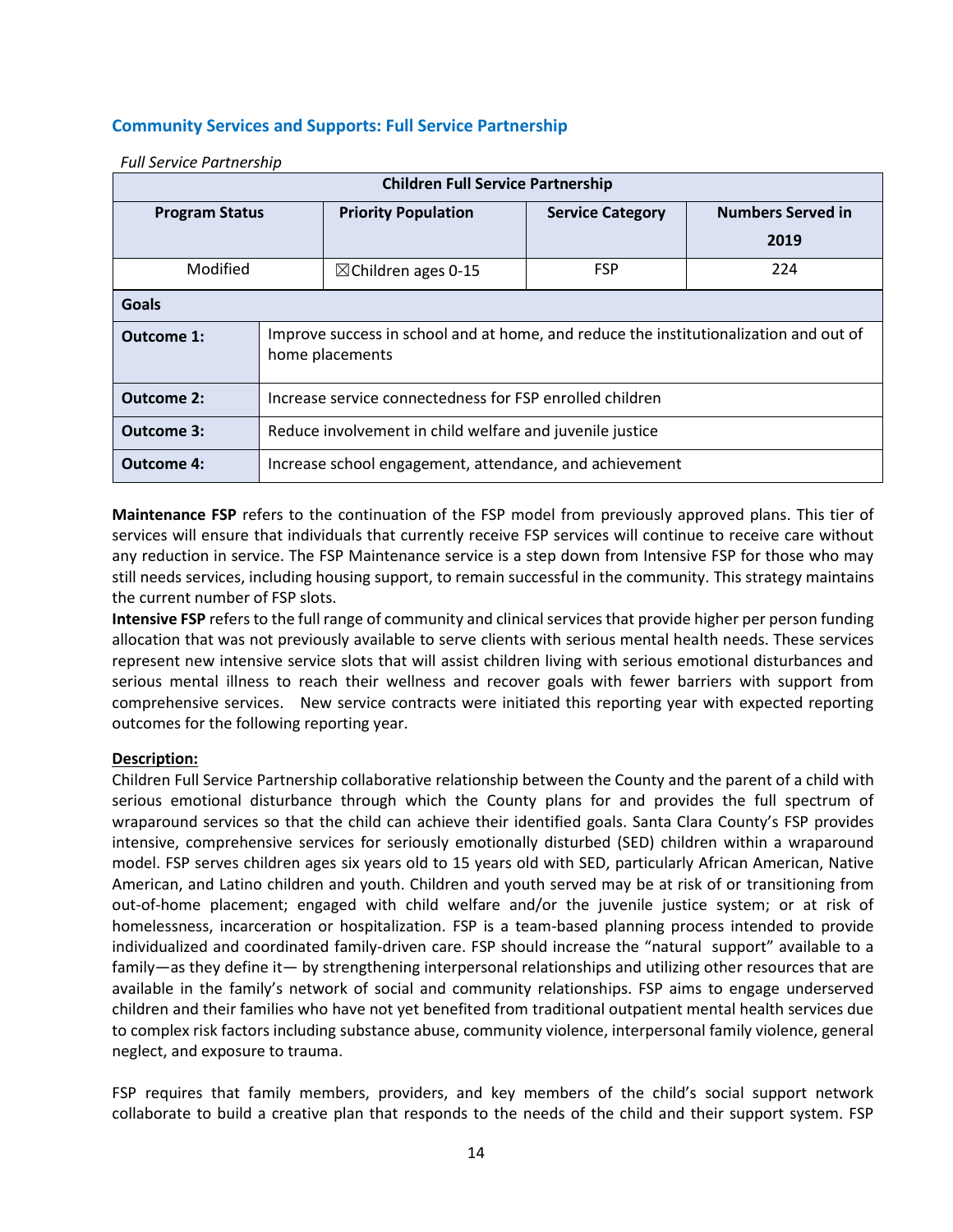services should build on the strengths of each child and their support system and be tailored to address their unique and changing needs.

| <b>ETHNICITY</b>            | <b>FY18</b>    | <b>FY19</b>    |
|-----------------------------|----------------|----------------|
| <b>ASIAN/Pacific Island</b> | 7              | 10             |
| Black/African               |                |                |
| American                    | 16             | 16             |
| Hispanic                    | 135            | 148            |
| Mixed Race                  | 0              | 0              |
| Native American             | $\overline{2}$ | 3              |
| <b>Other Race</b>           | 4              | 8              |
| Unknown                     | $\overline{2}$ | 4              |
| White                       | 24             | 35             |
| <b>Total</b>                | 190            | 224            |
| <b>GENDER</b>               |                |                |
| Male                        | 80             | 101            |
| Female                      | 110            | 123            |
| <b>LANGUAGE</b>             |                |                |
| English                     | 159            | 182            |
| Mandarin                    | 0              | 0              |
| Spanish                     | 29             | 40             |
| Tagalog                     | 0              | 0              |
| Vietnamese                  | 0              | 0              |
| Other                       | $\overline{2}$ | $\overline{2}$ |
|                             |                |                |

## **Children's Full Service Partnership**

#### **Summary of Achievements:**

- 74% of clients had successful discharges from the program.
- 5% reduction in Risk Behaviors and Emotional Needs as demonstrated on the FY2019 CANS assessment reports. This is an incremental increase compared to last year.

#### **Program Improvements:**

- Provider staff attrition continues to be a factor in
- treatment success. Transition between treatment teams interrupts service delivery which may impact a client's progress. Due to the attrition, additional training on completion of discharge coding would be required.
- BHSD will review success measures with providers to have better understanding of the population.

#### **Proposed Program Changes to Improve Consumer Impact:**

- Create a warm hand off process which would help minimize interruptions of service delivery and begin engagement/rapport building early on.
- Ongoing training and technical assistance with new employees on accurately completing discharge coding forms.
- Increase awareness of referral and linkages to increase pro-social activities which may help decrease Youth Risk Factors and increase opportunity to develop more natural supports to increase Life Functioning Domain.
- Due to the nature of the clients referred addressing behavioral and emotional needs are often higher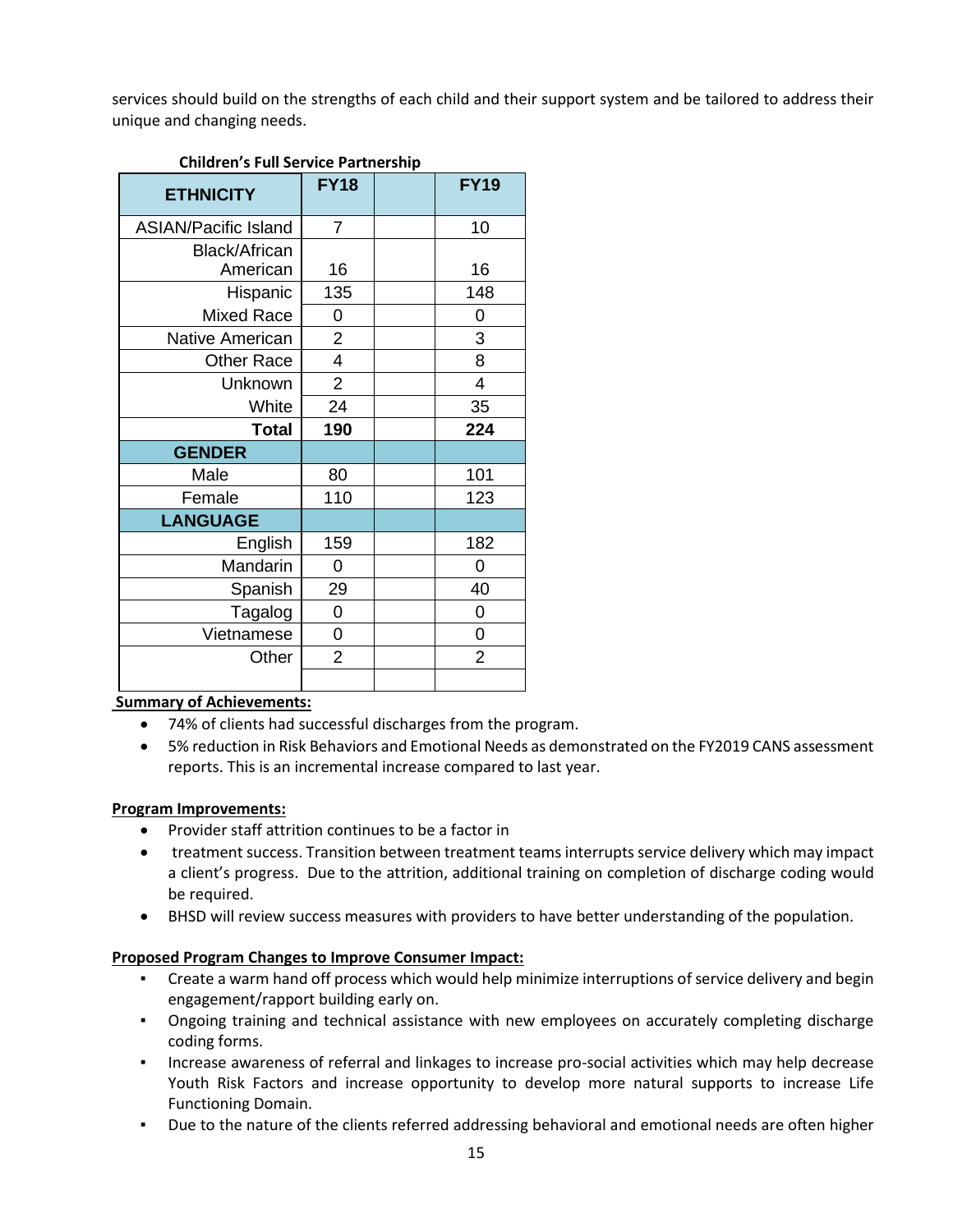priorities for the consumer and with improvement, Youth Risk Factors and life functioning can be better addressed and continuously supported.

## **Community Services and Supports: General System Development (GSD)**

#### *Outpatient Services for Children and Youth*

| Children and Family Outpatient (OP)/Intensive Outpatient Services (IOP)/Ethnic Outpatient (EOP) |                                                                                                                 |                            |                                  |  |
|-------------------------------------------------------------------------------------------------|-----------------------------------------------------------------------------------------------------------------|----------------------------|----------------------------------|--|
| <b>Program Status</b>                                                                           | <b>Priority Population</b>                                                                                      | <b>Service</b><br>Category | <b>Numbers Served in</b><br>2019 |  |
| Continuing                                                                                      | $\boxtimes$ Children Ages 0-15                                                                                  | <b>GSD</b>                 | 4013 (OP)                        |  |
|                                                                                                 | $\boxtimes$ TAY Ages 16-24                                                                                      |                            | 961 (IOP)                        |  |
|                                                                                                 |                                                                                                                 |                            | 228 (EOP)                        |  |
| <b>Goals and Objectives</b>                                                                     |                                                                                                                 |                            |                                  |  |
| Outcome 1:                                                                                      | Reduce the need for a higher level of care for consumers                                                        |                            |                                  |  |
| <b>Outcome 2:</b>                                                                               | Reduce symptoms and impacts of mental illness for consumers who qualify for<br>specialty mental health services |                            |                                  |  |

#### **Description**

Outpatient (OP) mental health programs serve children and youth to help address mental health symptoms and associated functional impairments. Santa Clara County contracts with various community-based organizations that provide an array of outpatient support services for children and youth. OP programs serve children and youth ages 0-16, particularly those from unserved and underserved ethnic and cultural populations. Children and youth who meet medical necessity can access outpatient services.

The Intensive Outpatient Program (IOP) and Ethnic Outpatient (EOP) provide intensive, comprehensive, ageappropriate services for SED children, combining critical core services within a wraparound model in the ethnic cultural context of the client/consumer. The purpose of IOP is to engage children and youth in mental health services, maintain a healthy level of day-to-day functioning, and work toward optimal growth and development at home and in the community.

IOP serves children and youth ages 6-21 who meet medical necessity for specialty mental health services. Qualifying children and youth receive individualized services to incorporate their strengths and cultural contexts. Services include intensive in-home support services, long-term counseling, individual, and or group therapy, case management, crisis intervention, and medication support services. Services are provided at a greater frequency and intensity than routine outpatient treatment.

OP/ IOP service delivery has a strong focus on providing services for unserved and underserved children and youth, particularly those who are justice involved, uninsured, and from cultural/ethnic backgrounds. All OP/IOP services are available to children and youth with Medi-Cal who meet medical necessity, as well as children and families who are undocumented, unsponsored, or otherwise unfunded and youth experiencing homelessness or youth at-risk of homelessness.

#### **Summary of Achievements:**

▪ 73% of those discharged from the program demonstrated successful outcomes.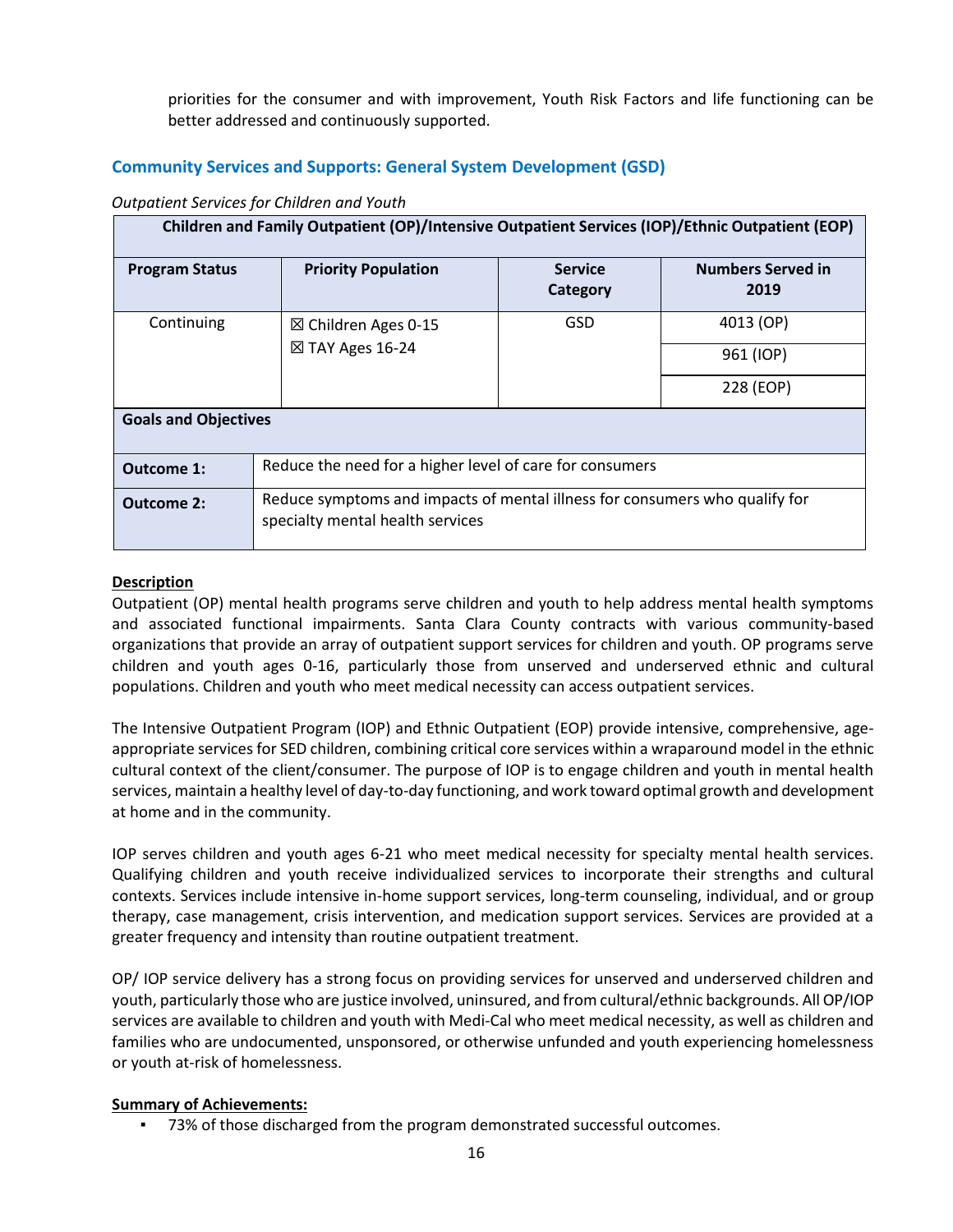▪ 44% of clients served in EOP showed reduction in their behavioral and emotional needs and 7% in risk behaviors; 28% of clients in IOP showed reduction in behavioral emotional needs and 49% in risk factors; 34% reduction in behavioral and emotional needs and 16% reduction in risk factors.

#### **Program Improvements:**

- FY20 provided an opportunity to increase the size of the F&C IOP programs so that clients do not have to be sent to F&C OP when they really need IOP.
- Program will be monitored to determine continued needs in the system.

#### **Proposed Program Changes to Improve Consumer Impact:**

- Continue to conduct in depth assessments where needed and to match Evidenced Based Practices (EBP) and Promising Practices (PP) to client needs and client conditions.
- Provide training and support to providers specific to their target population may support their abilities to match EBPs and PPs to their clients' needs.
- Increase capacity to support availability and to ensure appropriate access to care.

#### **Community Services and Supports: General System Development (GSD)**

#### *Outpatient Services for Children and Youth*

| Specialty Services: Integrated MH/SUD |                                                                                     |                |                       |  |
|---------------------------------------|-------------------------------------------------------------------------------------|----------------|-----------------------|--|
| <b>Program Status</b>                 | <b>Priority Population</b>                                                          | <b>Service</b> | <b>Numbers Served</b> |  |
|                                       |                                                                                     | Category       | in 2019               |  |
| Continuing                            | $\boxtimes$ Children Ages 0 − 15                                                    | GSD            | 166                   |  |
|                                       | $\boxtimes$ TAY Ages 16-24                                                          |                |                       |  |
| <b>Goals and Objectives</b>           |                                                                                     |                |                       |  |
| Outcome 1:                            | Treat and ameliorate the behavioral health symptoms and dysfunction of children and |                |                       |  |
|                                       | adolescents, and their families, in the least restrictive manner.                   |                |                       |  |
| <b>Outcome 2:</b>                     | Improve the quality of life for children and families dealing with co-occurring     |                |                       |  |
|                                       | disorders.                                                                          |                |                       |  |

**Specialty Services: Integrated MH/SUD**

#### **Description:**

BHSD has contracted with four providers to provide outpatient integrated behavioral health services to children and youth with co-occurring disorders. Services consist of culturally relevant outpatient mental health and substance use treatment services to help children and their families who are having trouble functioning personally and, in their relationships, and environments.

Integrated behavioral health service programs work with children ages 6 to 24 and their families to support and address co-occurring mental health and substance abuse needs. BHSD has recognized the need to provide such services both for adolescents as well as for younger children who are beginning to struggle with cooccurring disorders. Children and youth who qualify—based on individual need and Medi-Cal eligibility receive comprehensive biopsychosocial assessments to determine medical necessity and the appropriate level of care for issues related to trauma, substance abuse, mental health, and family challenges. Integrated mental health/substance abuse providers work together in care planning efforts with other child-serving agencies to ensure a comprehensive continuum of care.

#### **Summary of Achievements:**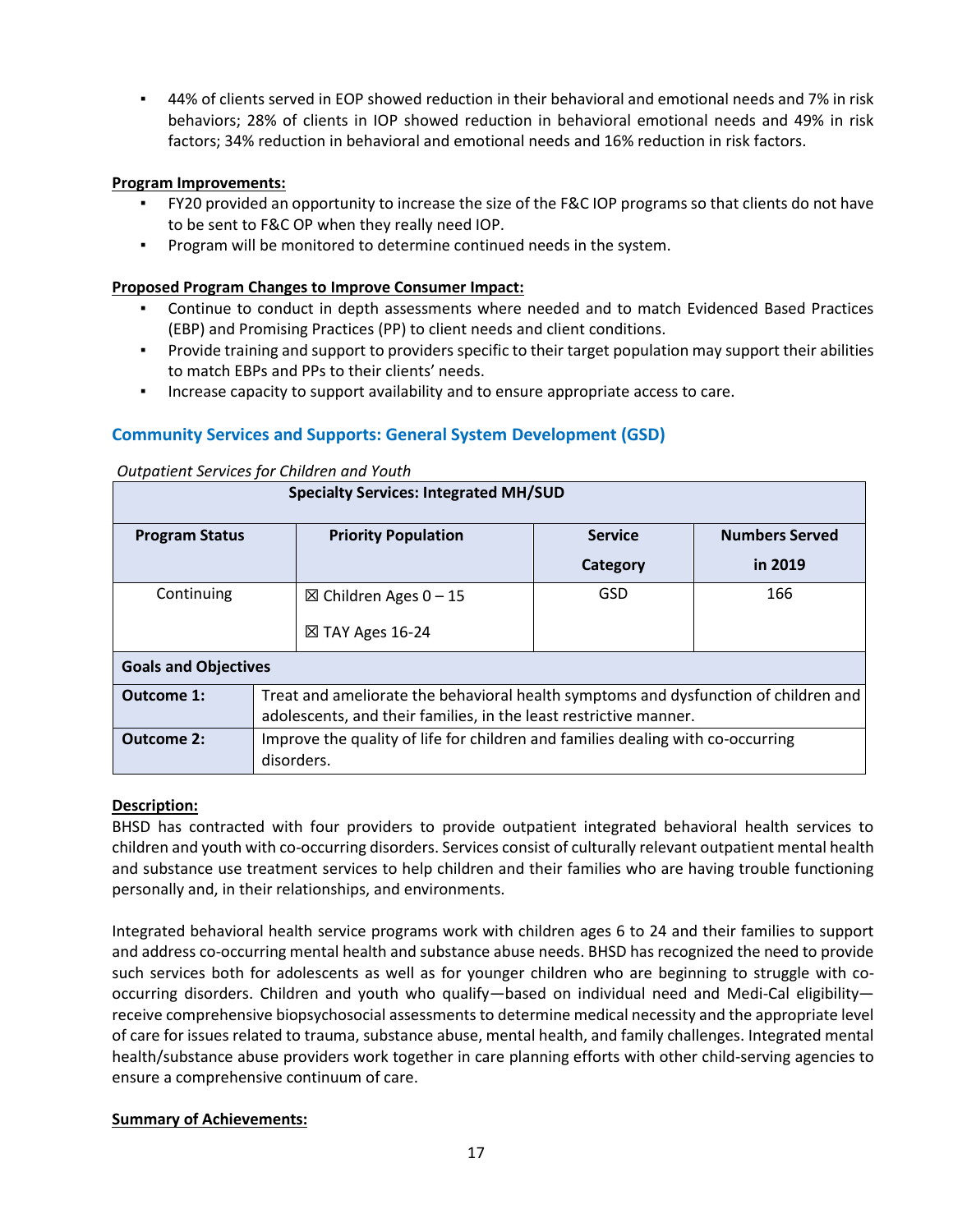- 53% of client discharges from MH services connected successfully with outpatient services.
- 33% of clients improved their Life Functioning Domain as demonstrated by CANS data.

#### **Program Improvements:**

- Ensure that all clinicians and appropriate staff are trained in co-occurring treatment and interventions, receiving adequate supervision and support.
- Ensure that clients and their families are connected to additional supports as needed to support the progress made in treatment services long term. Programs such as support groups or youth spaces can support ongoing work to improve life functioning for children and families.

#### **Proposed Program Changes to Improve Consumer Impact:**

- Increase capacity and quality of services.
- Foster natural supports for clients and assist clients access additional services that may be needed as they move through their recovery (e.g. social services, housing, and employment resources).

| <b>Specialty and Outpatient Services:</b> |                                                     |                                                                         |                |                       |
|-------------------------------------------|-----------------------------------------------------|-------------------------------------------------------------------------|----------------|-----------------------|
|                                           |                                                     | <b>Eating Disorders for Children, Youth and Adults</b>                  |                |                       |
| <b>Program Status</b>                     |                                                     | <b>Priority Population</b>                                              | <b>Service</b> | <b>Numbers Served</b> |
|                                           |                                                     |                                                                         | Category       | in 2019               |
| Continuing                                |                                                     | $⊠$ Children Ages 0 - 15                                                | <b>GSD</b>     | 13 (Residential)      |
|                                           |                                                     | $\boxtimes$ TAY Ages 16-24                                              |                | 27 (Partial Hosp)     |
|                                           |                                                     | ⊠ Adults Ages 25-59                                                     |                | 27 (IOP)              |
|                                           |                                                     |                                                                         |                | 14 (FFS)              |
| <b>Goals and Objectives</b>               |                                                     |                                                                         |                |                       |
| Outcome 1:                                |                                                     | Support recovery with an age appropriate approach.                      |                |                       |
| <b>Outcome 2:</b>                         | Increase self-help and consumer/family involvement. |                                                                         |                |                       |
| <b>Outcome 3:</b>                         |                                                     | Increase access to specialty eating disorder services in the community. |                |                       |

#### *Outpatient Services for Children and Youth*

#### **Description:**

Santa Clara County offers a continuum of care for young people and their families that provides the help and support they need in recovering from eating disorders. Service providers offer comprehensive youth-oriented programs where participants can feel safe, nurtured, and hopeful. Clients/Consumers with the most intensive needs enter the continuum through the Family & Children's Division (children/youth) and 24-Hour Care Unit (adults) where a team evaluation determines the appropriate level of residential care. For the other nonresidential services, clients/consumers are referred through the County's Inpatient Coordinators. Services include:

**Unlocked Residential:** This level of care provides structured supervision and monitoring of patients' meals in a residential setting to avoid further weight loss and decompensation. This residential treatment program assists with stabilizing medical and psychological symptoms of eating disorder prior to beginning outpatient treatment. The 24-Hour-Care unit authorizes placement in this level of treatment.

#### **Update:**

▪ Program had difficulty with getting clients to commit to treatment; impaired cognition from malnutrition interferes with rational thought processes.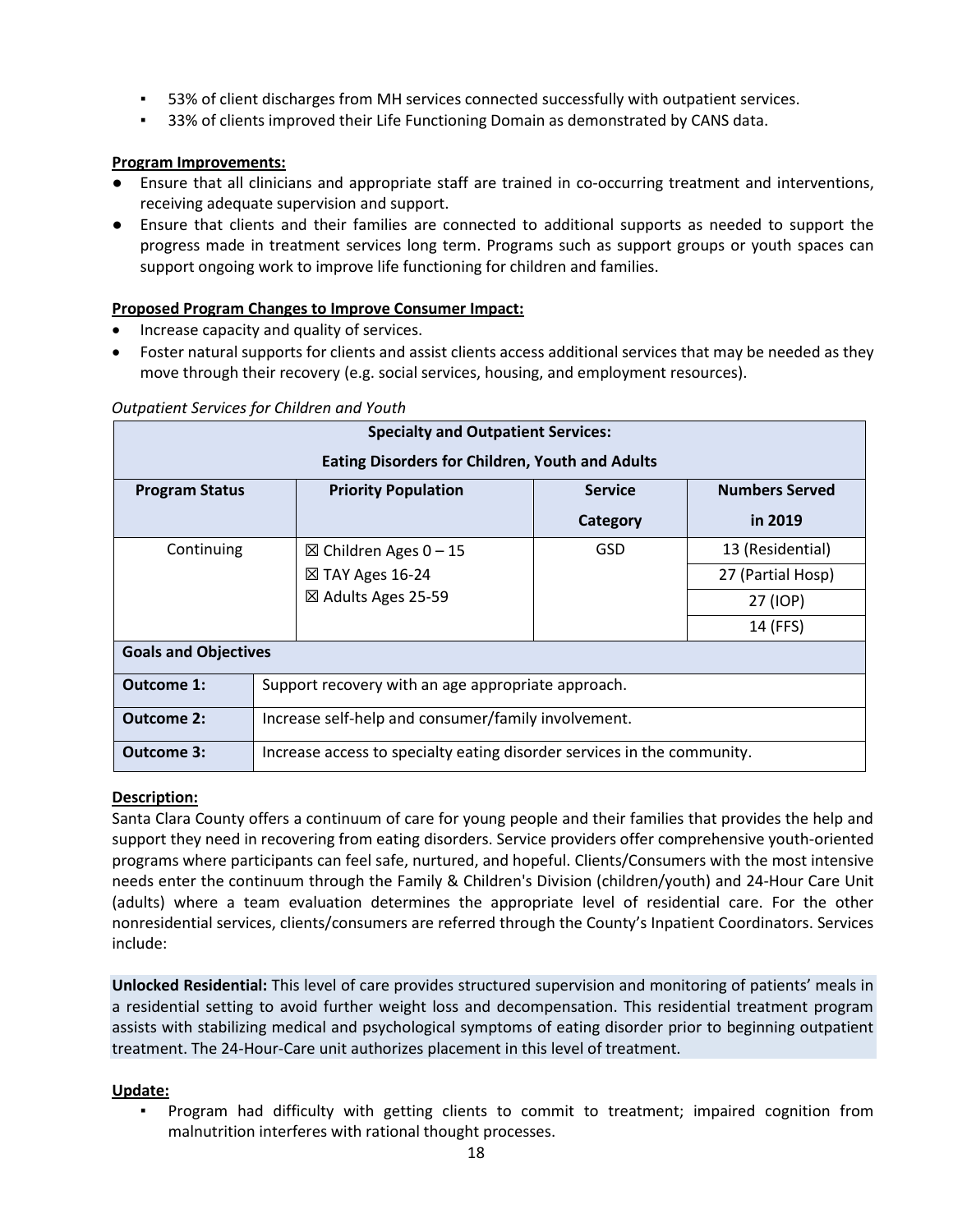▪ Served 13 clients/consumers (youth and adult)

**Partial Hospitalization Program:** This is a structured and focused level of outpatient services where individuals diagnosed with eating disorders participate in personalized outpatient treatment five days a week. During this time, clients have two supervised meals and one afternoon snack. Patients also participate in two weekly individual/family therapy sessions, nutritional counseling, psychiatric evaluation, and medication management.

#### **Update:**

- Clients needed increased levels of care followed by successful step-downs in treatment to eventual successful discharge.
- Served 27 clients/consumers (youth and adults)

**Intensive Outpatient:** This level of care is a step down from partial hospitalization and provides half-day treatment three times a week to monitor and assist patients with the recovery process. Intensive outpatient care includes access to doctors, frequent monitoring of vitals and medication compliance, and access to labs as necessary. Patients are provided with weekly individual and family therapy sessions, psychiatric and medical consultations, daily to weekly weigh-ins, monitoring of calorie intake and therapeutic groups.

#### **Update:**

- Difficulty with getting clients and families to continue to commit to treatment; impaired cognition from malnutrition interferes with rational thought processes.
- Served 27 clients/consumers (youth and adults)

**Fee-for-Service Outpatient Services:** Treatment includes clinical evaluations, assessment, crisis intervention, supportive counseling, individual and family therapy, and referrals and linkages to community-based mental health services for ongoing stabilization. Outpatient services are staffed with licensed social workers, marriage and family therapists, psychiatrists, and psychologists who specialize in working with patients diagnosed with mental health issues and eating disorders.

#### **Update:**

- Recorded successful discharges out of eating disorders treatment
- Served 14 clients/consumers (youth and adults)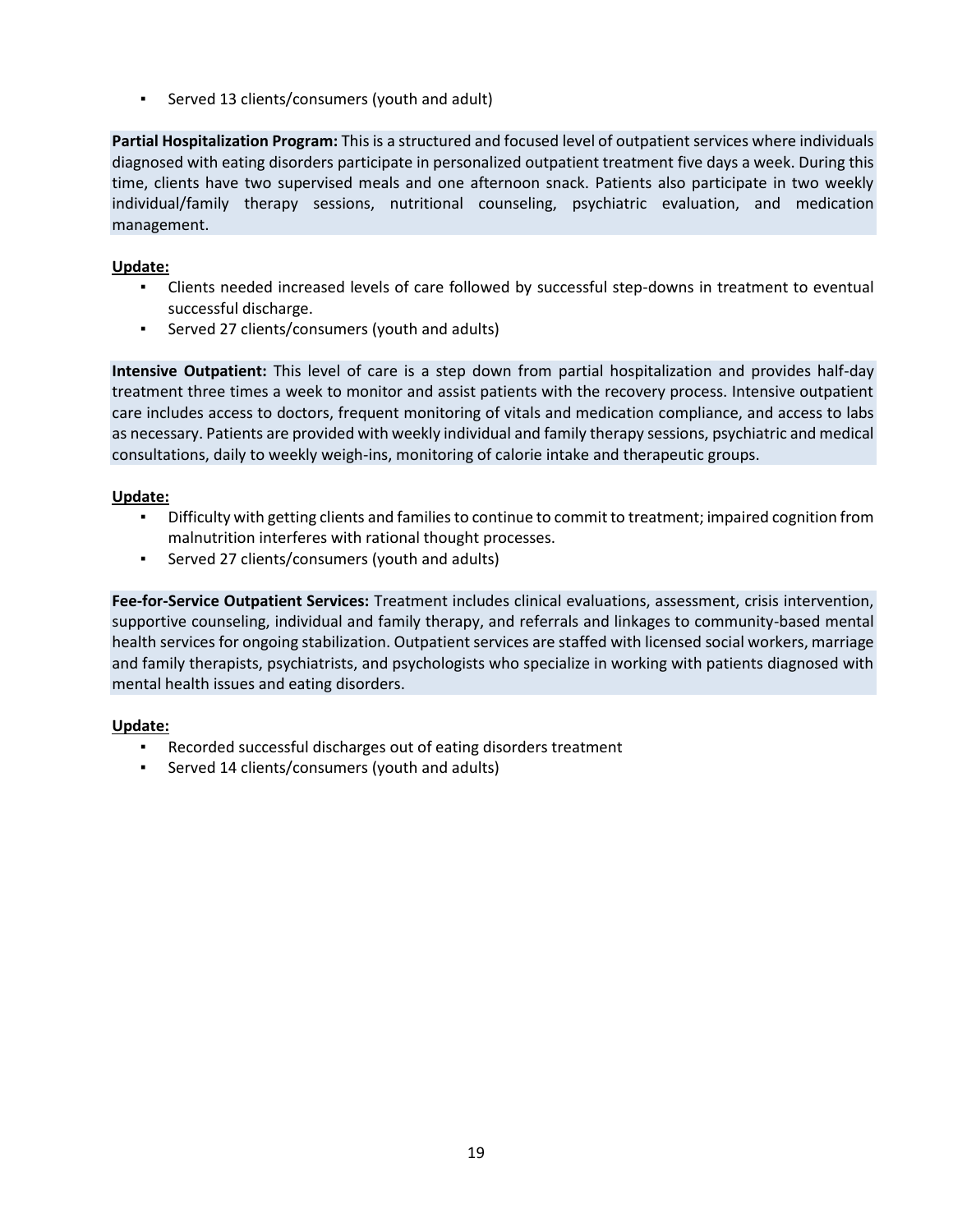## **Community Services and Supports: General System Development (GSD)**

| <b>Foster Care Development</b> |                                                                                                                                   |                                  |                |                       |
|--------------------------------|-----------------------------------------------------------------------------------------------------------------------------------|----------------------------------|----------------|-----------------------|
| <b>Program Status</b>          |                                                                                                                                   | <b>Priority Population</b>       | <b>Service</b> | <b>Numbers Served</b> |
|                                |                                                                                                                                   |                                  | Category       | in 2019               |
| Continuing                     |                                                                                                                                   | $\boxtimes$ Children Ages 0 − 15 | <b>GSD</b>     | 747                   |
|                                |                                                                                                                                   | $\boxtimes$ TAY Ages 16-24       |                |                       |
| <b>Goals and Objectives</b>    |                                                                                                                                   |                                  |                |                       |
| Outcome 1:                     | Provide mental health services that limit further trauma to the child/youth and<br>address the trauma that they have experienced. |                                  |                |                       |
| <b>Outcome 2:</b>              | Support continuum of care and services by providing linkages to services in the<br>community.                                     |                                  |                |                       |
| Outcome 3:                     | Assess children/youth to address immediate mental health needs.                                                                   |                                  |                |                       |

*Foster Care Development Initiative*

#### **Description:**

The Foster Care Development program provides short-term clinical mental health services for children and youth placed at the Receiving, Assessment, and Intake Center (RAIC), a facility operated by Social Services Agency. Children that have been removed from their homes due to parent, legal guardian, or caregiver abuse or neglect stay for a short period at the RAIC to be assessed for thoughtful placements. The RAIC operates as a 24-hour facility, 365 days a year.

The RAIC serves as a transition point for children and youth experiencing a removal, placement disruption, or new pending placement, while also addressing their interim needs. Children can remain at the RAIC for up to 23 hours and 59 minutes, until an appropriate and safe placement is determined. During the time that children and youth are at the RAIC, they receive assessments of their emotional, psychological, medical, and behavioral needs. BHSD provides the assessments, emotional support, counseling, and linkages and referrals to the children's system of care. All services are exclusive to child welfare involved children and are provided at the RAIC.

#### **Summary of Achievements:**

- 100% of youth at the RAIC received Behavioral Health screening and support.
- 100% of youth were linked to behavioral health services in the community from discharge from the RAIC.

- Monitor closely a subgroup of youth for whom it is difficult to close the loop on the linkage to services. These are the youth placed out of county, or those awaiting a placement change.
- All youth are referred to services, in-county or out-of-county. However, at times youth engagement in these referred services is difficult. Youth need to have adequate support of caregivers to support their engagement.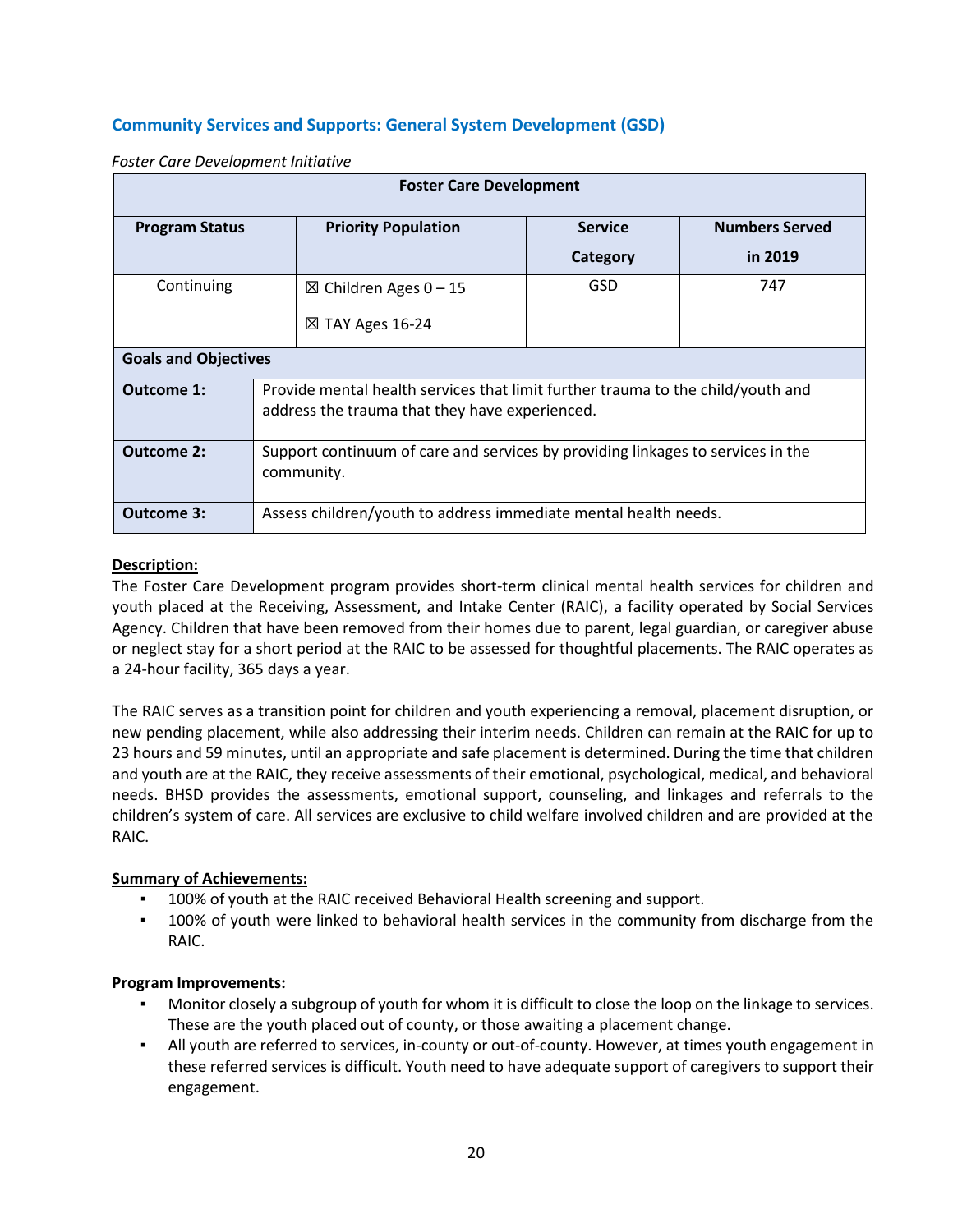#### **Proposed Program Changes to Improve Consumer Impact:**

- Work with service providers addressing warm-handoffs as well as coordination of care with social workers, to support engagement after a referral has been made.
- BHSD is looking at co-location options at the RAIC. Hours have expanded on the weekdays to 9pm, looking to expand to weekend hours by early 2020 or sooner depending on staff recruitment.

### **Community Services and Supports: General System Development (GSD)**

*Crisis and Drop-In Services for Children and Youth*

| <b>Children's Mobile Crisis (Uplift)</b> |                                                                                            |                                  |                |                       |  |
|------------------------------------------|--------------------------------------------------------------------------------------------|----------------------------------|----------------|-----------------------|--|
| <b>Program Status</b>                    |                                                                                            | <b>Priority Population</b>       | <b>Service</b> | <b>Numbers Served</b> |  |
|                                          |                                                                                            |                                  | Category       | in 2019               |  |
| Modified                                 |                                                                                            | $\boxtimes$ Children Ages 0 − 15 | GSD            | 546 (unduplicated)    |  |
|                                          |                                                                                            | $\boxtimes$ TAY Ages 16-24       |                |                       |  |
| <b>Goals and Objectives</b>              |                                                                                            |                                  |                |                       |  |
| Outcome 1:                               | Improve the overall crisis response of community.                                          |                                  |                |                       |  |
| <b>Outcome 2:</b>                        | Reduce the trauma and stigma of crisis experience for children and families.               |                                  |                |                       |  |
| <b>Outcome 3:</b>                        | Reduce unnecessary, over-utilization of law enforcement resources and<br>hospitalizations. |                                  |                |                       |  |

#### **Description:**

The Mobile Crisis program— formerly known as the EMQ Families First Child and Adolescent Crisis Program (CACP) program or Uplift Mobile Crisis — provides 24-hour stabilization and support services to children, youth, and families in the community who are depressed, suicidal, a potential danger to themselves or others, or in some other form of acute psychological crisis. Services include a 5150 assessment, safety planning, and referrals to community-based mental health services. All children and youth in the County can receive services regardless of placement or funding. Children and youth are typically referred to mobile crisis from parents, family members, caregivers, friends, school, police officers, community service providers, or health professionals. Length of service is two to four hours. Children's Mobile Crisis teams consult, assess for risk and safety, and intervene with the hope of promoting community stabilization. Through a family-centered, strengths-based approach, clinicians utilize the least intrusive and restrictive means to work with children and families on finding tools that promote ongoing health and growth and help maintain children in their homes and communities. Contract services were expanded in FY2020 to increase access to youth needing assessment and crisis intervention.

These tools consist of practical strategies to stabilize current and future crises, improve communication, and facilitate positive outcomes; case-specific referrals; and access to information for ongoing treatment and other supports. The CACP staff is diverse, multi-lingual, and multi-disciplinary. All CACP clinicians are authorized 5150 evaluators and can place youth on 72-hour holds. Children's Mobile Crisis services conclude once a child is taken to the Crisis Stabilization Unit (CSU) or brought home with a safety plan.

Crisis response includes:

• Diagnostic interview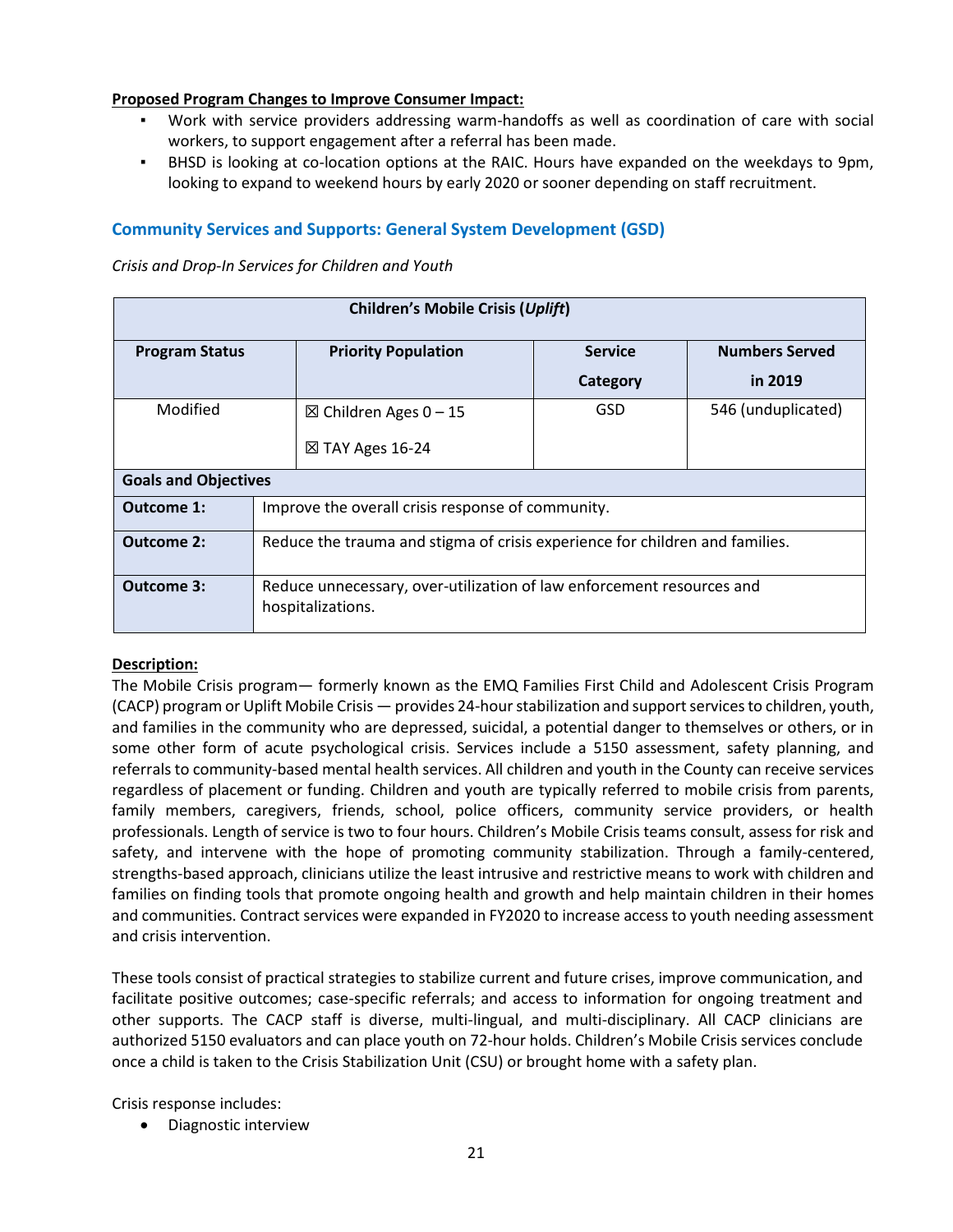- Assessment of mental and emotional status
- Risk assessment
- Strengths-based family evaluation,
- Safety planning
- Facilitation of emergency hospitalizations
- Crisis counseling, therapeutic supports
- Case-specific referrals for follow-up or access to services

#### **Summary of Achievements:**

• 68% of youth were successfully diverted from inpatient hospitalization

#### **Program Improvements:**

• Capacity to meet demand for crisis services continues to be a challenge.

#### **Proposed Program Changes to Improve Consumer Impact:**

- Youth and Families Cross Systems Initiatives Division has proposed a Children and Youth Mobile Response and Stabilization Services Children redesign to efficiently address youth and children related crisis calls to the County's Call Center
- RFP set to release in FY2020 to address gaps in services for crisis services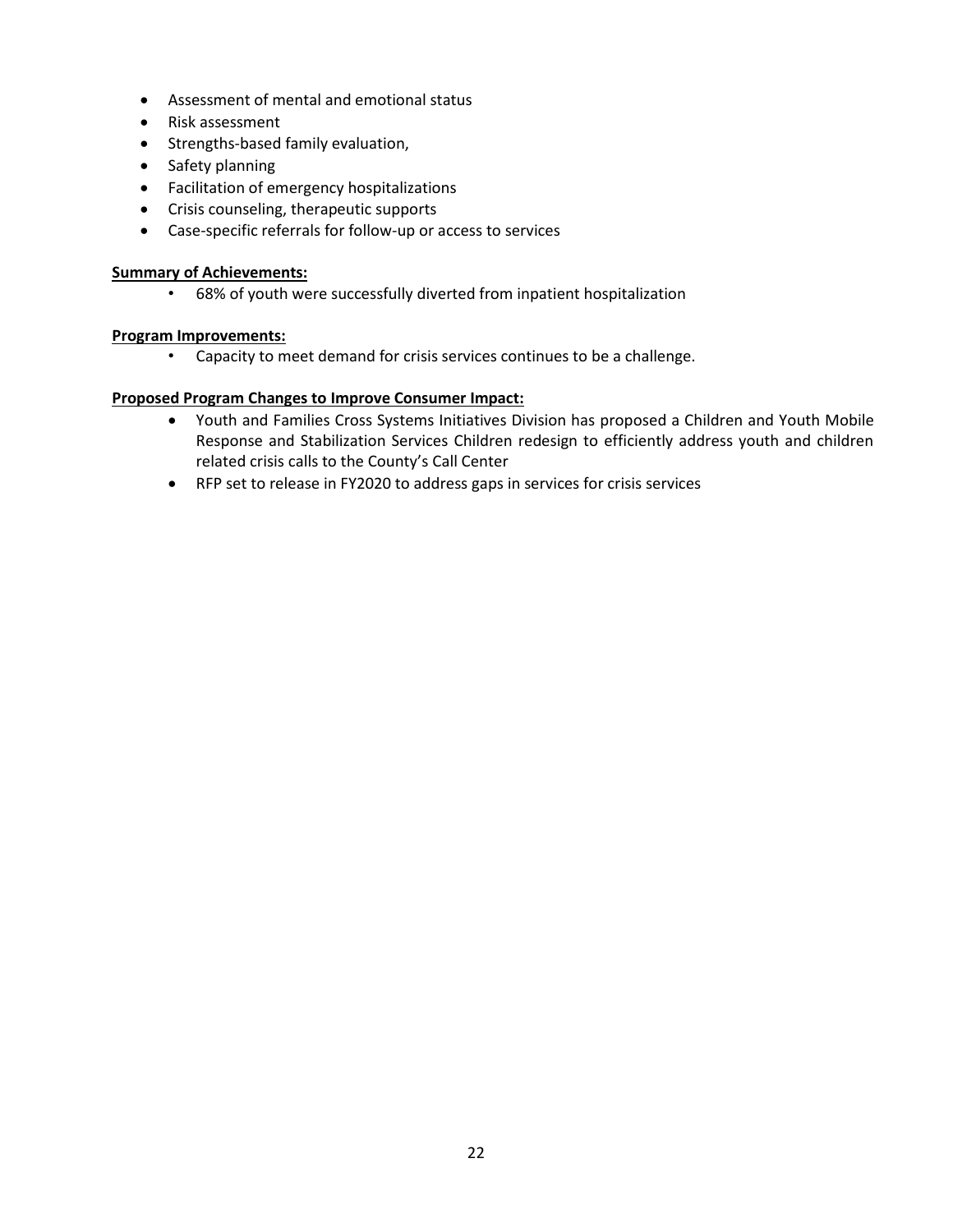## **Community Services and Supports: General System Development (GSD)**

| <b>School Liked Services (SLS) Initiative</b>                                                         |                                                                         |                                                                           |                            |                                  |  |
|-------------------------------------------------------------------------------------------------------|-------------------------------------------------------------------------|---------------------------------------------------------------------------|----------------------------|----------------------------------|--|
| <b>Program Status</b>                                                                                 |                                                                         | <b>Priority Population</b>                                                | <b>Service</b><br>Category | <b>Numbers Served</b><br>in 2019 |  |
| Modified<br>$\boxtimes$ Children Ages 0 − 15                                                          |                                                                         |                                                                           | GSD                        | 1129                             |  |
| <b>Goals and Objectives</b>                                                                           |                                                                         |                                                                           |                            |                                  |  |
| Outcome 1:                                                                                            | Increase student connectedness and relationship building skills.        |                                                                           |                            |                                  |  |
| Outcome 2:                                                                                            | Reduce in school suspensions and/or in office referrals for discipline. |                                                                           |                            |                                  |  |
| Outcome 3:<br>Prevent of the development of mental health challenges through early<br>identification. |                                                                         |                                                                           |                            |                                  |  |
| <b>Outcome 4:</b>                                                                                     | schools.                                                                | Improve care coordination for children, youth, and families attending SLS |                            |                                  |  |

*School-Linked Services*

#### **Description:**

The School Linked Services (SLS) program portion that supports 13 school district partners and schools has been categorized in the Prevention and Early Intervention (PEI) component of this MHSA Plan Update, following new PEI regulations. Only the corresponding SLS clinical services are included in this CSS section.

As a response to the need for enhanced school-based service coordination, School Linked Services (SLS) are designed to prevent, reduce, and eliminate emotional and behavioral challenges that may be inhibiting academic success and family wellness for elementary, middle school-aged youth, and youth experiencing homelessness or are at-risk of experiencing homelessness. Services aim to understand students' needs, and link students and their families to the appropriate level of mental health services in the home, school, and community. This program utilizes school campuses as a hub for service delivery to improve access to and coordination of services among students and their families. To best support children's successes in school, SLS clinical services provides services to students and families that aim to improve knowledge, attitude, and behavior relative to academic success and family wellbeing. Based on medical necessity, children and youth are provided services such as psychiatry, individual therapy, family therapy, and medication support. In order to receive SLS clinical services, youth must meet medical necessity and Medi-Cal eligibility. All services are colocated at school sites. The outcomes are listed under MHSA Community Services and Supports, however, the program will be reverting back to Prevention and Early Intervention component for FY2020.

#### **Summary of Achievements:**

- 77% successful discharges (program goal was 60%)
- 20% improvement in life functioning/social health (program goal was 50%)

- Intervention services primarily focused on reducing risk behaviors and emotional needs and were not targeting improvement in life functioning. Intervention services primarily focus on reducing risk behaviors and emotional needs.
- Maintain engagement over the summer months and school breaks
- Improve caregiver active participation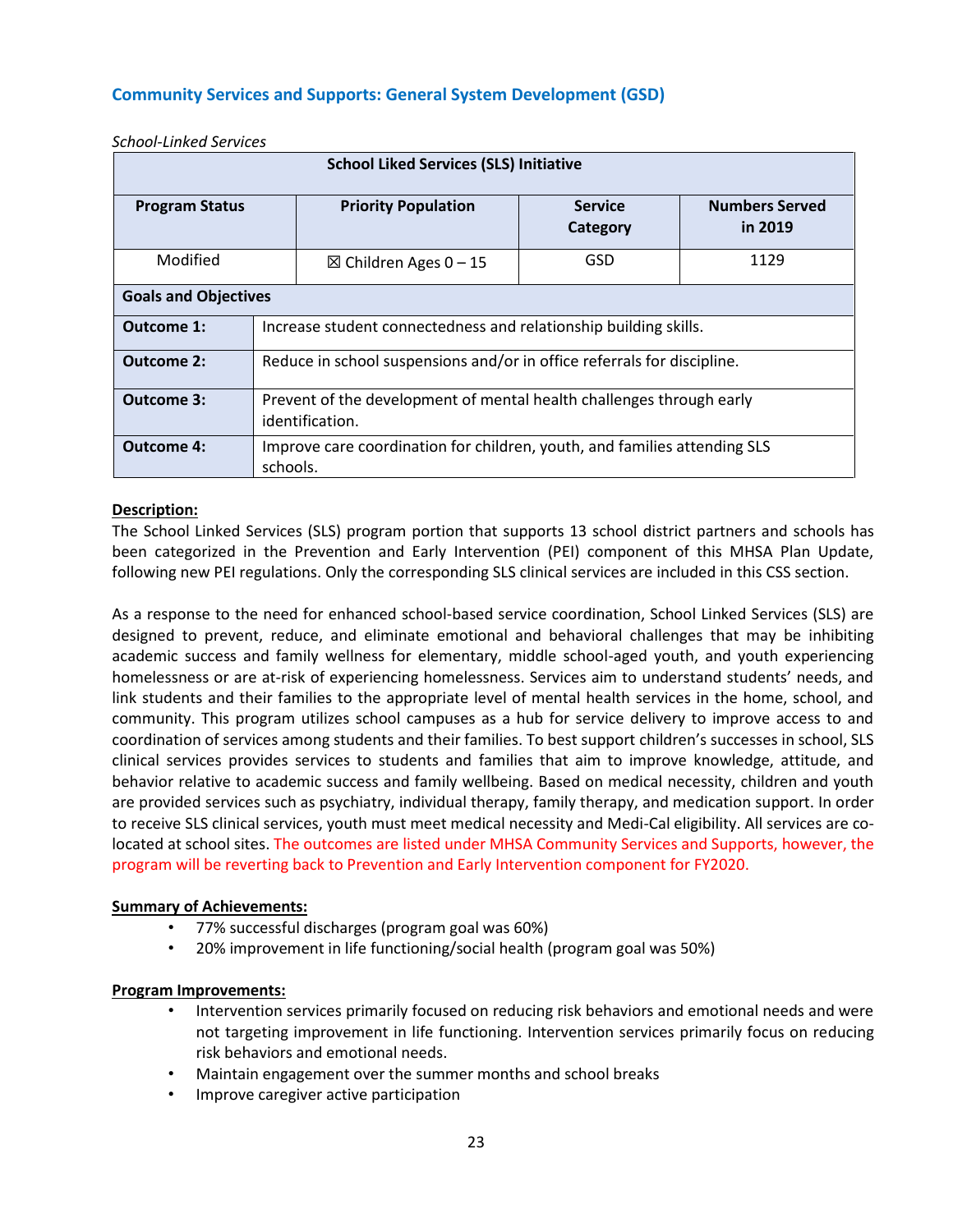#### **Proposed Program Changes to Improve Consumer Impact:**

- Increase access to services in locations outside of school.
- Encourage the participant of care givers in the youth's life
- Initially in Community Services and Supports, it is recommended SLS (Clinical) reverts back to Prevention and Early Intervention in FY2020 to increase access and provide services to mild and moderate clients in the school environment. This report reflects FY19 implementation efforts under CSS component.

## **Community Services and Supports: Full Service Partnership**

| <b>Full Service Partnership</b>     |                                                                                                                 |  |  |  |  |  |  |
|-------------------------------------|-----------------------------------------------------------------------------------------------------------------|--|--|--|--|--|--|
| <b>TAY Full Service Partnership</b> |                                                                                                                 |  |  |  |  |  |  |
|                                     | <b>Numbers Served in 2019</b><br><b>Priority Population</b><br><b>Service Category</b><br><b>Program Status</b> |  |  |  |  |  |  |
| Continuing                          | <b>FSP</b><br>277<br>$\boxtimes$ TAY ages 16-25                                                                 |  |  |  |  |  |  |
| <b>Goals</b>                        |                                                                                                                 |  |  |  |  |  |  |
| <b>Outcome 1:</b>                   | Reduce out-of-home placements                                                                                   |  |  |  |  |  |  |
| <b>Outcome 2:</b>                   | Increase service connectedness                                                                                  |  |  |  |  |  |  |
| <b>Outcome 3:</b>                   | Reduce involvement in child welfare and juvenile justice                                                        |  |  |  |  |  |  |

**Maintenance FSP** refers to the continuation of the FSP model from previously approved plans. This tier of services will ensure that individuals that currently receive FSP services will continue to receive care without any reduction in service. The FSP Maintenance service is a step down from Intensive FSP for those who may still needs services, including housing support, to remain successful in the community. This strategy maintains the current number of FSP slots.

**Intensive FSP** refers to the full range of community and clinical services that provide higher per person funding allocation that was not previously available to serve clients with serious mental health needs. These services represent new intensive service slots that will assist children living with serious emotional disturbances and serious mental illness to reach their wellness and recover goals with fewer barriers with support from comprehensive services. New service contracts were initiated this reporting year with expected reporting outcomes for the following reporting year.

#### **Description:**

The TAY Full Service Partnership (FSP) is a comprehensive, intensive mental health service designed specifically to help TAY launch successfully into adulthood. FSP provides an individualized, team approach that aims to address the entire family, as defined by the youth. Through a coordinated range of services, FSP supports youth as they develop social, educational, and vocational skills.

FSP serves youth ages 16-25 who are experiencing physical, social, behavioral, and emotional distress. Through its family-centered approach, FSP also provides support for parents or adult caregivers, and helps youth improve their interpersonal relationships.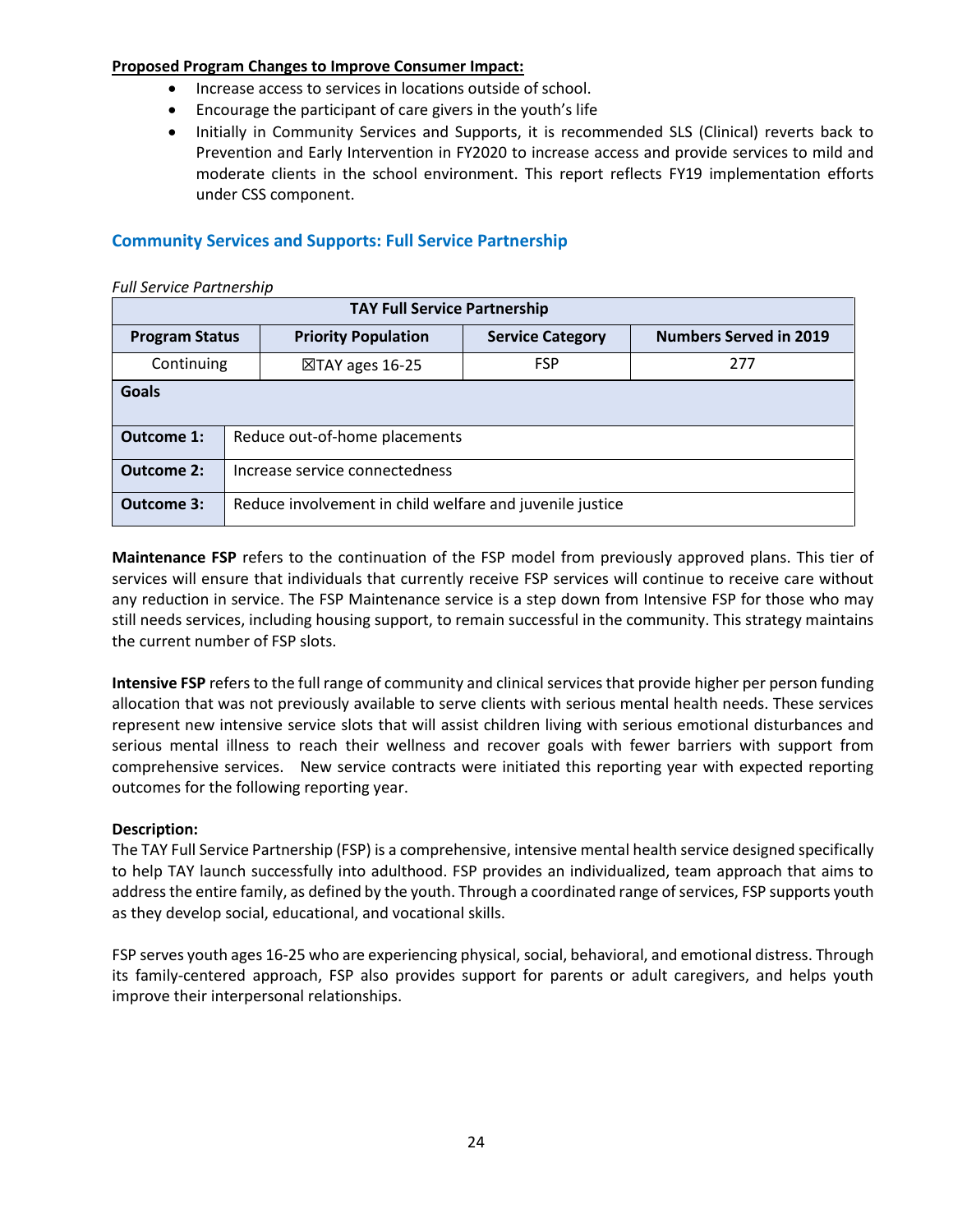FSP Outreach Services assess the desire and readiness of youth for entering into partnership with the BHSD for services. Using age-appropriate strategies during a maximum 30-day outreach period, FSP informs potential clients about available services and determines if a referral will be opened. Once youth enter the program, FSP requires chosen family, providers, and key members of the youth's social support network to collaborate in building a creative plan responsive to the particular needs of the youth and their support system.

#### **Summary of Achievements:**

- 62% of consumers had successful discharges from the program.
- 21% improvement in life functioning/social health for clients served.
- 34% improvement in risk factors and a 19% improvement in behavioral emotional needs among participants as measured by CANS.

#### **Program Improvements:**

- Provider staff attrition continues to be a factor in treatment success. Transition between treatment teams interrupts service delivery which may impact a client's progress. Due to the attrition, additional training on completion of discharge coding would be required.
- **EXECT MET SHAND WE ATTE SHAND WE SHAND FOR SHAND FOR SHAND** FOR SHAND IN POPULATION.

#### **Proposed Program Changes to Improve Consumer Impact:**

- Create a warm hand off process which would help minimize interruptions of service delivery and begin engagement/rapport building early on.
- Ongoing training and technical assistance with new employees on accurately completing discharge coding forms.
- Increase awareness of referral and linkages to increase pro-social activities which may help decrease Youth Risk Factors and increase opportunity to develop more natural supports to increase Life Functioning Domain.
- Due to the nature of the clients referred addressing behavioral and emotional needs are often higher priorities for the consumer and with improvement, Youth Risk Factors and life functioning can be better addressed and continuously supported.
- Increase Transition Age Youth Full Service Partnership capacity and allocation to facilitate the implementation of Intensive FSPs.

| <b>ETHNICITY</b>  | <b>FY18</b>    | <b>FY19</b> |
|-------------------|----------------|-------------|
| Asian/Pacific     |                |             |
| Island            | 19             | 19          |
| Black/African     |                |             |
| American          | 11             | 18          |
| Hispanic          | 124            | 161         |
| <b>Mixed Race</b> | 2              | 0           |
| <b>Native</b>     |                |             |
| American          | 1              | 0           |
| <b>Other Race</b> | 11             | 13          |
| Unknown           | 9              | 11          |
| White             | 35             | 55          |
| <b>GENDER</b>     |                |             |
| Female            | 101            | 141         |
| Male              | 111            | 136         |
| <b>LANGUAGE</b>   |                |             |
| English           | 186            | 256         |
| Mandarin          | 1              | 0           |
| Spanish           | 20             | 20          |
| <b>Tagalog</b>    | $\mathbf{1}$   | 0           |
| Vietnamese        | 2              | 0           |
| Other             | $\overline{2}$ | 1           |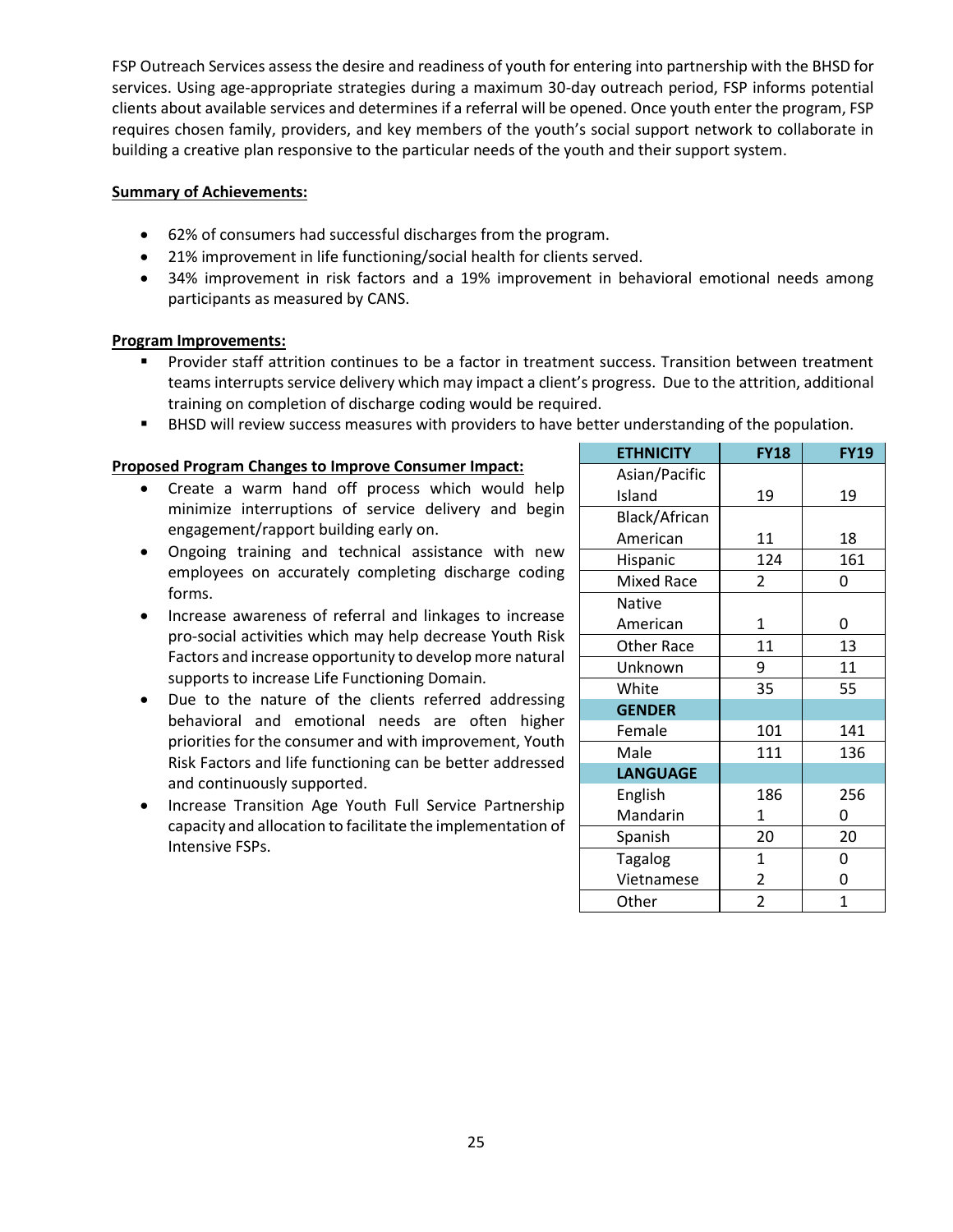## **Community Services and Supports: General System Development (GSD)**

*Outpatient Services for Children and Youth*

| TAY Outpatient Services/Intensive Outpatient Program (IOP) |                                                          |                |                               |  |  |
|------------------------------------------------------------|----------------------------------------------------------|----------------|-------------------------------|--|--|
| <b>Program Status</b>                                      | <b>Priority Population</b>                               | <b>Service</b> | <b>Numbers Served in 2019</b> |  |  |
|                                                            |                                                          | Category       |                               |  |  |
| Continuing                                                 | $\boxtimes$ TAY Ages 14-25                               | GSD            | 278                           |  |  |
|                                                            |                                                          |                | 86 (LGBTQ)                    |  |  |
| <b>Goals and Objectives</b>                                |                                                          |                |                               |  |  |
| Outcome 1:                                                 | Improve functioning and quality of life for youth.       |                |                               |  |  |
| <b>Outcome 2:</b>                                          | Reduce symptoms and impacts of mental illness for youth. |                |                               |  |  |
| Outcome 3:                                                 | Reduce the need for a higher level of care for youth.    |                |                               |  |  |

Outpatient programs for TAY ages 14-25 aim to prevent chronic mental illness while improving quality of life for youth and include age-appropriate services and gender- responsive services. Outpatient programs for TAY place a particular emphasis on treatment for co-occurring disorders and trauma-informed care. Programs are focused on preventing or improving symptoms that may lead to chronic mental illness while keeping youth on track developmentally. Outpatient services for LGBTQ youth, in particular, include confidential counseling and medication services.

Intensive Outpatient Programs (IOPs) aim to improve quality of life for youth while preventing the later need for high intensity care. IOPs provide long-term clinical care and case management to youth ages 8 – 24. These programs engage youth, many of whom may be homeless, and provide mental health services, promote recovery, and reduce the likelihood that youth served will later require higher levels of care such as FSP.

IOPs serve youth who meet medical necessity for specialty mental health services and are eligible for MediCal. IOPs focus on multidisciplinary, structured services for up to 4 hours per day, up to 5 days per week. IOPs are distinct from FSPs in that they are generally office-based rather than community-based and engage youth at a lower levels of intensity and frequency than an FSP.

#### **Summary of Achievements:**

- 40% of successful discharges from the program
- 29% of consumers served reported improvement in Life Functioning/Social Health Domain

LGBTQ Outpatient

- 84% of successful discharges from the program.
- There was no change in life functioning/social health domain for consumers served in FY19 as reported on CANS assessment. However, improvement was reported on emotional/behavioral health and a reduction of risk behaviors.

- Clients experienced changes in their treatment teams which may have impacted their progress due to direct care services providers' staff attrition.
- TAY clients bridging into childhood and adulthood, may need consistent support in life functioning to continue progress, well past therapeutic interventions.
- Engagement in school, home and activities may sometimes be difficult to LGBTQ clients.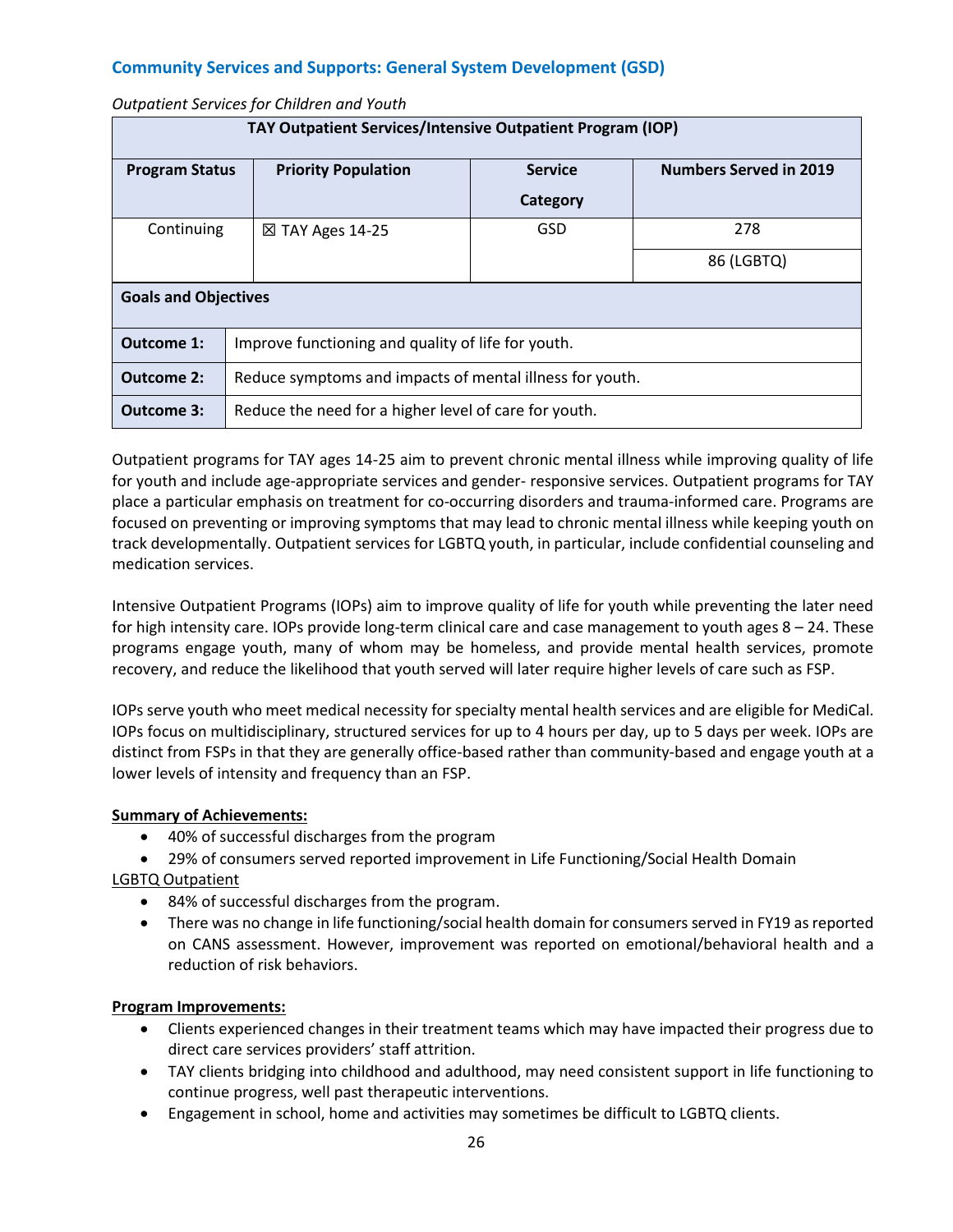#### **Proposed Program Changes to Improve Consumer Impact**:

- Emphasize warm handoff process for consumers who transition to minimize interruptions of service delivery and begin engagement/rapport building early on.
- **•** Focus on training and technical assistance on accurately completing discharge coding forms with existing and new direct care services staff. Clients may have a higher rate of successful discharges if they have less staff transitions while receiving services. More accurate capture of discharge information with ongoing staff training.
- Increase awareness and resources in supporting referrals and linkage to natural supports/community resources that can support life functioning domain progress well past therapeutic interventions.

## **Community Services and Supports: General System Development (GSD)**

| <b>Independent Living Program (ILP)</b> |                                                                          |            |      |  |  |  |
|-----------------------------------------|--------------------------------------------------------------------------|------------|------|--|--|--|
| <b>Program Status</b>                   | <b>Priority Population</b><br><b>Numbers Served in</b><br><b>Service</b> |            |      |  |  |  |
|                                         |                                                                          | Category   | 2019 |  |  |  |
| Continuing                              | $\boxtimes$ TAY Ages 16-25                                               | <b>GSD</b> | 44   |  |  |  |
| <b>Goals and Objectives</b>             |                                                                          |            |      |  |  |  |
| <b>Outcome 1:</b>                       | Increase self-sufficiency and independent living skills                  |            |      |  |  |  |
| <b>Outcome 2:</b>                       | Increase access to education and employment opportunities                |            |      |  |  |  |
| Outcome 3:                              | Increase service connectedness                                           |            |      |  |  |  |

#### *Foster Care Development*

#### **Description:**

ILP services are available to help youth (including Dually-Involved Youth) achieve self- sufficiency and launch into adulthood prior to and after exiting the foster care system. These services are available for current and former foster youth between 16-25 years old.

ILP consists of psychiatric and medication services, case management support, individual and family therapy, community linkage, housing placement, and a variety of rehabilitation services to help youth develop the functional and emotional skills necessary for recovery and independence.

#### **Summary of Achievements:**

• 45% successful discharge from mental health services.

#### **Program Improvements:**

- Due to the special needs of this population, TAY involved with child welfare, youth may require higher levels of care as a result of their transition to independent living resulting in the reporting of an unsuccessful discharge from this level of care.
- Improvements in the direct care service provider's understanding, due to staff turnover, of how to complete discharge forms to accurately capture the reason for discharge.

#### **Proposed Program Changes to Improve Consumer Impact:**

• Additional support and training around discharge coding to accurately capture reasons for discharge. Equipping providers with resources in the community that can be added to their therapeutic support to facilitate progress in services.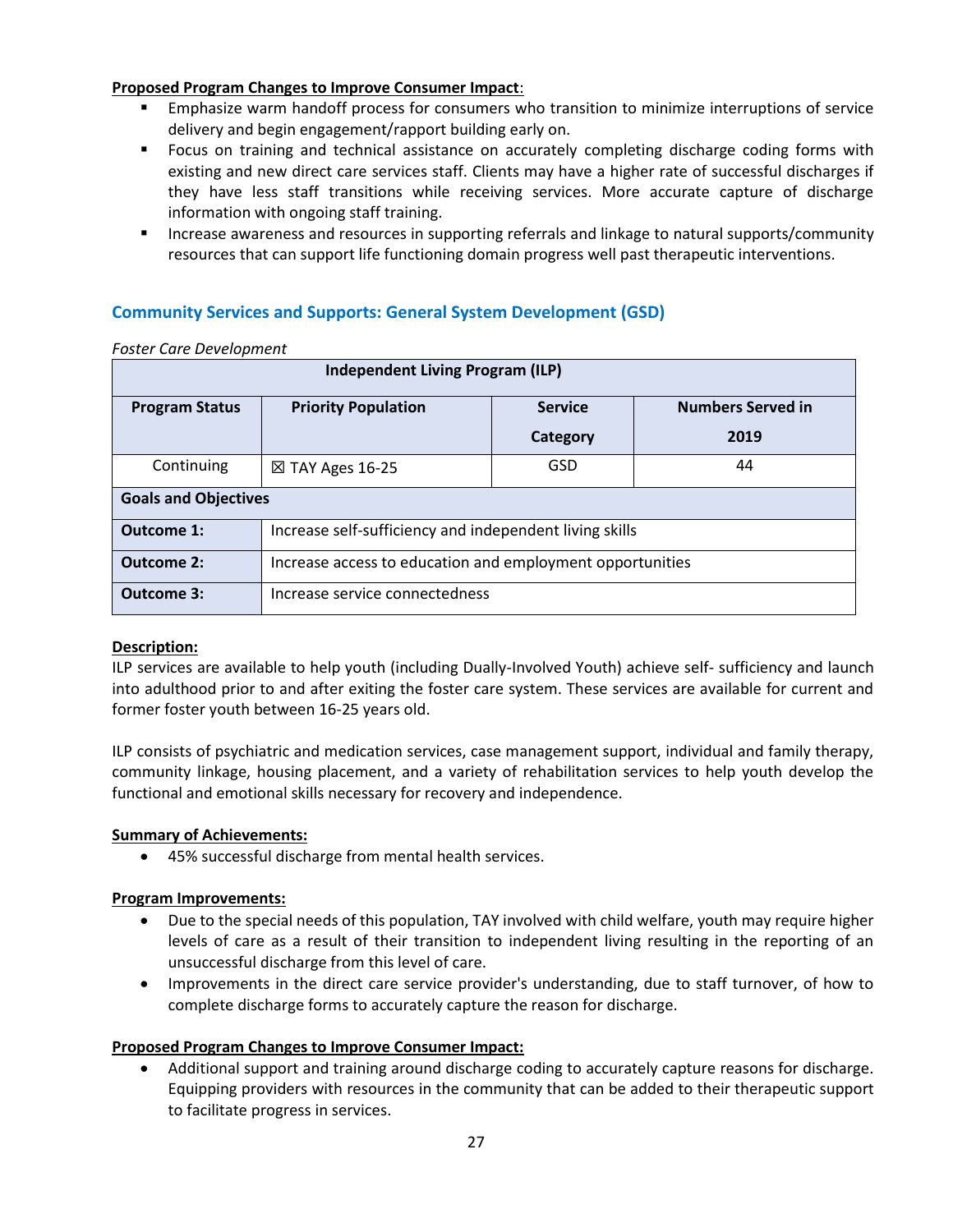• Consumers will be better connected to community resources that can support their progress in services and provide ongoing support after therapeutic support is completed. Training of staff on accurate reporting of discharges will impact the client by accurately reporting their successes.

| <b>Commercially, Sexually Exploited Children (CSEC)</b> |  |                                                                      |                            |                               |  |  |
|---------------------------------------------------------|--|----------------------------------------------------------------------|----------------------------|-------------------------------|--|--|
| <b>Program Status</b>                                   |  | <b>Priority Population</b>                                           | <b>Service</b><br>Category | <b>Numbers Served in 2019</b> |  |  |
| Continuing                                              |  | $\boxtimes$ Children Ages 0 − 15<br>$\boxtimes$ TAY Ages 16-21       | GSD                        | 66                            |  |  |
| <b>Goals and Objectives</b>                             |  |                                                                      |                            |                               |  |  |
| Outcome 1:                                              |  | Identify CSEC youth and ensure their safety from sexual exploitation |                            |                               |  |  |
| <b>Outcome 2:</b>                                       |  | Provide trauma-informed care and support                             |                            |                               |  |  |
| Outcome 3:                                              |  | Increase service connectedness                                       |                            |                               |  |  |

#### **Community Services and Supports: General System Development (GSD)**

#### **Description:**

The program for Commercially Sexually Exploited Children (CSEC) provides services and mental health support to children and young people ages 10-21 who have experienced commercial sexual exploitation to help them recover from emotional, physical, and sexual trauma. Referral to the CSEC program occurs through a number of community sources including the juvenile hall; the Receiving, Assessment and Intake Center (RAIC); school system; pediatrician or public health nurse; and KidConnections (KCN). Once a referral is received, the youth is connected to an advocate that helps ensure their safety from exploitation. The youth is then assessed using the Child and Adolescent Needs and Strengths (CANS) module and other developmental, mental health, and substance use assessments. Treatment for CSEC youth includes Trauma-focused Cognitive Behavioral Therapy, case management, medication management, coordination with advocates and linkage to additional services and benefits. Due to the low number of youth that have completed the program, current CANS assessment data related to engagement in school, home, and activities is not available for FY2019 (the reporting timeframe for this report).

#### **Summary of Achievements:**

• 20% successful discharge from mental health services.

#### **Program Improvements:**

• Youth who are in the CSEC program have multiple risk factors, including parental support, substance use, mental health needs, involvement in the criminal justice system, social services and previous sexual, physical or emotional abuse. Engagement in services is extremely challenging and often youth will leave program after starting services. After a year of implementation, BHSD is working on partnering with the Department of Social Services and Juvenile Probation Department to solidify protocols and coordinate care across systems.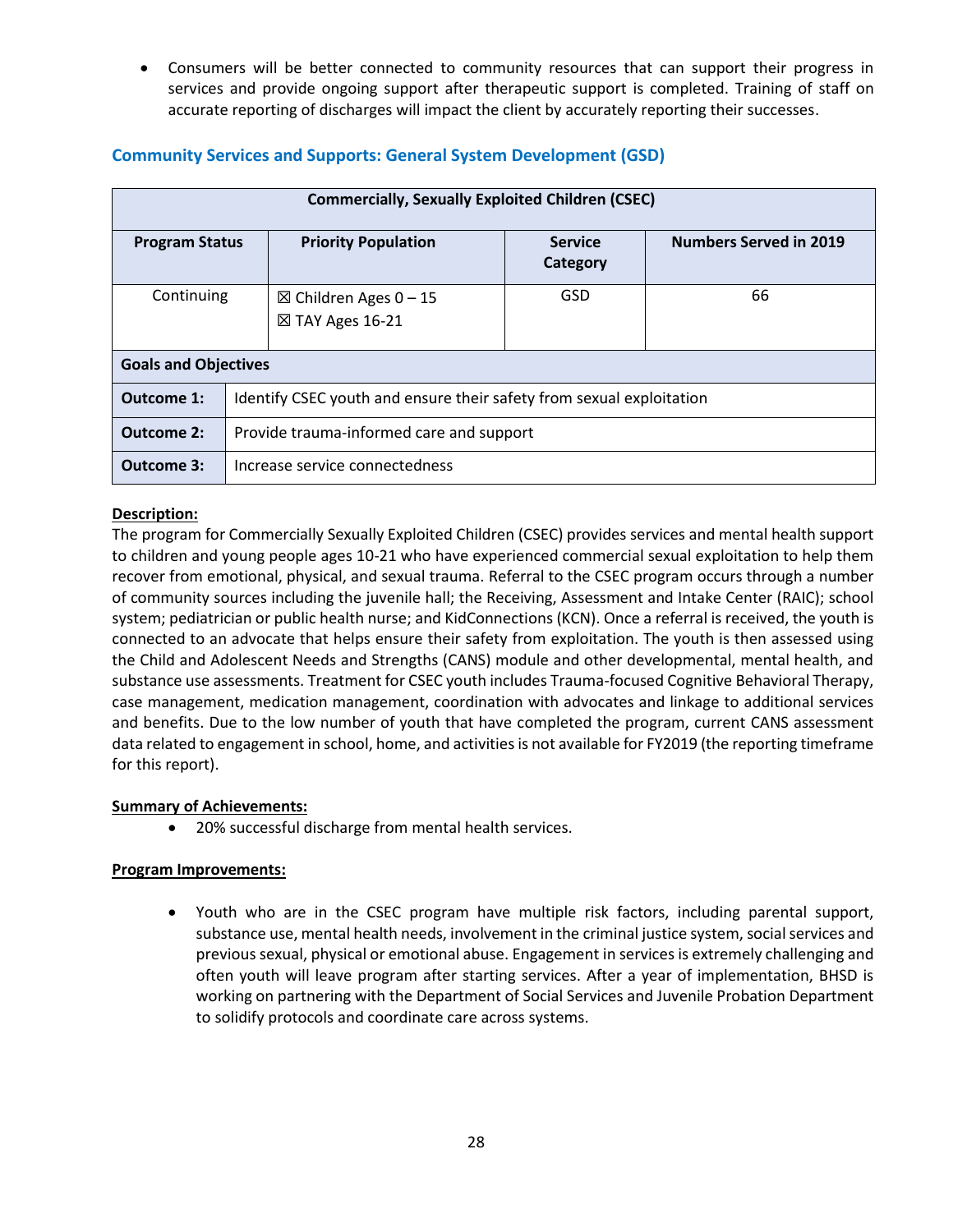## **Community Services and Supports: General System Development (GSD)**

#### *Juvenile Justice Development*

| Services for Juvenile Justice Involved Youth |  |                                                                              |                |                               |  |  |
|----------------------------------------------|--|------------------------------------------------------------------------------|----------------|-------------------------------|--|--|
| <b>Program Status</b>                        |  | <b>Priority Population</b>                                                   | <b>Service</b> | <b>Numbers Served in 2019</b> |  |  |
|                                              |  |                                                                              | Category       |                               |  |  |
| Continuing                                   |  | $\boxtimes$ Children Ages 0 − 15                                             | GSD            | 132                           |  |  |
|                                              |  | $\boxtimes$ TAY Ages 16-21                                                   |                |                               |  |  |
| <b>Goals and Objectives</b>                  |  |                                                                              |                |                               |  |  |
| Outcome 1:                                   |  | Support juvenile justice involved youth as they return to their communities. |                |                               |  |  |
| <b>Outcome 2:</b>                            |  | Reduce recidivism for juvenile justice involved youth.                       |                |                               |  |  |
| Outcome 3:                                   |  | Increase service connectedness.                                              |                |                               |  |  |

#### **Description:**

Services for juvenile justice involved youth focus on the wellness and recovery of youth returning to their communities as well as youth exiting into homelessness or unstable housing. Specific services include the **Aftercare Program** and **Competency Development Program.**

The **Aftercare Program (ACP)** uses a strengths-based approach to help juvenile justice involved youth exit detention and ranch programs and successfully reenter their communities. With the support of their families, youth in this program develop life skills that allow them to thrive and possibly return to a school setting. The average length of stay in the program is 8 months, with the possibility of additional time due to family crises, hardship, or clinical necessity.

One arm of the Aftercare Program supports Seriously Emotionally Disturbed (SED) youth and youth with specific treatment needs using evidenced-informed community treatment, medication support, and case management. The diagnostic spectrum of youth in this arm of Aftercare includes schizophrenia and other psychotic disorders, major affective disorders, post-traumatic stress disorder, disorders of behavior and bodily function, anxiety and adjustment disorders, and dual diagnosis (mental health, developmental disability, or drug and alcohol related diagnoses). These youth are identified through the Healthy Returns Initiative (HRI), the current Multi-Disciplinary Team (MDT) at ranch facilities, and the Mental Health Juvenile Treatment Court's MDT.

After assessing youth and family needs and strengths, the Aftercare program then employs a behavior positive plan to identify appropriate interventions and resources to help youth develop functional skills around selfcare, self-regulation, and address other functional impairments through decreasing or replacing non-functional behavior. Gender specific programming is available as needed.

The **Competency Development Program (CDP)** aims to remediate youth determined incompetent to stand trial. Juvenile competency restoration services are provided to juveniles who have been charged with a delinquency offense before a juvenile justice court, found incompetent by the court, and ordered to receive restoration services. Services include education, training, and intensive case management, and are provided two to three times a week in the youth's home, the home of another family member or caretaker, the school, a juvenile detention center, or a jail. An initial judicial review occurs approximately 30 days after the court order and additional reviews occur every 30-90 days. Restoration to competency will allow the youth to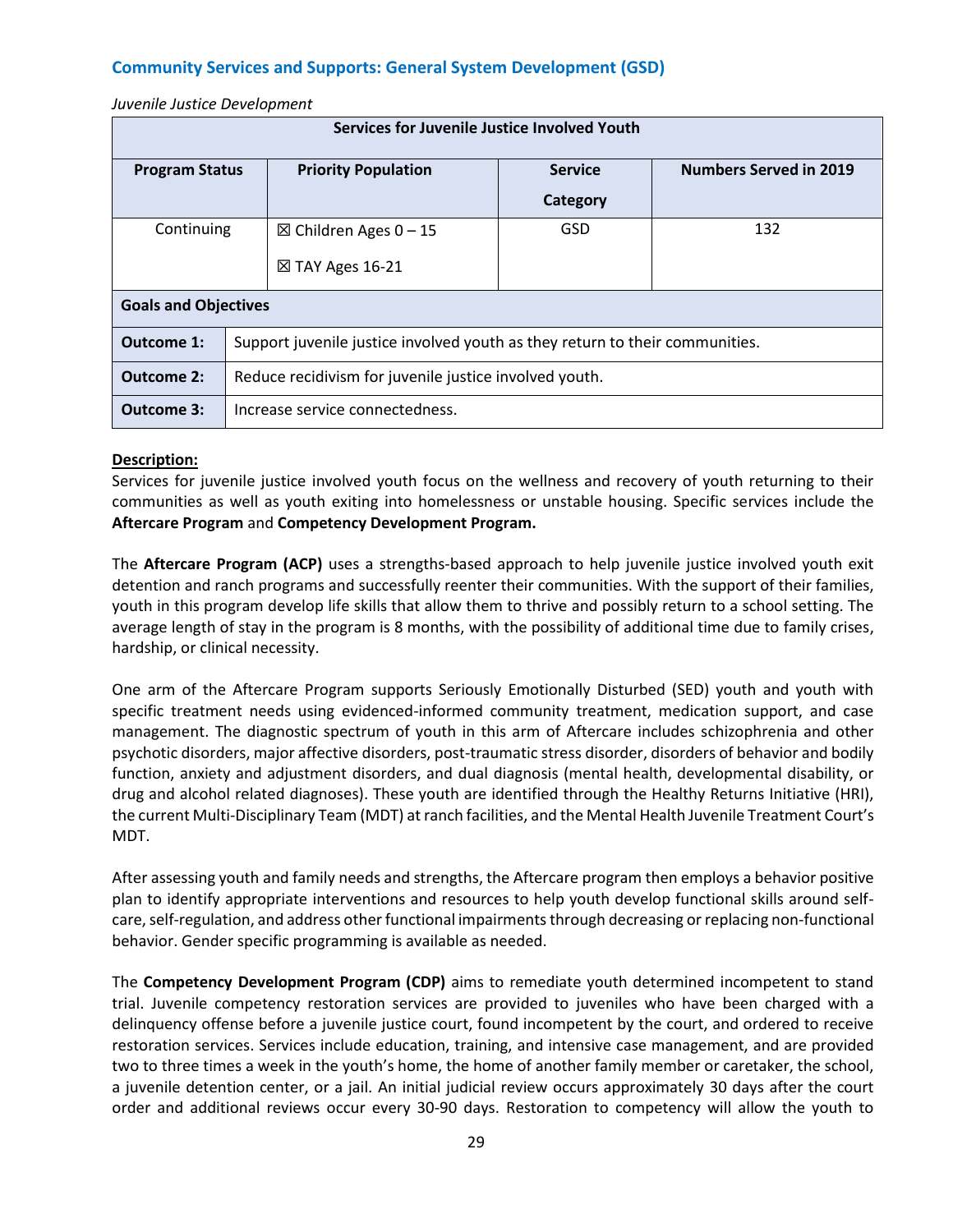continue with their court proceedings and potentially avoid time in detention centers awaiting restoration to competency. If competency cannot be restored the court may civilly commit the juvenile to a mental health facility, refer the juvenile for disability services, establish a conservatorship for the juvenile, or dismiss the charges.

#### **Summary of Achievements:**

- 49% successful discharges from mental health services among participants in ACP.
- 25% improvement in Youth Behavioral Emotional Needs among ACP participants.
- 14% improvement in Life Domain Functioning as measured by CANS.
- 100% successful discharges from mental health services among Competency Development Program participants.

#### **Program Improvements:**

- Continue to work on implementation of strategies focused on engagement as soon as youth leaves the detention facility.
- Increase the dosage of services at onset and taper as youth and family become engaged and motivated.
- Work on mapping of programs in light of new programs developed and implemented by the Juvenile Justice Department.
- Determine feasibility of this program as it exists now.

#### **Proposed Program Changes to Improve Consumer Impact:**

- Work with system partners to expedite the ordering of competency services, including more expedient evaluations, and work with probation in making more timely recommendations.
- Begin competency services early in order to resolve issues of failure to stand trial due to competency concerns.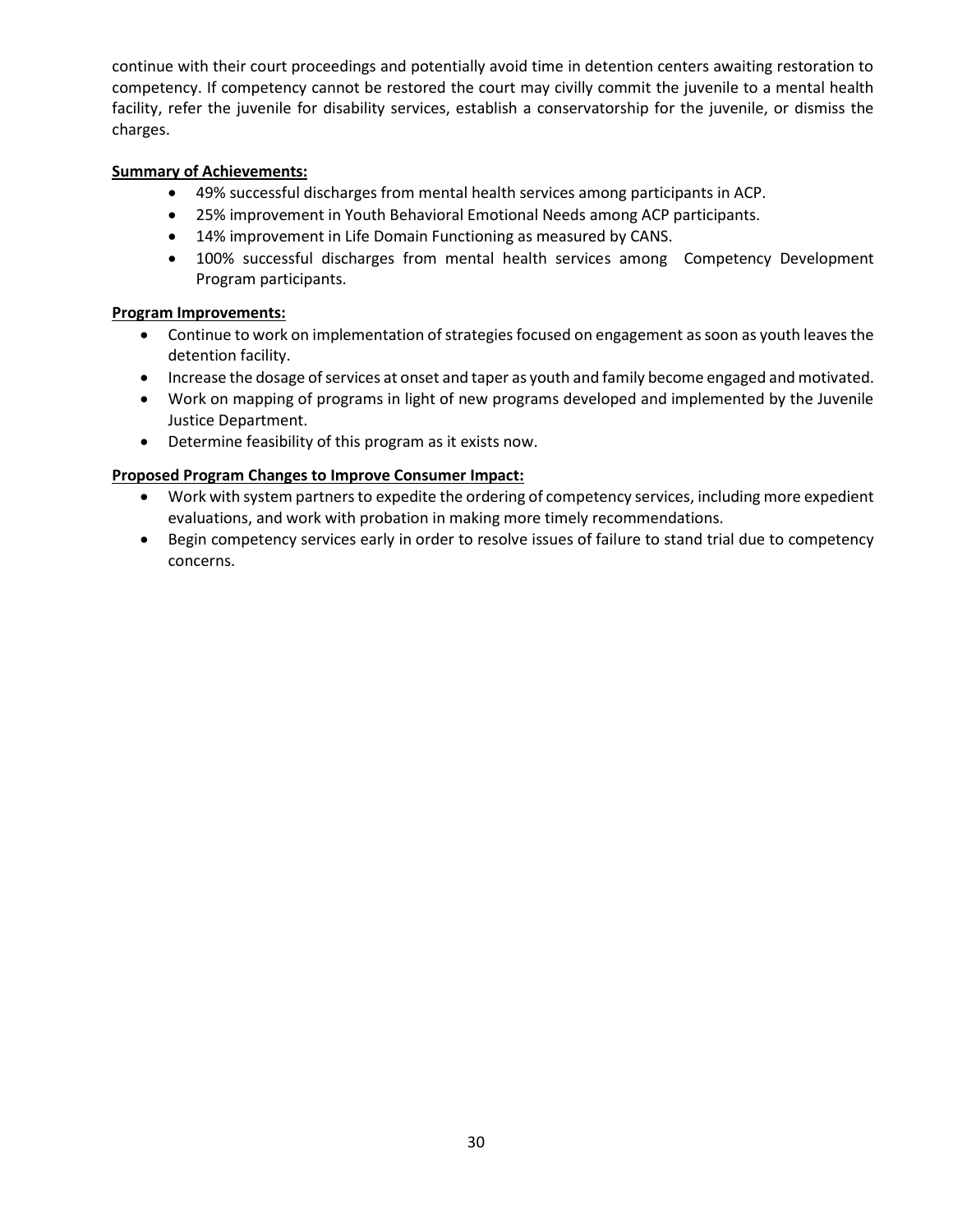## **Community Services and Supports: General System Development (GSD)**

| <b>TAY Crisis and Drop-In</b>                                                                                           |                                                  |                                                               |          |  |  |
|-------------------------------------------------------------------------------------------------------------------------|--------------------------------------------------|---------------------------------------------------------------|----------|--|--|
| <b>Center</b><br><b>Numbers Served in 2019</b><br><b>Priority Population</b><br><b>Service</b><br><b>Program Status</b> |                                                  |                                                               |          |  |  |
|                                                                                                                         |                                                  |                                                               | Category |  |  |
| Continuing                                                                                                              | GSD<br>124<br>$\boxtimes$ TAY Ages 18-25         |                                                               |          |  |  |
| <b>Goals and Objectives</b>                                                                                             |                                                  |                                                               |          |  |  |
| Outcome 1:                                                                                                              | Provide a safe and inclusive environment for TAY |                                                               |          |  |  |
| <b>Outcome 2:</b>                                                                                                       |                                                  | Increase service connectedness to behavioral health resources |          |  |  |
| Outcome 3:                                                                                                              |                                                  | Reduce the need for a higher level of care for youth          |          |  |  |

*Crisis and Drop-In Services for Children and Youth*

#### **Description:**

The TAY Crisis and Drop-In Centers provide safe, welcoming, and inclusive space for youth to receive access to behavioral health resources. The centers conduct outreach and engage youth about their mental health and basic needs. The centers provide outpatient mental health services and overnight respite services to youth 18- 25 years of age. Respite services can accommodate up to 10 TAY who are in need of respite as a result of crisis or who are at risk of homelessness. Respite services allow TAY to self- manage and remain in their community, which may impede crisis escalation. The centers also offer services to unsponsored/ uninsured youth and allow the TAY homeless population to access needed supports. Additionally, services specifically for LGBTQ TAY are offered. Specific mental health outpatient service offered include: Assessments, treatment planning, brief crisis intervention, case management, self-help and peer support, outreach and engagement activities for homeless TAY.

#### **Summary of Achievements:**

• 66% successful discharges from mental health services

#### **Program Improvements:**

- Discussion with provider to better understand the population that most utilizes these services and create new ways of engaging clients and create programming that suites the population's needs.
- Better training on discharge coding to accurately capture information.

#### **Proposed Program Changes to Improve Consumer Impact:**

- Increase awareness and resources in supporting referrals and linkage to natural supports/community resources that can support life functioning domain progress well past therapeutic interventions.
- Implement new ways of engagement, programming and remove any barriers for these clients, and serve more clients.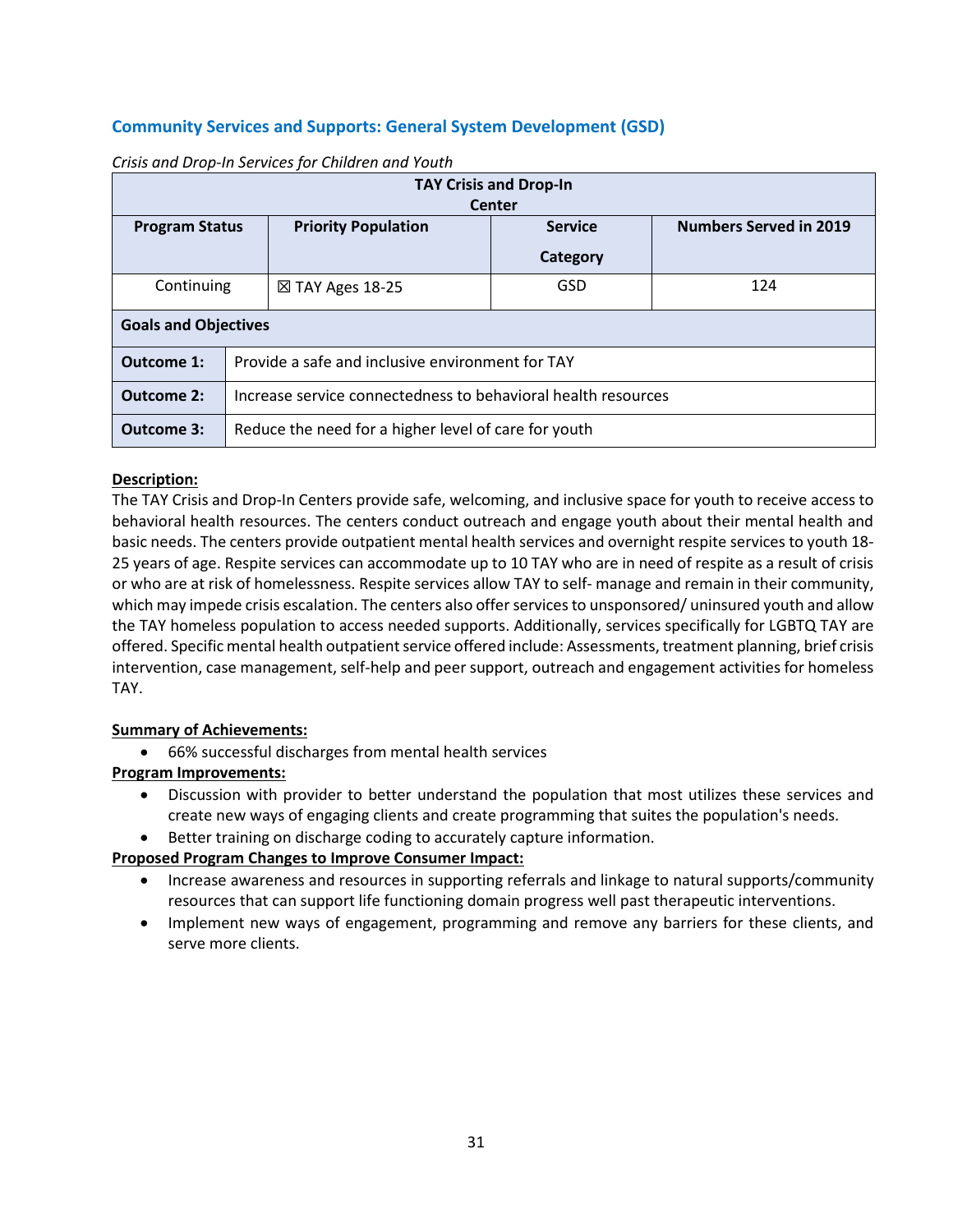## **Overview of Programs and Services for Adults and Older Adults: Fiscal Year 2020**

| <b>Initiative</b>                                                                                       |                                                                                                          | Program                                   | <b>Description</b>                                                                                                                                                                                                                                                                                                                                                                                                                                                                                                                                                                                                                                                              |                                    |
|---------------------------------------------------------------------------------------------------------|----------------------------------------------------------------------------------------------------------|-------------------------------------------|---------------------------------------------------------------------------------------------------------------------------------------------------------------------------------------------------------------------------------------------------------------------------------------------------------------------------------------------------------------------------------------------------------------------------------------------------------------------------------------------------------------------------------------------------------------------------------------------------------------------------------------------------------------------------------|------------------------------------|
|                                                                                                         |                                                                                                          |                                           |                                                                                                                                                                                                                                                                                                                                                                                                                                                                                                                                                                                                                                                                                 | <b>Proposed Changes</b>            |
|                                                                                                         |                                                                                                          |                                           | <b>Community Services and Supports CSS: Full Service Partnership (FSP)</b>                                                                                                                                                                                                                                                                                                                                                                                                                                                                                                                                                                                                      |                                    |
| <b>Full Service</b><br>Partnership for<br>Adults, Older<br><b>Adults and</b><br><b>Justice Involved</b> | Assertive<br>Community<br>Treatment (ACT)<br>and Forensic<br>ACT (for justice-<br>involved<br>consumers) | experiencing frequent and repetitive      | Assertive Community Treatment (ACT) is an<br>evidence-based behavioral health program for<br>people with serious mental illness who are at risk<br>of or would otherwise be served in institutional<br>settings (e.g. hospitals, jails/prisons) or experience<br>homelessness. The ACT model is a comprehensive<br>community-based model of treatment, support,<br>and rehabilitation for individuals with serious<br>mental illness who are unwilling or unable to<br>engage in mental health services and who are<br>hospitalizations and/or incarcerations, likely to be<br>homeless, and may suffer from a co-occurring<br>disorder. FACT's structure is similar to ACT for | Increased per person<br>allocation |
|                                                                                                         | <b>Intensive FSP</b>                                                                                     | justice-involved consumers.<br>2020-2021. | Intensive FSP refers to the full range of community<br>and clinical services that provide higher per person<br>funding allocation that was not previously available<br>to serve clients with serious mental health needs.<br>These services represent new intensive service slots<br>that will assist children living with serious emotional<br>disturbances and serious mental illness to reach<br>their wellness and recover goals with fewer barriers<br>with support from comprehensive services. New<br>service contracts were initiated this reporting year<br>with expected reporting outcomes for Fiscal Year                                                           | Increased per person<br>allocation |
|                                                                                                         | <b>FSP</b><br>Maintenance                                                                                | support and other clinical services.      | Continuation of the FSP model from previously<br>approved plans during FY2020. This FSP level<br>provides needed, ongoing services for consumers<br>with SMI addressing needs that include housing                                                                                                                                                                                                                                                                                                                                                                                                                                                                              | No changes                         |
| Permanent<br><b>Supportive Housing Supportive</b>                                                       | Permanent<br>Housing                                                                                     | severe mental health needs.               | Consists of County-operated services designed to<br>meet the housing and behavioral health service<br>needs of chronically homeless individuals with                                                                                                                                                                                                                                                                                                                                                                                                                                                                                                                            | No changes                         |
| <b>CSS: General System Development</b>                                                                  |                                                                                                          |                                           |                                                                                                                                                                                                                                                                                                                                                                                                                                                                                                                                                                                                                                                                                 |                                    |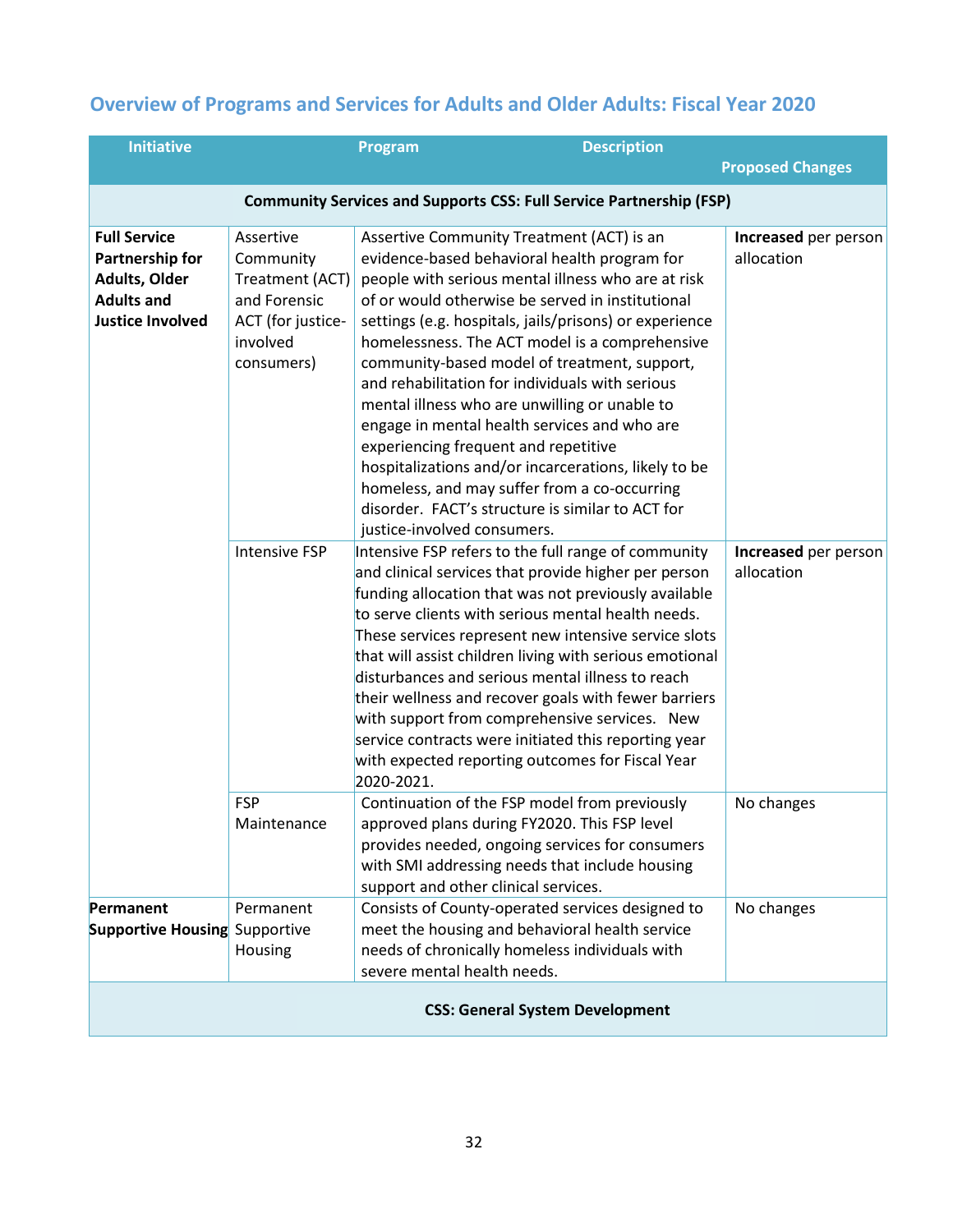| <b>Outpatient</b><br><b>Clinical Services</b><br>for Adults and<br><b>Older Adults</b> | <b>County Clinics</b><br><b>Hope Services</b><br><b>CalWORKs</b><br>Community  | An array of mental health supports including basic<br>mental health services and medication support.<br>The County's clinics expand access to mental<br>health services by co-locating at health facilities<br>people are likely to go to or be familiar with.<br>Counseling, case management, and psychiatric<br>services to children, adolescents, young adults,<br>adults, and senior citizens with a qualifying<br>mental health diagnosis and a developmental<br>disability.<br>behavioral health services to adult clients enrolled<br>in the Welfare-to-Work (WTW) Program who | No changes<br>No changes<br>No changes                                                                                                        |
|----------------------------------------------------------------------------------------|--------------------------------------------------------------------------------|---------------------------------------------------------------------------------------------------------------------------------------------------------------------------------------------------------------------------------------------------------------------------------------------------------------------------------------------------------------------------------------------------------------------------------------------------------------------------------------------------------------------------------------------------------------------------------------|-----------------------------------------------------------------------------------------------------------------------------------------------|
|                                                                                        | <b>Health Alliance</b>                                                         | experience mental health and substance abuse<br>issues                                                                                                                                                                                                                                                                                                                                                                                                                                                                                                                                |                                                                                                                                               |
|                                                                                        | Outpatient<br>Services for<br><b>Older Adults</b>                              | Counseling, case management, and medication<br>management services for adults who meet medical<br>necessity to improve quality of life, address unique<br>mental health needs, and prevent higher intensity<br>care by supporting aging in place whenever<br>possible. Increase funding allocation at these<br>critical service locations: Gardner and Goodwill<br>(Mekong pending) in AOA outpatient services.                                                                                                                                                                       | Modified: increased<br>funding allocation to<br>meet network<br>adequacy and<br>timeliness<br>requirements.                                   |
| <b>Criminal Justice</b><br><b>System Services</b><br>Initiative                        | <b>Criminal Justice</b><br>System<br>Services<br>Residential and<br>Outpatient | Outpatient and residential services provided at a<br>wellness and recovery centers for individuals who<br>are involved in the justice system to meet the<br>needs of re-entering the community                                                                                                                                                                                                                                                                                                                                                                                        | Modified: Increased<br>the emergency<br>housing budget to<br>accommodate<br>current need at<br>Evan's Lane, Justice<br><b>System Services</b> |
|                                                                                        | Criminal Justice<br><b>System Services</b><br>IOP/Outpatient                   | Outpatient and intensive outpatient services for<br>individuals who are involved in the justice<br>system to meet the needs of re-entering the<br>community                                                                                                                                                                                                                                                                                                                                                                                                                           | No changes                                                                                                                                    |
|                                                                                        | Faith-based<br>Resource<br>Centers                                             | Service coordination to individuals reentering<br>the community from jail provided by multi-<br>agency faith-based resource centers                                                                                                                                                                                                                                                                                                                                                                                                                                                   | No changes                                                                                                                                    |
| <b>Crisis and</b><br>Hospital<br><b>Diversion</b><br><b>Initiative</b>                 | <b>Mental Health</b><br><b>Urgent Care</b>                                     | Screening, assessment, brief medication<br>management, and referral to other community<br>resources at walk-in outpatient clinic for County<br>residents who are experiencing behavioral health<br>crises                                                                                                                                                                                                                                                                                                                                                                             | No changes                                                                                                                                    |
|                                                                                        | Crisis<br>Stabilization<br>and<br>Crisis Residential                           | Crisis support, counseling, and linkage services<br>in up to 24-hour stabilization unit and CRT                                                                                                                                                                                                                                                                                                                                                                                                                                                                                       | No changes                                                                                                                                    |
|                                                                                        | Adult<br>Residential<br>Treatment                                              | Full range of clinical and support services to<br>consumers who need an IMD/hospital diversion<br>or who have substance abuse and serious mental<br>illness located at two new Institution of Mental<br>Disease (IMD) Stepdown/Diversion centers and                                                                                                                                                                                                                                                                                                                                  | Slated to begin in<br><b>FY21</b>                                                                                                             |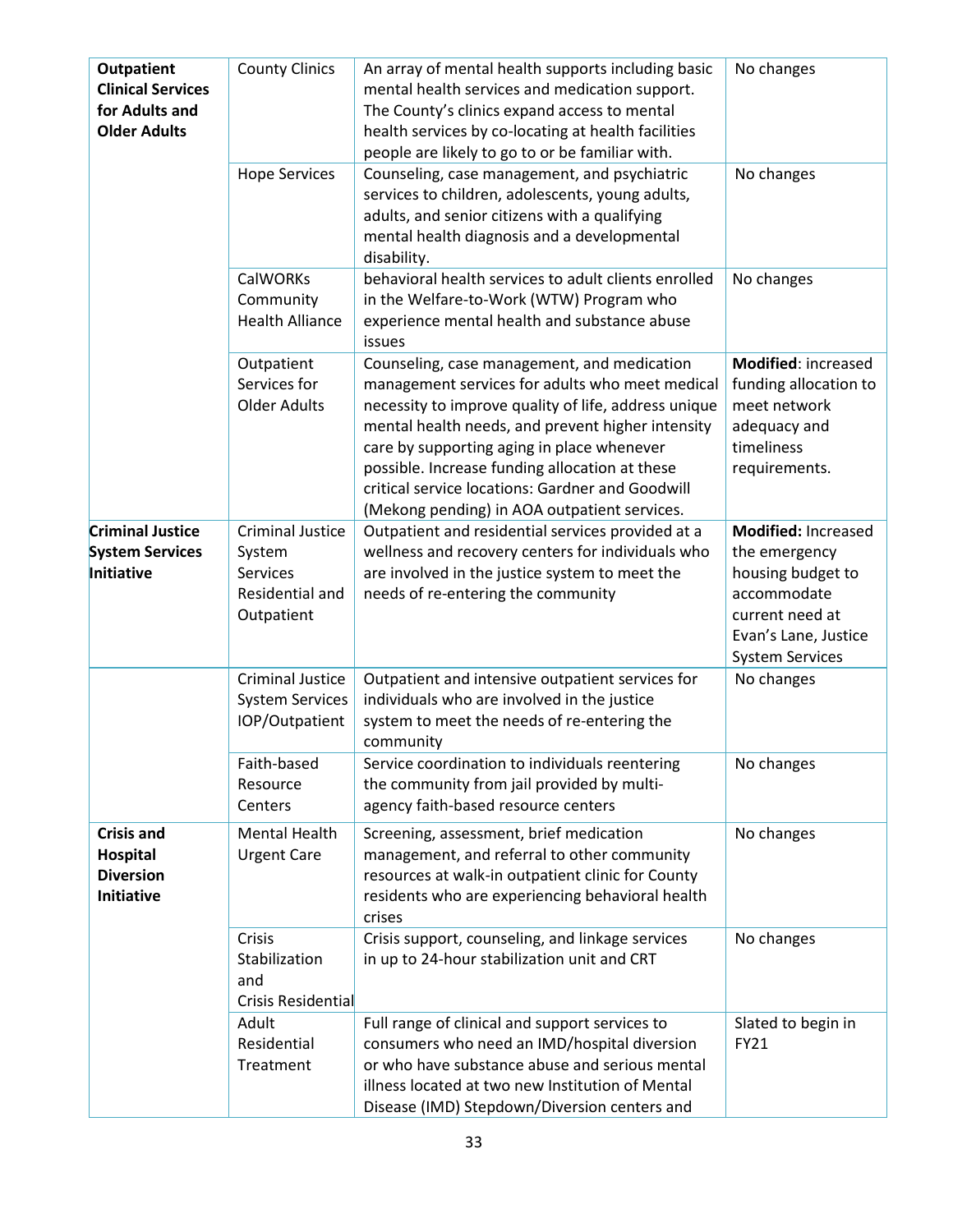|                                                                      |                                                                                                                                                                                    | one Co-occurring Treatment center                                                                                                                                                                                                                                              |                                          |  |  |
|----------------------------------------------------------------------|------------------------------------------------------------------------------------------------------------------------------------------------------------------------------------|--------------------------------------------------------------------------------------------------------------------------------------------------------------------------------------------------------------------------------------------------------------------------------|------------------------------------------|--|--|
|                                                                      | Community<br>Placement<br>Team                                                                                                                                                     | Case management, housing, and linkage support<br>by a 24-hour case management unit that provides<br>services to consumers returning to the community<br>from other settings                                                                                                    | No changes                               |  |  |
|                                                                      | <b>IMD</b><br>Alternative<br>Program                                                                                                                                               | Comprehensive treatment services in a supportive,<br>structured environment as an alternative to a<br>locked setting serving up to 45 consumers for<br>approximately 6-months                                                                                                  | No changes                               |  |  |
|                                                                      | <b>Mobile Crisis</b>                                                                                                                                                               | Immediate crisis support services including<br>assessment, crisis support, and linkage provided<br>by clinicians housed at Mental Health Urgent Care                                                                                                                           | No changes                               |  |  |
| <b>Older Adult</b><br><b>Community</b><br><b>Services Initiative</b> | <b>Clinical Case</b><br>Management<br>Team for Older<br>Adults                                                                                                                     | An array of services provided to engage older<br>adults who may be reluctant or unable to access<br>needed mental health services due to geographic<br>barriers, limited mobility, health issues, or stigma<br>associated with receiving mental health services in<br>a clinic | Slated to begin in<br>FY21               |  |  |
|                                                                      | Connections<br>Program                                                                                                                                                             | Case management and linkage services for older<br>adults who are at risk of abuse as part of a<br>collaboration with Adult Protective Services                                                                                                                                 | No changes                               |  |  |
|                                                                      | Older Adult<br>Collaboration<br>with San Jose<br>Nutrition<br>Centers                                                                                                              | Expansion of mental health outreach, awareness,<br>and training at Senior Nutrition Sites to provide<br>community training and workshops and referral<br>to mental health services                                                                                             | Slated to begin in<br><b>FY21</b>        |  |  |
|                                                                      | Elder's<br>Storytelling                                                                                                                                                            | The new Elders' Storytelling Program will serve<br>culturally isolated older adults with mild to<br>moderate depression to help reduce depressive<br>symptoms and restore social connectedness with<br>their family, friends, caregivers and community.                        | Slated to begin in<br>FY21, RFP released |  |  |
|                                                                      |                                                                                                                                                                                    | <b>CSS: Outreach</b>                                                                                                                                                                                                                                                           |                                          |  |  |
| In Home<br>Outreach                                                  | In Home<br>Outreach                                                                                                                                                                | Targeted outreach and engagement teams to<br>identify and connect consumers with mental<br>health needs to services (based on RISE model<br>from Ventura County and IHOT model from<br>Alameda County)                                                                         | Slated to begin in<br>FY21               |  |  |
|                                                                      | Prevention and Early Intervention Program Summaries and Report appear in the Prevention and Early<br>Intervention Annual Report Section. Use the link on the www.sccbhsd.org/mhsa. |                                                                                                                                                                                                                                                                                |                                          |  |  |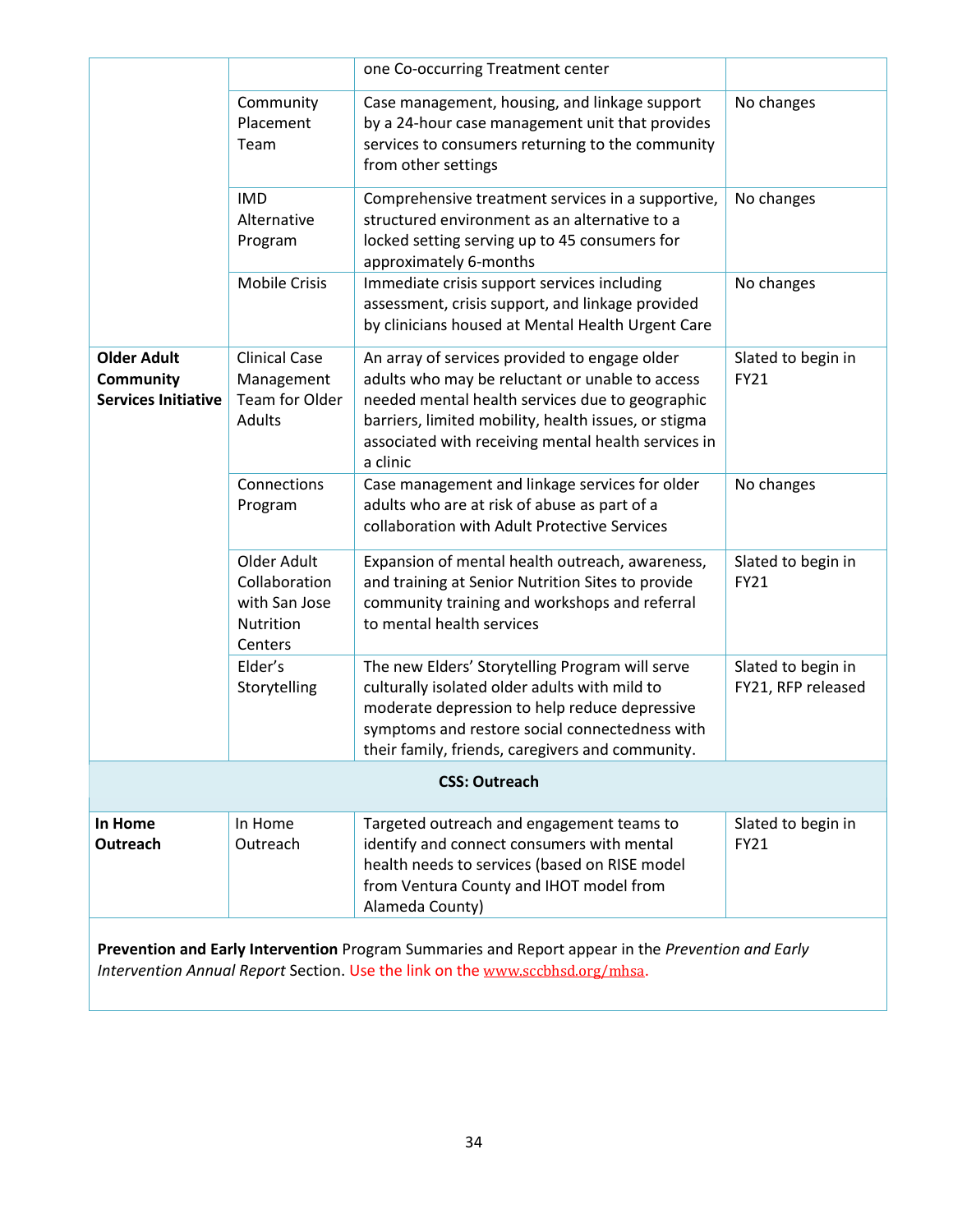| <b>Assertive Community Treatment</b> |                                                                                          |                            |                                  |
|--------------------------------------|------------------------------------------------------------------------------------------|----------------------------|----------------------------------|
| <b>Program Status</b>                | <b>Priority Population</b>                                                               | <b>Service</b><br>Category | <b>Numbers Served in</b><br>2019 |
| Continuing                           | $\boxtimes$ Adult Ages 25-59                                                             | <b>FSP</b>                 | Contracted 200                   |
|                                      | $\boxtimes$ Older Adult Ages 60+                                                         |                            |                                  |
| <b>Goals</b>                         |                                                                                          |                            |                                  |
| <b>Outcome 1:</b>                    | Promote recovery and increase quality of life                                            |                            |                                  |
| <b>Outcome 2:</b>                    | Decrease negative outcomes such as incarceration, hospitalization, and                   |                            |                                  |
|                                      | homelessness                                                                             |                            |                                  |
| <b>Outcome 3:</b>                    | Increase positive outcomes such as increased life skills, access to benefits and income, |                            |                                  |
|                                      | involvement with meaningful activities such as education and employment, and             |                            |                                  |
|                                      | socialization and psychosocial supports.                                                 |                            |                                  |

Assertive Community Treatment (ACT) is an evidence-based behavioral health program for people with serious mental illness who are at risk of or would otherwise be served in institutional settings (e.g. hospitals, jails/prisons) or experience homelessness. The ACT model is a comprehensive community-based model of treatment, support, and rehabilitation for individuals with serious mental illness who are unwilling or unable to engage in mental health services and who are experiencing frequent and repetitive hospitalizations and/or incarcerations, likely to be homeless, and may suffer from a co-occurring disorder. Often referred to as a "hospital without walls", ACT teams provide community support characterized by:

- An interdisciplinary team with a low staff to consumer ratio that includes specific positions, including team leader, psychiatrist (1:100) ratio, nurse (1:50), vocational and substance abuse specialists (1:50), and peer counselor.
- A team approach to care in which: 1) all ACT team members know and work with all ACT consumers, and 2) a practicing ACT team leader spends more than 50% of their time providing direct services to ACT consumers.
- A high frequency and intensity of community-based services with at least four face-to-face contacts per week for a minimum of two hours total per week, where at least 80% of services are provided in the community, not in an office.
- Assertive engagement mechanisms that allow for longer periods of outreach prior to treatment admission, including street outreach, working with informal support networks (e.g. family, landlord, employer), and coordination of legal mechanisms such as outpatient commitment and court orders.
- ACT teams assuming total responsibility for treatment services, including crisis response, so that all service needs can be met by ACT staff members who are available 24 hours per day, 7 days per week, 365 days per year.

When implemented to fidelity, ACT produces reliable results that decrease negative outcomes such as hospitalization, incarceration, and homelessness, and improve psychosocial outcomes. When the ACT model is modified, the reliability of expected outcomes is lessened. In other words, modified ACT programs are still likely to produce similar results, but to a lesser degree and with less consistency. A budget increase was necessary to appropriately execute the program to fidelity.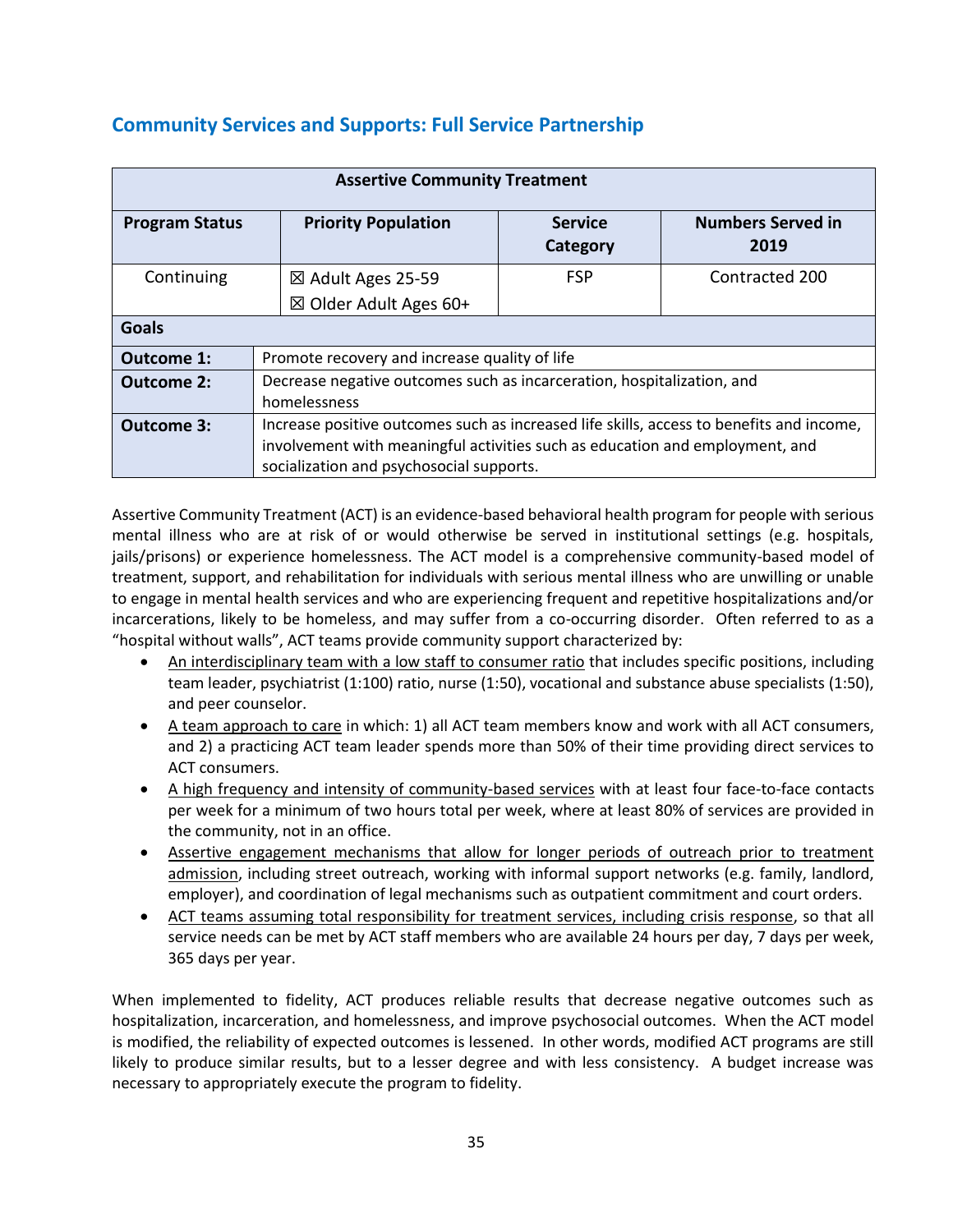#### **Program Update:**

- Adjust the budget to accommodate the comprehensive services under the ACT model serving the Adult and Older Adult (AOA) population and increase FSP services to an additional 200 adults.
- Contracts awarded this reporting period.

|                       | <b>Intensive Full Service Partnership</b>                                                                                                                                                                            |                                  |                            |                                  |
|-----------------------|----------------------------------------------------------------------------------------------------------------------------------------------------------------------------------------------------------------------|----------------------------------|----------------------------|----------------------------------|
| <b>Program Status</b> |                                                                                                                                                                                                                      | <b>Priority Population</b>       | <b>Service</b><br>Category | <b>Numbers Served</b><br>in 2019 |
| Continuing            |                                                                                                                                                                                                                      | $\boxtimes$ Adult Ages 25-59     | <b>FSP</b>                 | Contracted 400                   |
|                       |                                                                                                                                                                                                                      | $\boxtimes$ Older Adult Ages 60+ |                            |                                  |
| Goals                 |                                                                                                                                                                                                                      |                                  |                            |                                  |
| <b>Outcome 1:</b>     | Promote recovery and increase quality of life                                                                                                                                                                        |                                  |                            |                                  |
| <b>Outcome 2:</b>     | Decrease negative outcomes such as incarceration, hospitalization, and<br>homelessness                                                                                                                               |                                  |                            |                                  |
| <b>Outcome 3:</b>     | Increase positive outcomes such as increased life skills, access to benefits and<br>income, involvement with meaningful activities such as education and employment,<br>and socialization and psychosocial supports. |                                  |                            |                                  |

#### **Description**

Intensive FSP refers to the full range of community and clinical services that provide higher per person funding allocation that was not previously available to serve clients with serious mental health needs. These services represent new intensive service slots that will assist children living with serious emotional disturbances and serious mental illness to reach their wellness and recover goals with fewer barriers with support from comprehensive services. New service contracts were initiated this reporting year with expected reporting outcomes for the following reporting year.

#### **Program Update:**

- Adjust the budget to accommodate the comprehensive services under the Intensive FSP model serving the Adult and Older Adult (AOA) population and increase FSP services to an additional 400 adults.
- Contracts awarded this reporting period.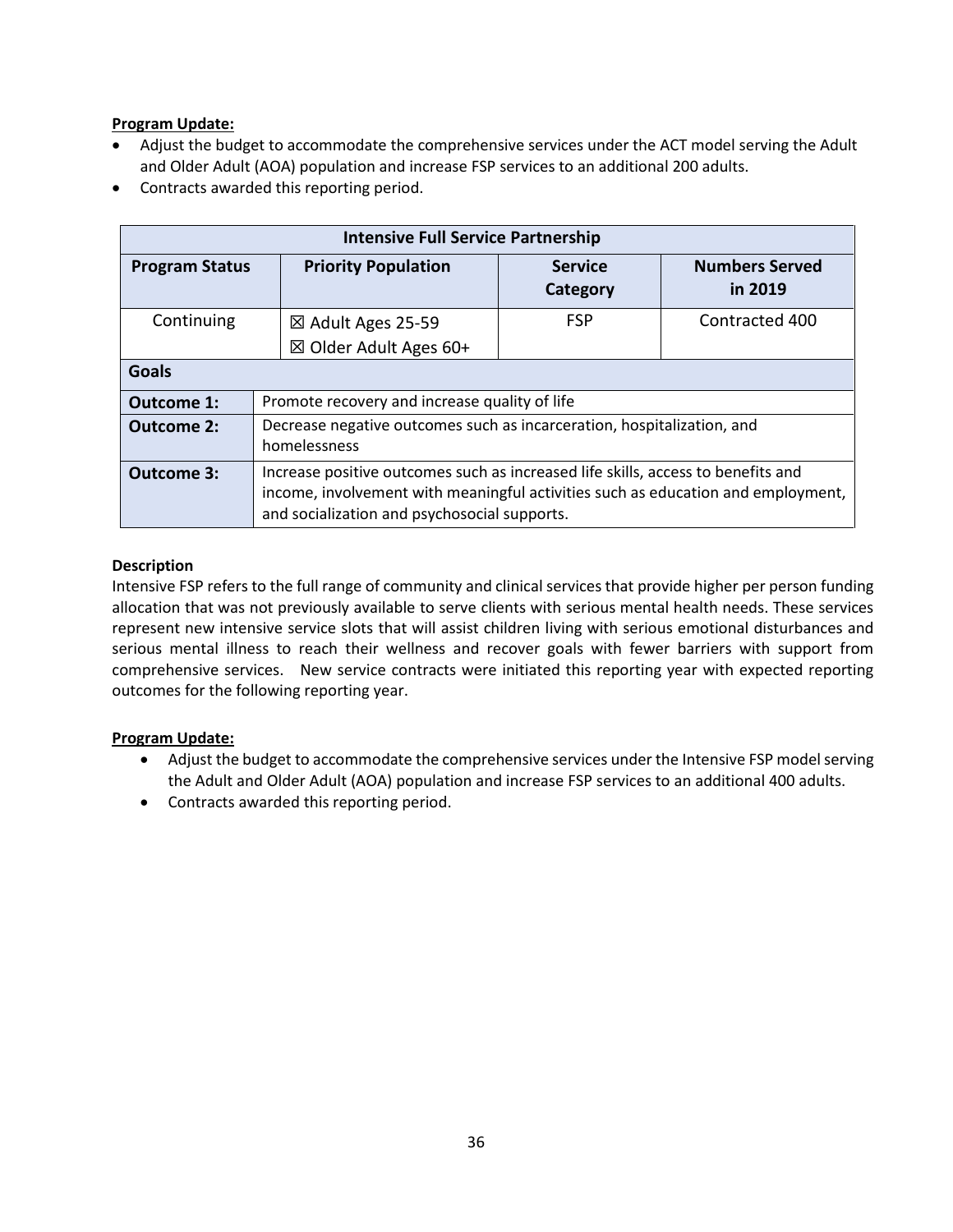| <b>Adult Full Service Partnership (FSP)</b> |                                                                                                                                                                                                                        |                |                          |
|---------------------------------------------|------------------------------------------------------------------------------------------------------------------------------------------------------------------------------------------------------------------------|----------------|--------------------------|
| <b>Program Status</b>                       | <b>Priority Population</b>                                                                                                                                                                                             | <b>Service</b> | <b>Numbers Served in</b> |
|                                             |                                                                                                                                                                                                                        | Category       | 2019                     |
| Continuing                                  | <b>FSP</b><br>488<br>⊠ Adult Ages 25-59                                                                                                                                                                                |                |                          |
| Goals                                       |                                                                                                                                                                                                                        |                |                          |
| Outcome 1:                                  | Promote recovery and increase quality of life                                                                                                                                                                          |                |                          |
| Outcome 2:                                  | Decrease negative outcomes such as hospitalization, incarceration, and<br>homelessness                                                                                                                                 |                |                          |
| <b>Outcome 3:</b>                           | Increase positive outcomes such as increased life skills, access to benefits and<br>income, involvement with meaningful activities such as education and employment,<br>and socialization and psychosocial<br>supports |                |                          |

#### **Description:**

Santa Clara County has identified the need for multiple levels of Full Service Partnership (FSP) in order to appropriately and efficiently serve individuals with varying levels of mental health needs, because the intensity and frequency of service engagement should vary considerably based on level of need. FSP programs provide a collaborative relationship between the County, the consumer, and— when appropriate— the consumer's family. Through this partnership, providers plan for and provide a full spectrum of community services so that the consumer can achieve his/her identified goals.

#### **Summary of Achievements:**

- 560 consumers enrolled in an FSP compared to 356 contracted slots.
- Based on the number of consumers served for this period, the program has been functioning above expected target goals based on enrollment data. Clients obtained housing, some reported to have obtained employment, and most discharged to outpatient services due to increased functioning.

#### **Program Improvements:**

- The Adult FSP program continues to be challenged by stepping consumers to lower levels of care due to the gap between FSP level of care and the outpatient level of care.
- There is a lack of available housing for consumers discharged into the FSP level of care from IMD and or main jail.
- The BHSD will strategize opportunities to increase consumer participation and involvement into an FSP after referral is received.

#### **Proposed Program Changes to Improve Consumer Impact:**

- Make available a housing structure with subsidy or patches for all consumers enrolled in this program to help decrease homelessness and support recovery.
- Possibly make available funds to contract or increase shelter beds for those consumers who may prefer this living arrangement.
- A stable housing/living environment would help achieve and maintain success towards consumer recovery and quality of life.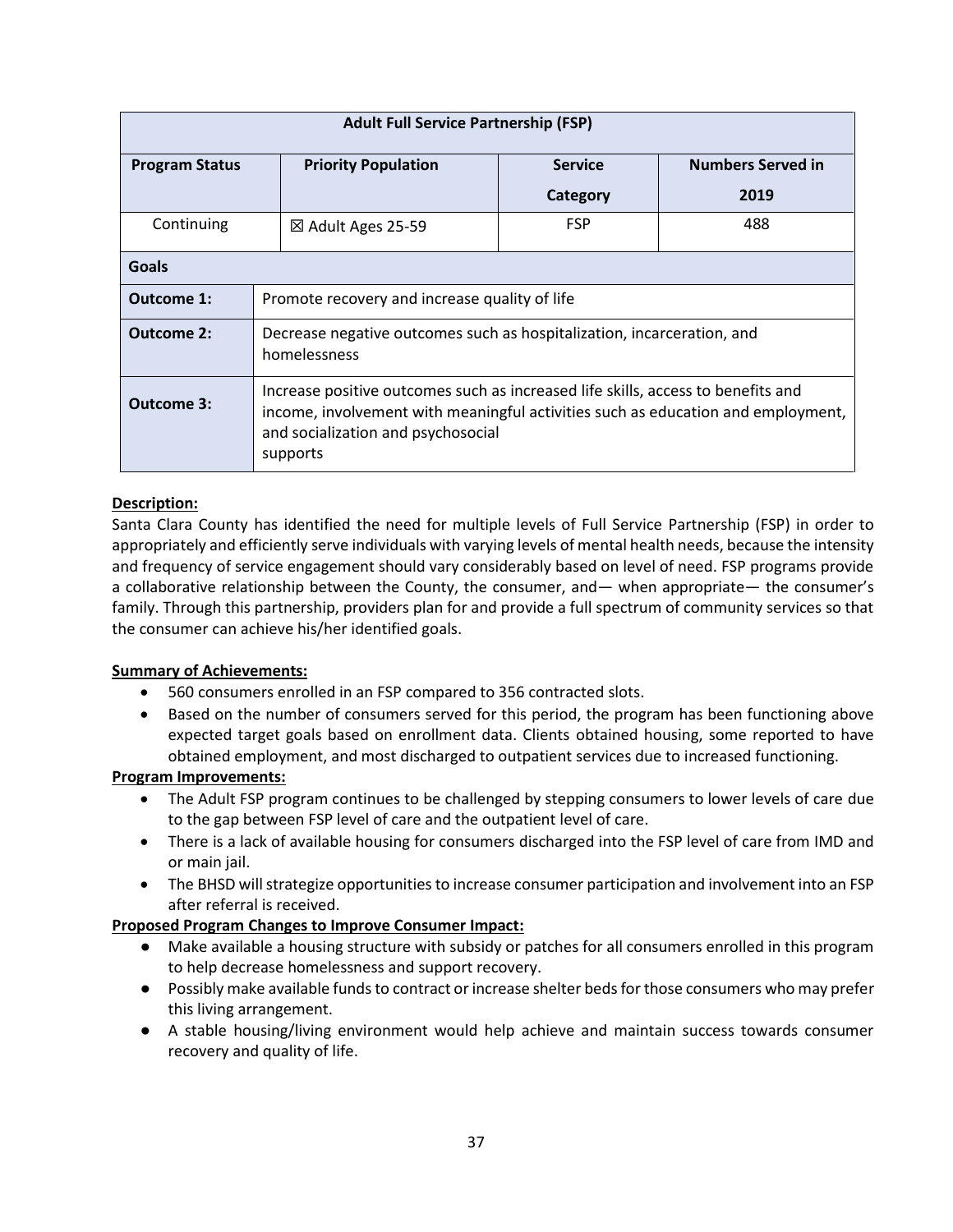**Success Story:** *50+ year old male, divorced, with work experience was first referred to FSP Adult in 2014 for help with managing his mental health symptoms associated with Schizoaffective Disorder of auditory hallucinations, depression, isolation and difficulty concentrating and suicidal ideation. He was homeless for 3 years after working for 30 years as a plumber. Client made progress towards treatment goals of going to church, spending time with his family and close friends. He can still be paranoid and hear voices. His voices cause him anxiety. He is working towards being more open and less guarded and letting people into his life. He has recently gotten approved for independent housing at a partner housing unit and is very excited to have more stability in his life and not have to live in his car.*

#### **Adult Full Service Partnership**

| <b>Ethnicity</b>          | <b>FY18</b>    | <b>FY19</b>    |
|---------------------------|----------------|----------------|
| Asian/Pacific<br>Island   | 76             | 78             |
| Black/African<br>American | 41             | 40             |
| Hispanic                  | 85             | 95             |
| Mixed Race                | $\overline{2}$ | $\overline{2}$ |
| Native American           | 9              | 7              |
| Other Race                | 22             | 24             |
| Unknown                   | 52             | 61             |
| White                     | 167            | 181            |
| Gender                    | <b>FY18</b>    | <b>FY19</b>    |
| Female                    | 180            | 178            |
| Male                      | 274            | 310            |
| Language                  | <b>FY18</b>    | <b>FY19</b>    |
| English                   | 397            | 421            |
| Mandarin                  | $\overline{2}$ | 1              |
| <b>Spanish</b>            | 13             | 18             |
| Tagalog                   | 0              | 1              |
| Other                     | 14             | 10             |
| Unknown                   | 8              | 17             |
| Vietnamese                | 20             | 20             |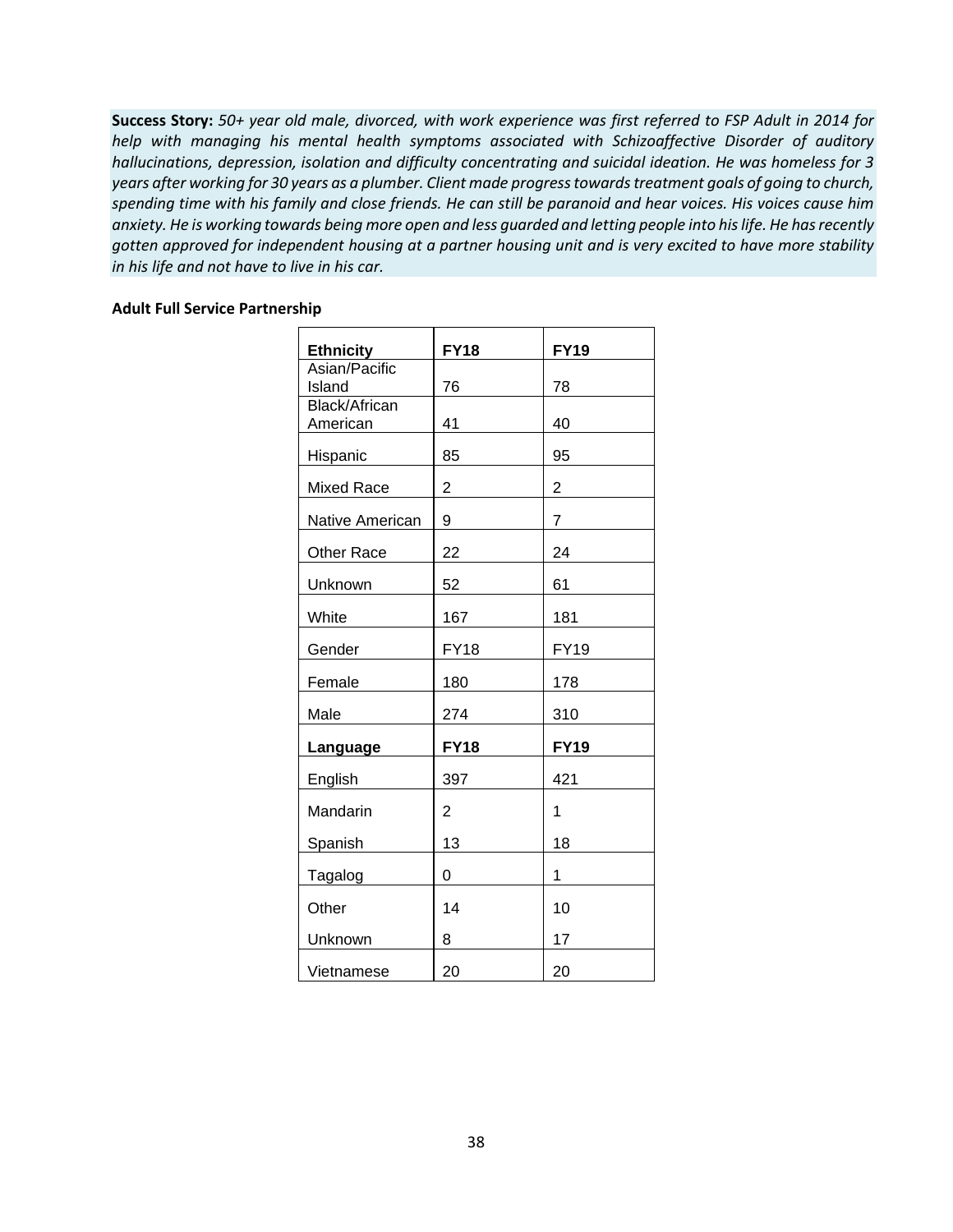#### **Community Services and Supports: Full Service Partnership**

| <b>Forensic Assertive Community Treatment</b> |                                                                                                                                                                                                                      |                |                                              |  |
|-----------------------------------------------|----------------------------------------------------------------------------------------------------------------------------------------------------------------------------------------------------------------------|----------------|----------------------------------------------|--|
| <b>Program Status</b>                         | <b>Priority Population</b>                                                                                                                                                                                           | <b>Service</b> | <b>Numbers</b><br><b>Served</b><br><u>in</u> |  |
|                                               |                                                                                                                                                                                                                      | Category       | 2019                                         |  |
| Modified                                      | ⊠ Adult Ages 25-59                                                                                                                                                                                                   | <b>FSP</b>     | Contracted 100                               |  |
|                                               | ⊠ Older Adult Ages 60+                                                                                                                                                                                               |                |                                              |  |
| <b>Goals</b>                                  |                                                                                                                                                                                                                      |                |                                              |  |
| Outcome 1:                                    | Promote recovery and increase quality of life                                                                                                                                                                        |                |                                              |  |
| <b>Outcome 2:</b>                             | negative outcomes such as incarceration,<br>hospitalization,<br>and<br>Decrease<br>homelessness                                                                                                                      |                |                                              |  |
| Outcome 3:                                    | Increase positive outcomes such as increased life skills, access to benefits and income,<br>involvement with meaningful activities such as education and employment, and<br>socialization and psychosocial supports. |                |                                              |  |

*Justice Involved FSP*

#### **Description**

The Justice Systems (JS) The FACT program is an alteration of the Assertive Community Treatment (ACT) program and focuses specifically on the treatment of justice involved individuals in order to decrease criminal justice involvement. FACT program is to provide comprehensive evidence-based behavioral health services to justice involved individuals (individuals) diagnosed with severe mental health and/or co-occurring conditions. Services shall be the highest level of outpatient services, an intensive community-based service that uses a multi-disciplinary team of behavioral health professionals and trained peers to provide and/or coordinate treatment, rehabilitation, and community support services for clients who are recovering from severe mental health conditions. Treatment focus is on addressing the factors that precipitated access to this service (e.g., changes in the consumer's signs and symptoms, psychosocial and environmental factors, or level of functioning) to the point that the client's condition can be safely, efficiently, and effectively treated with the support of the program. Service shall utilize a multidisciplinary team (Team) approach by which clients are the responsibility of the collective Team, and all Team members are expected to know and work with all FACT clients. Although the physical program location shall be considered the home base for staff, it is expected that 80%-90% of outreach and services will be delivered in the community (e.g., jail, school, home, homeless shelter, etc).

#### **Program Update:**

- Adjust the budget to accommodate the comprehensive services under the FACT model serving the Adult and Older Adult (AOA) population and increase FSP services to an additional 100 adults.
- Contracts awarded this reporting period.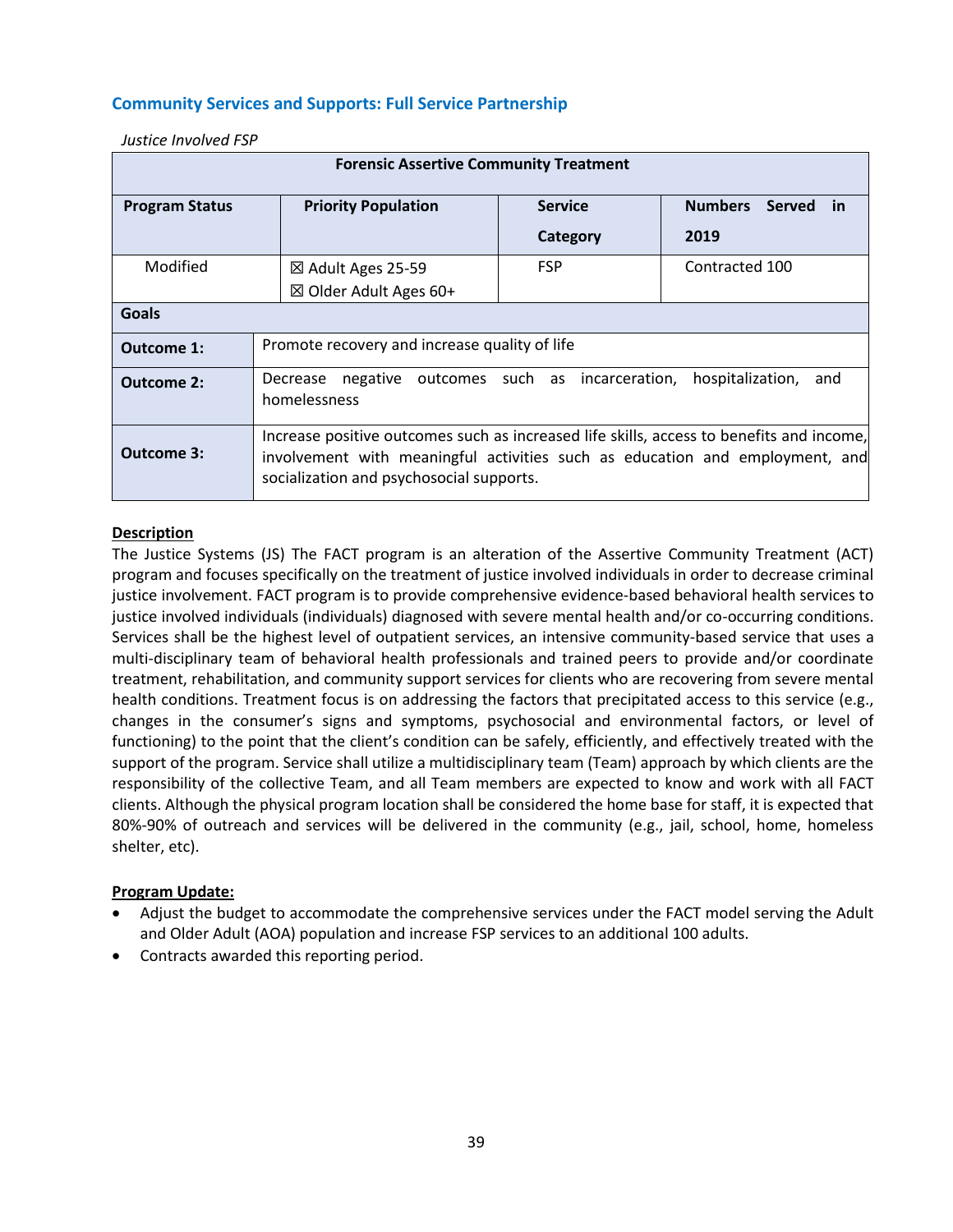| <b>Criminal Justice Full Service Partnership</b> |                                                                                                                                                                                                                     |                                               |                |                          |
|--------------------------------------------------|---------------------------------------------------------------------------------------------------------------------------------------------------------------------------------------------------------------------|-----------------------------------------------|----------------|--------------------------|
| <b>Program Status</b>                            |                                                                                                                                                                                                                     | <b>Priority Population</b>                    | <b>Service</b> | <b>Numbers Served in</b> |
|                                                  |                                                                                                                                                                                                                     |                                               | Category       | 2019                     |
| Continuing                                       |                                                                                                                                                                                                                     | $\boxtimes$ Adults Ages 25-59                 | <b>FSP</b>     | 461                      |
| <b>Goals</b>                                     |                                                                                                                                                                                                                     |                                               |                |                          |
| Outcome 1:                                       |                                                                                                                                                                                                                     | Promote recovery and increase quality of life |                |                          |
| Outcome 2:                                       | Decrease negative outcomes such as incarceration, hospitalization, and homelessness                                                                                                                                 |                                               |                |                          |
| Outcome 3:                                       | Increase positive outcomes such as increased life skills, access to benefits and income,<br>involvement with meaningful activities such as education and employment, and<br>socialization and psychosocial supports |                                               |                |                          |

#### **Description:**

The Criminal Justice FSP programs provide wrap around services and support through a "whatever it takes" philosophy to adults and older adults with severe mental health and/or co-occurring (mental health and substance abuse) conditions who are involved in the criminal justice system. Services are provided in a clinical setting, as well as, in the field, where clients conduct their lives and include individual/group therapy, medication support services, case management services, and crisis residential services. Services focus on behavioral health issues, including alcohol and drug problems, medication misuse and are guided by the principles of cultural competence, recovery and resiliency with an emphasis on building the client's strengths, and resources in the community, with family, and with their peer/social network. Individuals served have a history of utilizing correctional institutions, Institutes of Mental Disease (IMD), inpatient/state hospitals, and are high users of EPS, crisis residential services, and/or frequent and extended hospitalizations.

#### **Summary of Achievements:**

• 461 consumers enrolled in an FSP in FY2019.

- Increase access to affordable and permanent supportive housing for this population
- Increase access to vocational and education resources for this population.
- Increase outreach efforts to individuals in custody or those who have one AWOL following release from custody.
- Increase access to FSP Services to individuals being released from correctional settings and individuals needing a lower/higher level of care and increase access to residential, permanent settings.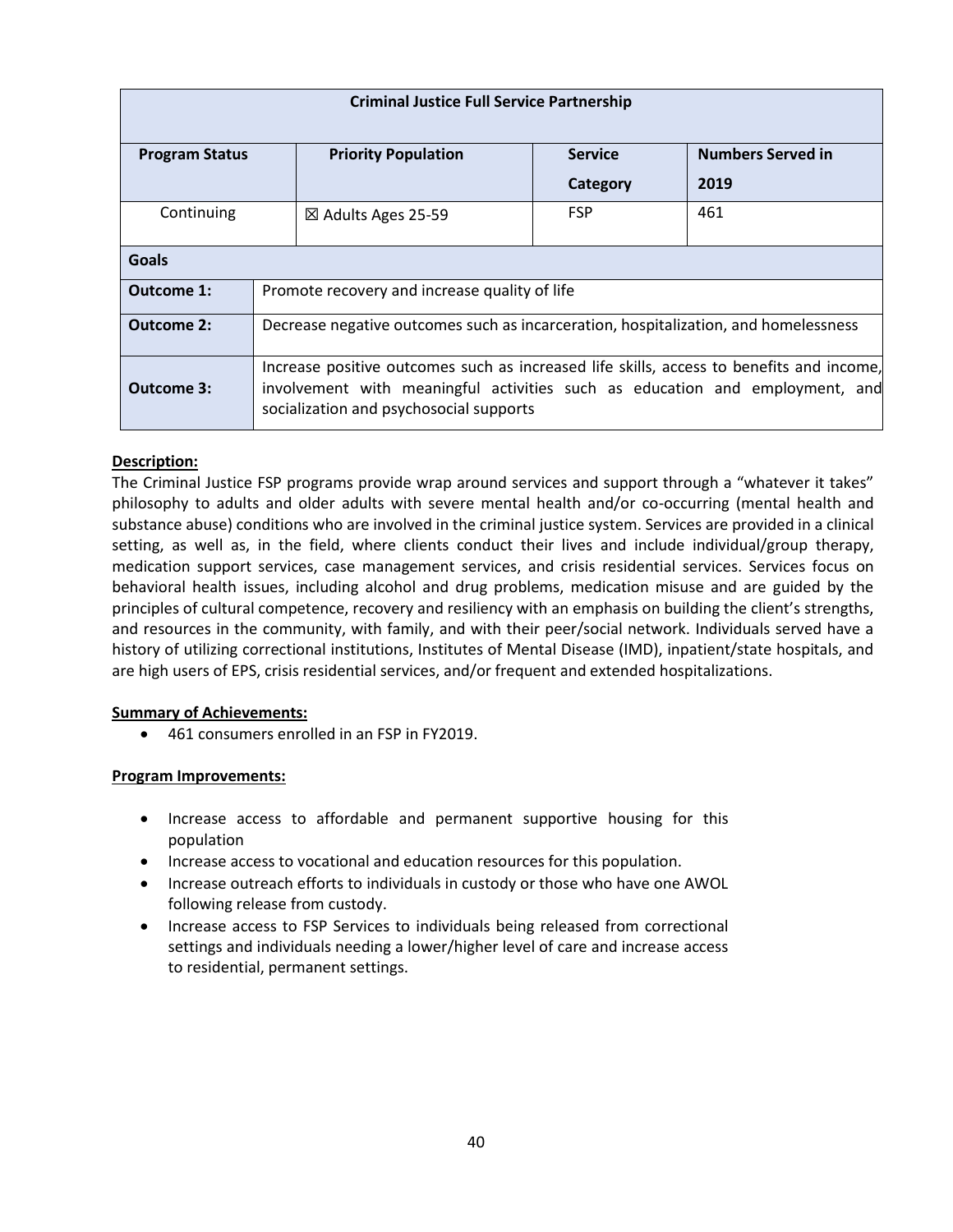#### **Criminal Justice FSP**

| <b>ETHNICITY</b>     | <b>FY18</b> | <b>FY19</b> |
|----------------------|-------------|-------------|
| Asian/Pacific        |             |             |
| Island               | 35          | 45          |
| <b>Black/African</b> |             |             |
| American             | 70          | 72          |
| Hispanic             | 135         | 145         |
| Mixed Race           | 1           | 2           |
| Native               |             |             |
| American             | 14          | 7           |
|                      |             |             |
| <b>Other Race</b>    | 27          | 23          |
| Unknown              | 17          | 28          |
| White                | 141         | 139         |
| <b>GENDER</b>        | <b>FY18</b> | <b>FY19</b> |
| Female               | 119         | 128         |
| Male                 | 321         | 333         |

## **Community Services and Supports: General System Development (GSD)**

*Permanent Supportive Housing*

| <b>Permanent Supportive Housing</b> |                                                                                                                                      |                            |                                  |
|-------------------------------------|--------------------------------------------------------------------------------------------------------------------------------------|----------------------------|----------------------------------|
| <b>Program Status</b>               | <b>Priority Population</b>                                                                                                           | <b>Service</b><br>Category | <b>Numbers Served in</b><br>2019 |
| Continuing                          | 256<br>GSD<br>⊠ Adult 25-59                                                                                                          |                            |                                  |
| Goals                               |                                                                                                                                      |                            |                                  |
| Outcome 1:                          | Remove barriers for obtaining and maintain housing as a part of recovery                                                             |                            |                                  |
| <b>Outcome 2:</b>                   | Decrease homelessness                                                                                                                |                            |                                  |
| <b>Outcome 3:</b>                   | Increase stability and quality of life                                                                                               |                            |                                  |
| <b>Outcome 4:</b>                   | Reduce costs to various public service agencies, including health care (e.g., emergency<br>room visits, inpatient hospital services) |                            |                                  |

#### **Description:**

Permanent Supportive Housing (PSH) – Care Connection Program (CCP) combines low-barrier affordable housing, health care, and supportive services to help individuals with mental illness and their families to lead more stable lives. The PSH model incorporates mobile care teams and peer case managers to support individuals with mental illness who need intensive outpatient treatment, and who are not currently enrolled in a Full Service Partnership or PSH program, with the goal of enabling them to successfully obtain and maintain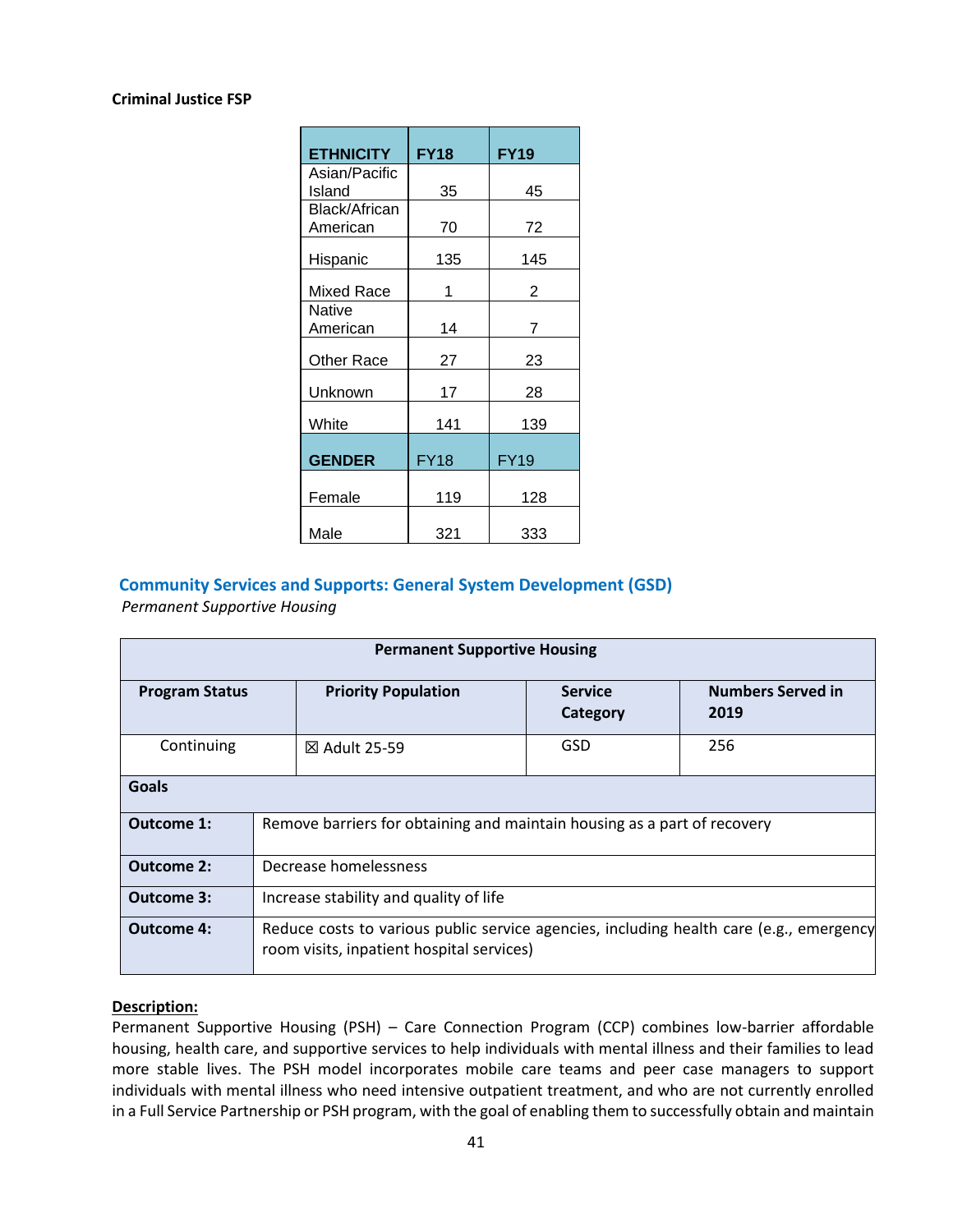housing as a part of their recovery. Key components of PSH-Care Connection that facilitate successful housing tenure include: 1) Individually tailored and flexible supportive services that are voluntary, can be accessed 24 hours a day/7 days a week, and are not a condition of ongoing tenancy; Leases that are held by the tenants without limits on length of stay; and 2) Ongoing collaboration between service providers, property managers, and tenants to preserve tenancy and resolve crisis situations that may arise. This model has been shown to not only impact housing status, but also result in cost savings to various public service systems, including health care.

#### **Summary of Achievements:**

- BHSD continues to implement the Coordinated Outreach System, increased staffing to be able to provide services to more homeless individuals and added resources to better reach out to Transition Aged Youth.
- 85.5% of CCP clients had maintained housing for at least 12 months according to data form the HMIS, which exceeds the program's 80% goal.
- Current mental health penetration rate is 36.89%.
- The CCP partnered with Homeless Medical services to enhance medical care for this population.
- These changes have resulted in improved health outcomes and increased mental health penetration for PSH consumers.

#### **Program Improvements:**

• The high expense of housing in Santa Clara County combined with low vacancy rate is one major barrier to program improvement as the program's major outcome measure if housing stability.

#### **Community Services and Supports: General System Development (GSD)**

 *Outpatient Services for Adults and Older Adults*

|                       | <b>County Clinics</b>                                                                                                                                                                                                 |                                   |                                  |  |  |
|-----------------------|-----------------------------------------------------------------------------------------------------------------------------------------------------------------------------------------------------------------------|-----------------------------------|----------------------------------|--|--|
| <b>Program Status</b> | <b>Priority Population</b>                                                                                                                                                                                            | <b>Service</b><br><b>Category</b> | <b>Numbers</b> Served<br>in 2019 |  |  |
| Continuing            | ⊠ Adult Ages 25-59<br>$\boxtimes$ Older Adult Ages 60+                                                                                                                                                                | GSD                               | 2,309                            |  |  |
| <b>Goals</b>          |                                                                                                                                                                                                                       |                                   |                                  |  |  |
| Outcome 1:            | Consumers are able to access medication and behavioral health support needed to<br>manage their symptoms and maintain wellness, as well as<br>avoid the need for more intensive interventions such as hospitalization |                                   |                                  |  |  |

#### **Description:**

**Central Wellness and Benefit Center (CWBC)** provides ongoing medication management and monitoring, short-term mental health services and limited case management. CWBC is open Monday - Friday from 8 am- 5 pm. CWBC is a mental health outpatient clinic for Santa Clara County residents who are uninsured and are experiencing mental health issues. CWBC serves those who are dual diagnosed, homeless and/or recently released from jail. CWBC also provides psychosocial assessment, crisis intervention, referrals, linkages, brief therapy, rehabilitation & benefit enrollment services for adults (18 y/o & older). There are two levels of care within CWBC: Specialty and the Mild to Moderate Program.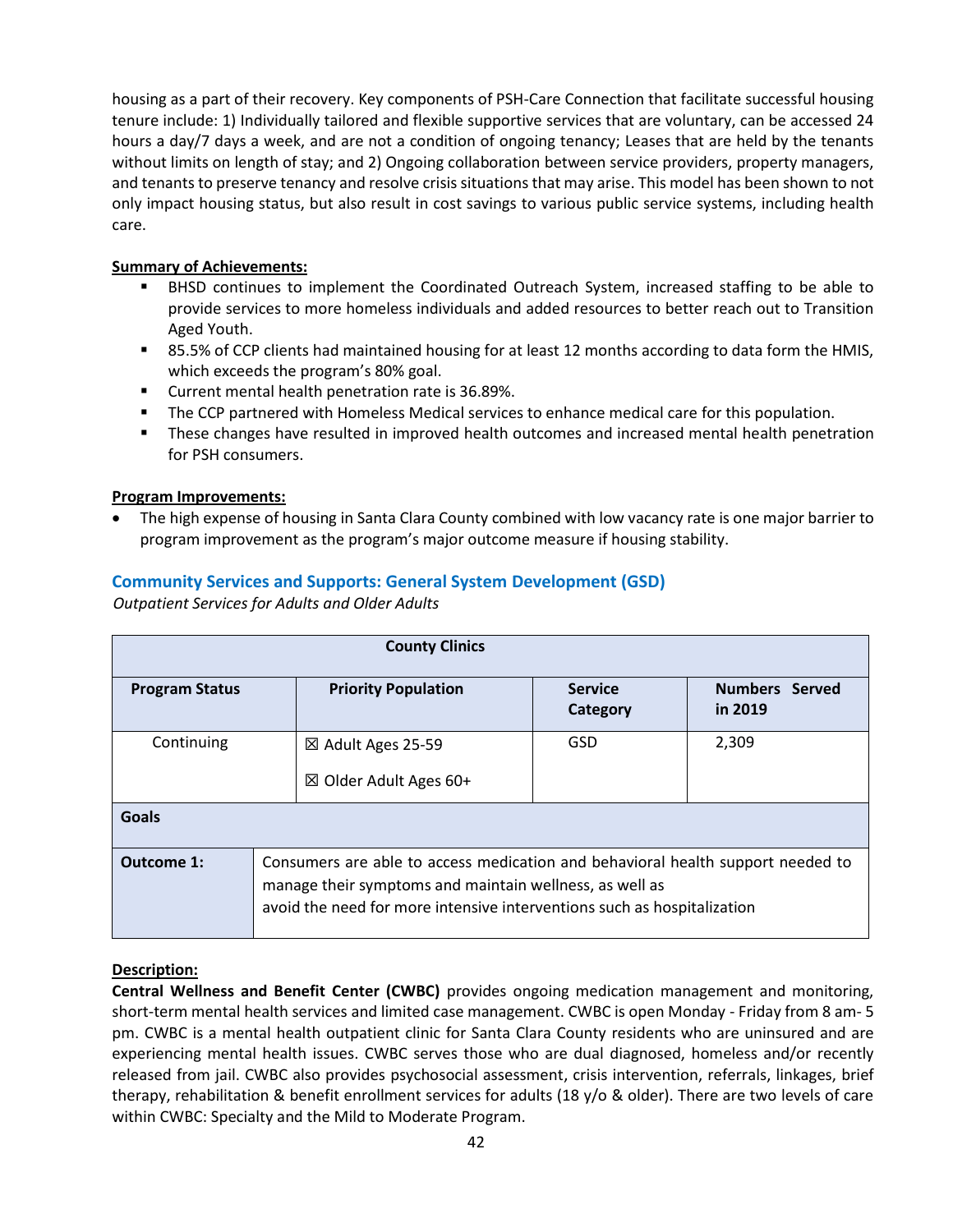**Downtown Mental Health Center Service Teams (DTMH)** assists individuals within the context of a mutual partnership effort to achieve higher levels of functioning, develop community/family support systems wherever possible, promote self-reliance and self-sufficiency, and encourage individuals to work or to return to work whenever possible. Service teams work with clients suffering from serious mental illness who exhibit severe problems in normal daily functioning, offering a full array of mental health services including case management services, crisis intervention and medication support services. DTMH has two fulltime service teams comprised of case managers and a psychiatrist operating Monday through Friday. Valley Homeless Healthcare Program locates some of its health care services for homeless residents at DTMH to facilitate convenient access to care. Languages available at this center are English, Cantonese, Mandarin, Russian, Spanish, & Vietnamese. Additionally, clients can participate in the onsite Wellness and Recovery Action Plan (WRAP) Services that offer group experiences to prevent crises, promote adaptive behaviors, and develop skills to maintain mental health stability. DTBH has served a total of 721 consumers during this reporting period.

#### **Summary of Achievements:**

• 2,309 consumers were served at theses clinics which included 1,480 unduplicated individuals enrolled in the CWBC Specialty Program and 108 unduplicated individuals were served at CWBC- Mild to Moderate program during FY 2019.

- o Various general improvements are recommended on the following areas:
- o Hours of operation:
- $\circ$  CWBC is open Monday Friday from 8 am- 5 pm. CWBC is not open during the weekends nor Holidays. A majority of the clients that we serve in both programs work during the day and can benefit from late hours for appointments (i.e. after 5 pm and/or weekends).
- $\circ$  Consumers that arrive close to closing time are briefly screened, triaged and then linked to EPS for further screening and assessment.
- $\circ$  Same day medication appointments for consumers that need them can improve consumer wellness.
- o Safety Infrastructure:
- o Metal detectors, cameras and security guards are needed as consumers can get aggravated compounded by wait times and lack of medication in the waiting areas.
- $\circ$  Staffing at both clinics is limited based on the increased flow of consumers coming to county clinics.
- $\circ$  Low capacity at referral clinics makes it difficult to transfer consumers to their proper level of care.
- o Not having enough Senior Financial Counselors to assist clients with benefit enrollment is also challenging.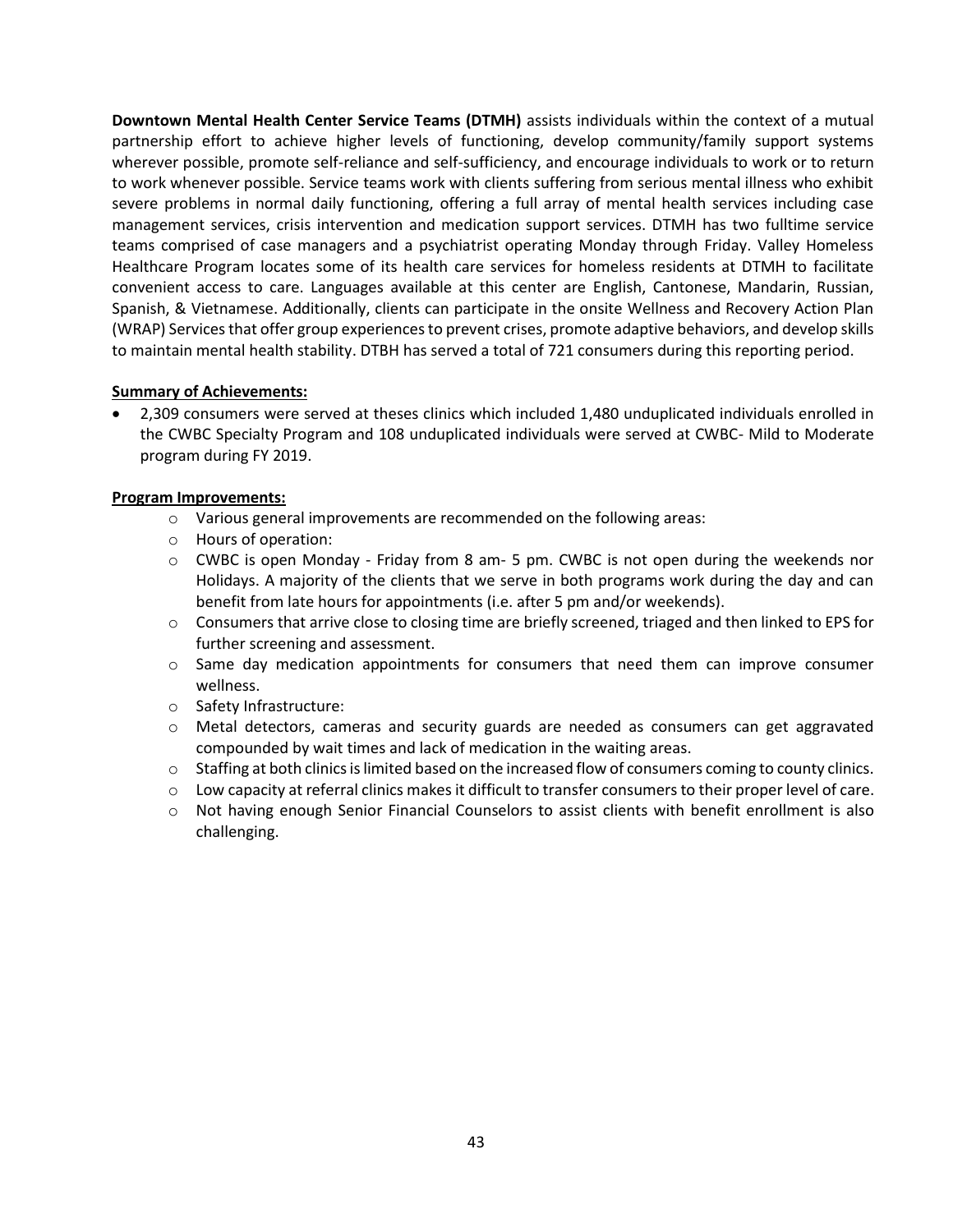## **Community Services and Supports: General System Development (GSD)**

| Hope Services: Integrated Mental Health and Autism Services |                                                                                                                                           |                            |                                     |  |
|-------------------------------------------------------------|-------------------------------------------------------------------------------------------------------------------------------------------|----------------------------|-------------------------------------|--|
| <b>Program Status</b>                                       | <b>Priority Population</b>                                                                                                                | <b>Service</b><br>Category | <b>Numbers</b><br>Served in<br>2019 |  |
| Continuing                                                  | $\boxtimes$ Children Ages 0 − 15<br>⊠ TAY Ages 16-24<br>⊠ Adult Ages 25-59<br>$\boxtimes$ Older Adult Ages 60+                            | GSD                        | 750                                 |  |
| Goals                                                       |                                                                                                                                           |                            |                                     |  |
| Outcome 1:                                                  | Individuals who have developmental disabilities and mental health issues are able<br>to access needed services to support their wellbeing |                            |                                     |  |
| <b>Outcome 2:</b>                                           | Consumers are stabilized or experience improved integration in social settings                                                            |                            |                                     |  |

#### **Description:**

Hope Services was designed to improve the quality of life for individuals with developmental disabilities through providing counseling, case management, and psychiatric services to children, adolescents, young adults, adults, and senior citizens with a qualifying mental health diagnosis and a developmental disability. Hope Services supports consumers by providing treatment that supports both autism and mental health issues. Without these combined services, consumers may engage in behaviors that result in institutionalization, hospitalization, and arrest. Eligible consumers receive the following services at the San Andreas Regional Center (SARC), where Hope Services is embedded within SARC's outpatient services:

Wellness and Recovery Action Plan (WRAP) Services: Group experience to prevent crises, promote adaptive behaviors, and develop skills to maintain mental health stability. Autism and Co-Occurring Disorders: Mental health treatment for people with autism and coexisting behavioral health challenges.

Hope Services staff are fluent in 13 languages besides English: Russian, Spanish, Japanese, Italian, French, Catalan, Cantonese, Mandarin, Portuguese, Hindi, Tagalog, German, and Vietnamese.

#### **Summary of Achievements:**

- The program has been functioning above expectation due to the ongoing readiness to take on more clients despite the staffing challenges.
- The program's biggest challenge is with capacity. Nevertheless, the program maintains average and above average overall functioning despite the capacity issues.

- Additional staffing to accommodate the ongoing capacity issues.
- Provide wellness and medication services to consumers who are not requiring ongoing services but on their way to recovery and good quality of life.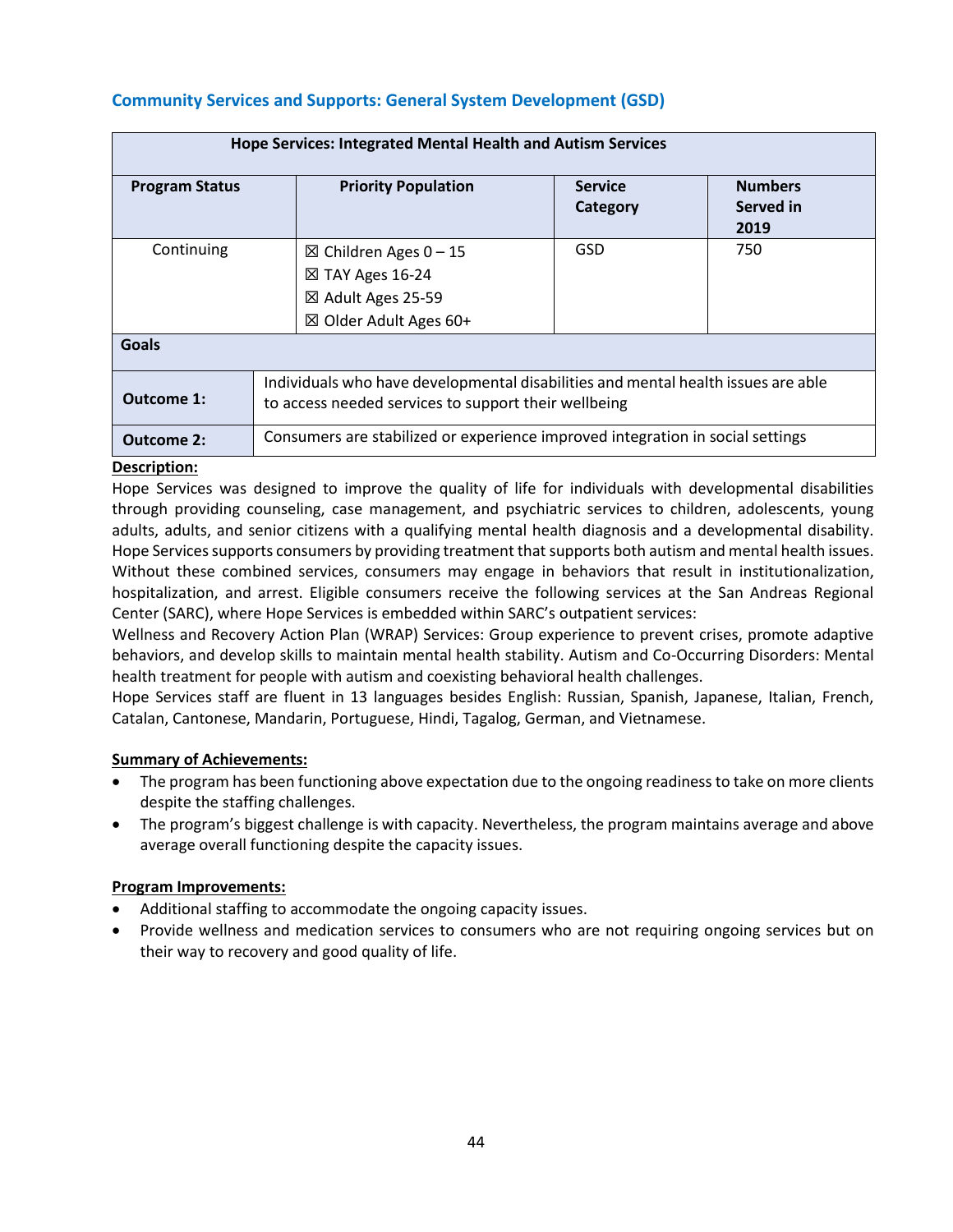|  | <b>Community Services and Supports: General System Development (GSD)</b> |  |
|--|--------------------------------------------------------------------------|--|
|  |                                                                          |  |

| <b>CalWORKs Community Health Alliance</b>                                                      |                                                                  |                 |         |  |  |
|------------------------------------------------------------------------------------------------|------------------------------------------------------------------|-----------------|---------|--|--|
| <b>Priority Population</b><br><b>Numbers Served</b><br><b>Service</b><br><b>Program Status</b> |                                                                  |                 |         |  |  |
|                                                                                                |                                                                  | <b>Category</b> | in 2018 |  |  |
| Continuing                                                                                     | $\boxtimes$ Adult Ages 25 – 59                                   | GSD             | 634     |  |  |
| <b>Goals and Objectives</b>                                                                    |                                                                  |                 |         |  |  |
| Outcome 1:                                                                                     | Consumers develop increased self-sufficiency and work readiness. |                 |         |  |  |

#### **Description:**

The CalWORKs Community Health Alliance (Health Alliance) provides behavioral health services to adult clients enrolled in the Welfare-to-Work (WTW) Program who experience mental health and substance use challenges. Health Alliance is a partnership between Santa Clara County Social Services Agency, Substance use Treatment Services (SUTS, formerly known as DADS) and BHSD. The purpose of this partnership is to provide comprehensive behavioral health services for CalWORKs clients and their family members. CalWORKs places mental health services within the employment support program to help address issues that prevent people with mental health issues from obtaining and maintaining employment which can help them transcend poverty.

Health Alliance uses a behavioral health model that focuses on the health of the whole person by providing individualized counseling and other services to enhance and support self-sufficiency. These holistic services include: on-site short-term solution-based therapy/counseling for clients who drop-in or call-in for short-term issues; long-term off-site therapy/counseling for clients who require services longer than 3-4 visits; emotional wellbeing; behavioral challenges; stress management; psychosocial functioning; and transitional housing services. Health Alliance also partners with community college and adult education programs to provide onsite individual counseling, support groups, and educational forums to clients. Community-based providers leverage Medi-Cal to fund services while the County CalWORKs team is completely funded by CalWORKs funds.

#### **Summary of Achievements:**

- Consumers were linked to services within a set of Performance Learning Guidelines.
- Consumers continued to pursue college classes and obtain employment.
- Consumers received referrals for Psychiatric Evaluations and medication support. There was a reportedly significant reduction in self harm.

- Work on reducing stigma associated with receiving Behavioral Health Services as an educational goal. Develop strategies to improve follow up after a referral has been made. Program participation has declined in recent years.
- Increase outreach to Community Colleges where CalWORKS enrolled beneficiaries attend school to improve consumer admission.
- Conduct psychoeducational sessions at Social Services Sites to provide needed education and outreach to CalWORKS clients in collaboration with direct care service providers.
- Develop outreach materials for Behavioral Health to send out to all CalWORKS beneficiaries.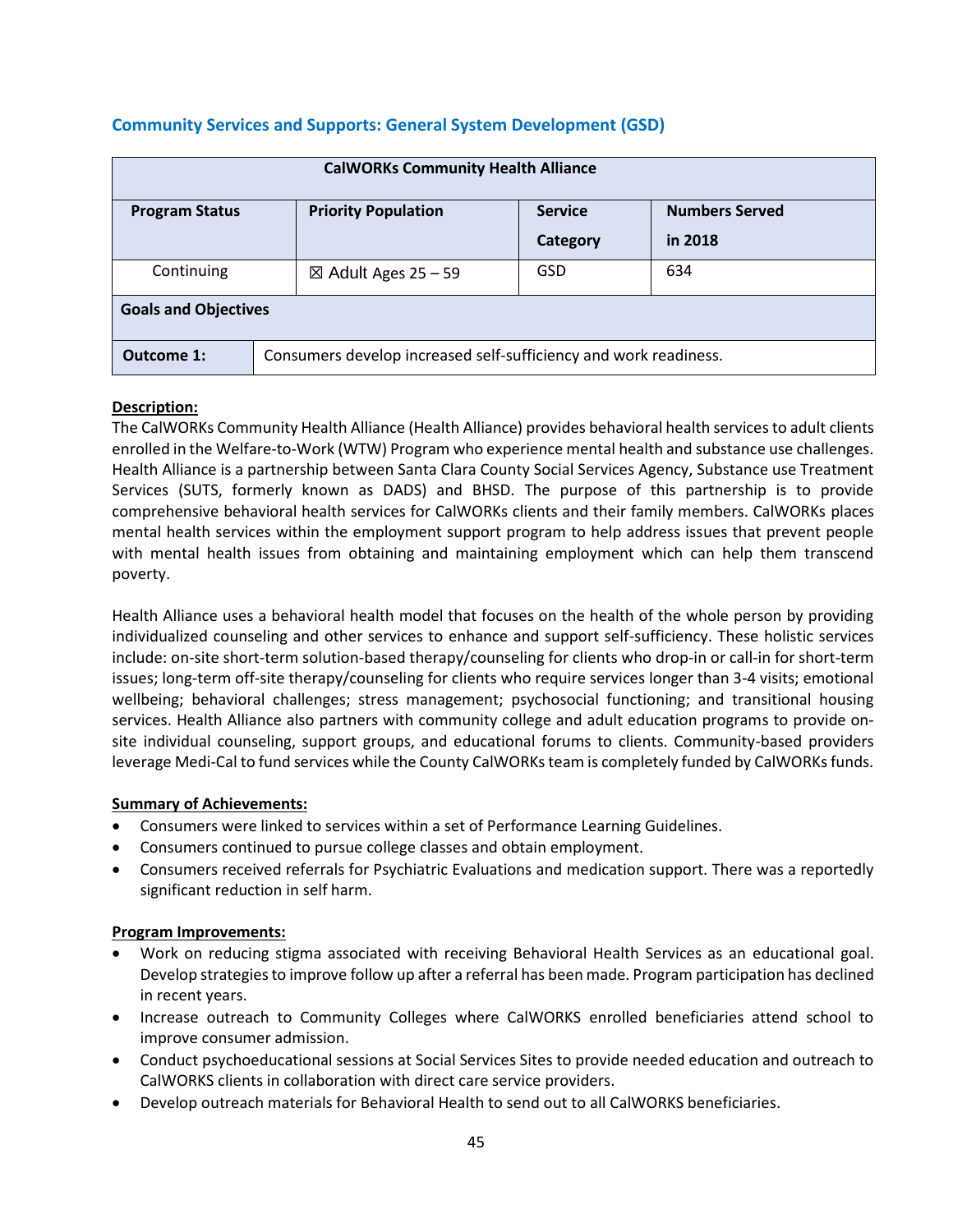#### **Success Story:**

*Client came to therapy after leaving a long-term abusive relationship. After a long period of not working and being isolated, she left the relationship, and moved to a shelter with her children. Not only did she make huge life changes, she also regularly reached out to others in a similar position to help. She stepped down from intensive counseling, receiving full time employment and permanent housing.* 

#### *Justice Services Initiative*

| <b>Criminal Justice Residential and Outpatient Treatment Programs</b> |                                         |                            |                         |                       |  |
|-----------------------------------------------------------------------|-----------------------------------------|----------------------------|-------------------------|-----------------------|--|
| <b>Program Status</b>                                                 |                                         | <b>Priority Population</b> | <b>Service Category</b> | <b>Numbers Served</b> |  |
|                                                                       |                                         |                            |                         | in 2019               |  |
| Continuing                                                            |                                         | ⊠ Adult Ages 25-59         | GSD                     | 236 (outpatient)      |  |
|                                                                       |                                         |                            |                         | 205 (residential)     |  |
| Goals                                                                 |                                         |                            |                         |                       |  |
| Outcome 1:                                                            | Increase stability and quality of life. |                            |                         |                       |  |
| Outcome 2:                                                            | Decrease homelessness.                  |                            |                         |                       |  |

#### **Description:**

#### **Evans Lane Wellness and Recovery Center**

Evans Lane Wellness and Recovery Center is dedicated to serving adults who suffer from mental health illness, substance abuse issues, and involvement with the criminal justice system. The Center provides both residential treatment through transitional housing, and a separate outpatient program. The philosophy of the Center is grounded in the Wellness and Recovery Model which supports recovery by enabling consumers to take responsibility for their lives, enhancing their self-sufficiency, developing their abilities and confidence, enhancing their support network, assisting them in finding meaningful roles in the community, mitigating health and behavior risks, and teaching them to manage their mental illness through a WRAP® (Wellness Recovery Action Plan). Individuals can be connected to the Center through the following mechanisms:

- o Gardner
- o Community Solutions
- o Catholic Charities
- o Probation Department
- o Parole
- o Drug Treatment Court

#### **Evans Lane – Residential Treatment Program**

Evans Lane's Residential Treatment Program provides the following services for individuals involved with justice system services: housing support, extended housing for up to one year, 24 hour support (support, group counseling, group activities, evening and weekend group activities), services and activities are focused on integrating the participants into the community so that they can be stepped down to the Center's Outpatient Treatment Program.

#### **Evans Lane – Outpatient Treatment Program**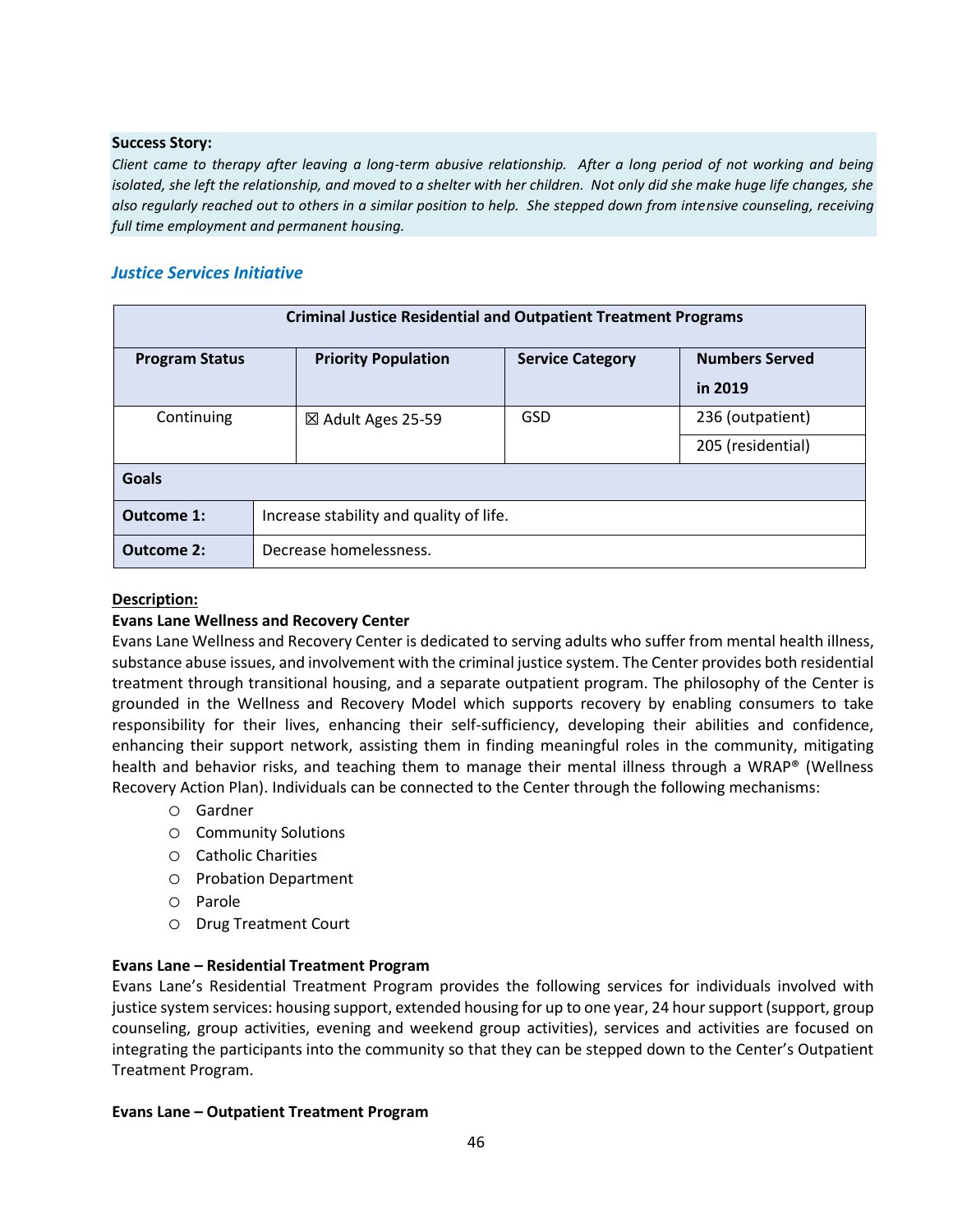The Outpatient Treatment Program is comprised of a psychiatrist, clinical managers, and community workers that work in collaboration with the participant to provide psychiatric assessments, comprehensive case management services, medication management, and representation in areas of legal implication. Clinical managers work with participants to provide individualized treatment plans, which include individualized and/or group therapy. While enrolled, clients are coached and encouraged to establish themselves back into society with the proper tools and resources.

#### **Success Story:**

*Client enrolled at the Evans Lane Wellness & Recovery Center on early January 2019, after having served 14 years in jail and designated as a high-risk client. Initially, the client was observed as mostly quiet and reserved during his first thirty days, but would engage and provide his feedback and experience to other group members regarding the changes he was making to meet his end goals, which included maintaining his sobriety, getting a job, car, housing and completing his supervision term successfully.*

*The client methodically began to work on achieving his goals by applying for SSI and General Assistance (GA) during the 30- day restriction. After completing his 30-day restriction, the client was proactive in getting a job. The client took advantage of the HVAC training classes offered by a community partner agency and went on a couple of interviews to start building his HVAC network. During that time, the client also met with the Evans Lane Rehabilitation Counselor regarding getting connected to housing services. Within the therapy process, the client utilized the session to continue to process his transition out of custody and adapting to the technological world for which he now was exposed. The client ensured that he had a routine scheduled set, kept his appointments and took his medication as needed.* 

*Within four months of being in the program, the client was able to buy a car with the money he saved up from working at the local community partner agency as well as part of the SSI money for which he had been approved. The client started a new job as a van driver, providing transportation to patients with medical needs. The client although frustrated at times on the requirements requested of him, ensured compliance with all the requests made by the Evans Lane program. Around August 2019, the client disclosed that he had been called for a housing opportunity. The client made certain that he met his housing appointments, communicated with staff and his employer to confirm all the necessary documentation could be provided. The client was approved to move out in early September 2019 but did not move immediately in order to notify and obtain approval from all staff on his multidisciplinary team. With most of the clients that move out of Evans Lane, they are offered to continue with outpatient services but rarely show up; however, The client has been attending his appointments and has been engaged in processing his recent transition out of Evans Lane Residential program. Upon his discharge he plans on moving back to the Central Valley to help care for his aging mother.*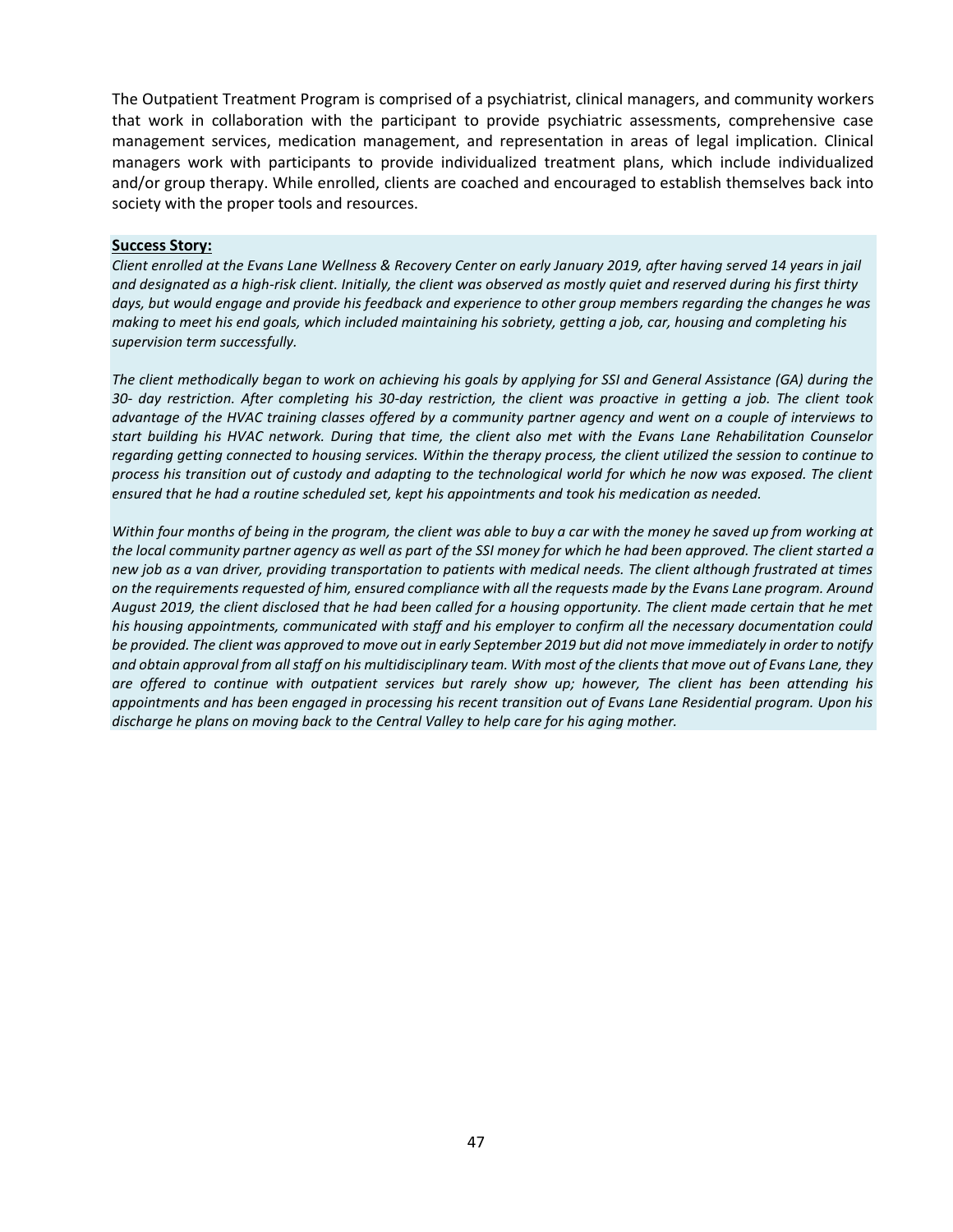| <b>Criminal Justice Services - Outpatient Services</b> |                                               |                            |                                  |  |  |
|--------------------------------------------------------|-----------------------------------------------|----------------------------|----------------------------------|--|--|
| <b>Program Status</b>                                  | <b>Priority Population</b>                    | <b>Service</b><br>Category | <b>Numbers Served in</b><br>2019 |  |  |
| Continuing                                             | ⊠ Adult Ages 25-59                            | GSD                        | 311                              |  |  |
| <b>Goals</b>                                           |                                               |                            |                                  |  |  |
| Outcome 1:                                             | Increase stability and quality of life        |                            |                                  |  |  |
| <b>Outcome 2:</b>                                      | Decrease signs and symptoms of mental illness |                            |                                  |  |  |

#### **Description:**

#### *Outpatient Treatment Programs*

The County's outpatient treatment programs for justice-involved individuals provide culturally and linguistically appropriate services including individual, group, and family counseling and education on wellness, recovery, and resiliency. These programs offer comprehensive, coordinated services that vary in level of intensity. Outpatient programs may address a variety of needs, including situational stressors, family relations, interpersonal relationships, mental health issues, life span issues, psychiatric illnesses, and substance use disorders and other addictive behaviors. There are three outpatient treatment program types in Santa Clara County that serve justice involved individuals with mental illness:

#### *Intensive Outpatient Treatment Program – Momentum*

Momentum's Intensive Outpatient Treatment Program teaches justice involved consumers how to manage stress, and better cope with emotional and behavioral issues. The program provides the following services: Group, individual, and family therapy, frequent visits at home or in the community (usually 3-5 days per week), and an average of 34 hours of treatment for a set period of time (often 4-6 weeks, depending on the program). Individuals enrolled in the program may work and continue with normal daily routines. The advantage of this type of program is that people have the support of the program, along with other people working on similar issues.

#### **Proposed Program Changes and Consumer Impact:**

● Increase capacity in the stepped/down levels of care so more individuals ready to start lower levels of care can be discharged into appropriate outpatient care services. This would reduce the bottle neck currently observed in the IOP services program.

#### *Aftercare Outpatient Treatment Program – Caminar*

Caminar's Outpatient Treatment Program provides the services described above for justice-involved individuals who have been stepped down from a residential treatment program in Santa Clara County, such as Evans Lane's Residential Treatment Facility.

#### **Proposed Program Changes and Consumer Impact:**

Increase available capacity to lower levels of care, including programs within BHSD, as individuals in this program who graduate from justice system services have difficult transitioning. Individuals in need of lower levels of care, having graduated from justice system services can transition to other BHSD programs where they will continue to receive mental health services, opens up capacity for others waiting to transition into the Aftercare Outpatient Treatment Program.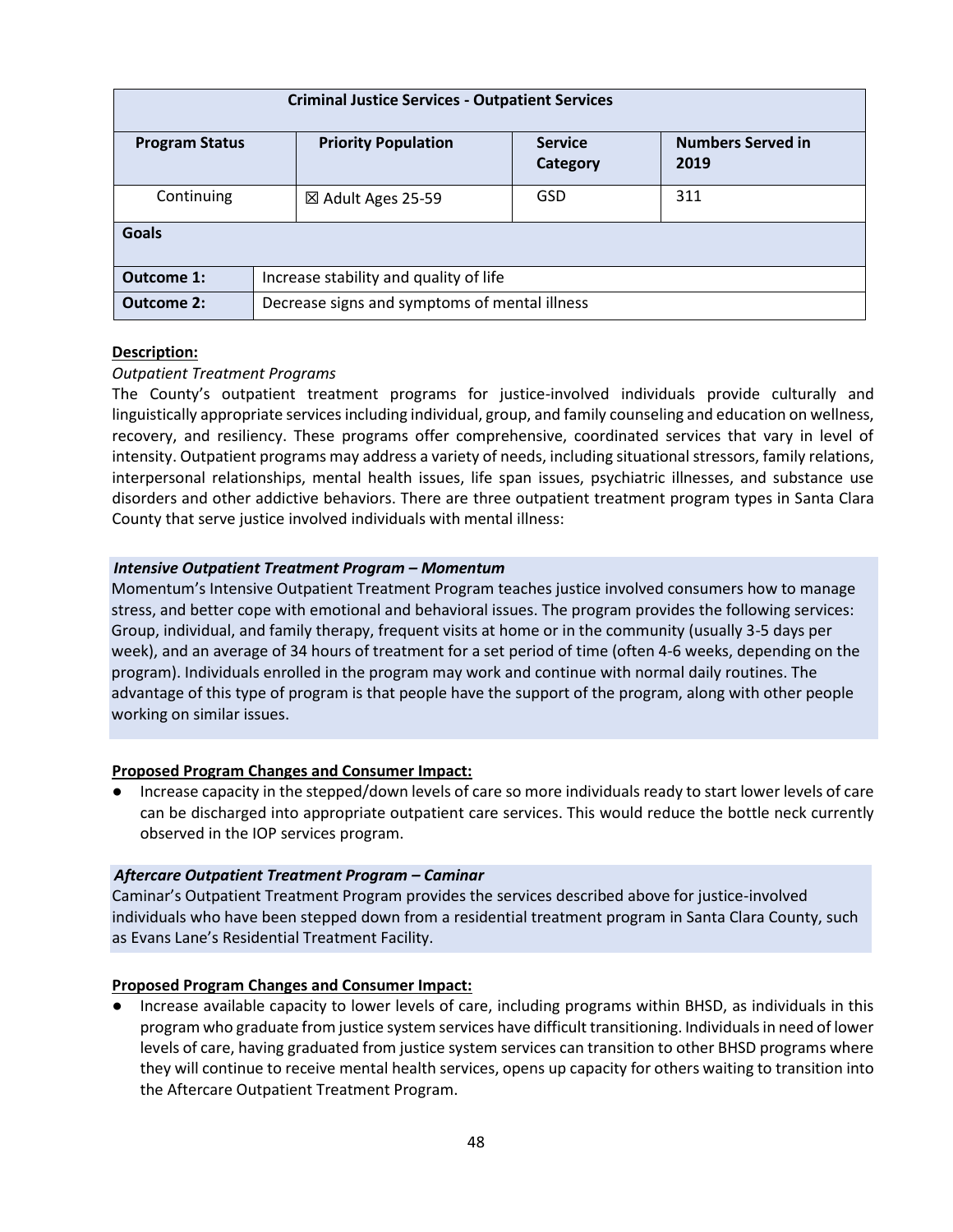#### *Co-Occurring Outpatient Treatment – Community Solutions*

Community Solutions provides outpatient services for individuals with co- occurring mental health issues and substance use disorders. This programs has an increased emphasis on providing alcohol and/or drug treatment services in additional to group, individual, or family therapy intended to support recovery from mental health related issues.

#### **Proposed Program Changes and Consumer Impact:**

• Increase access to residential placements for individuals transitioning from incarceration into the community.

#### **Success Story:**

*50-year old client was referred to Community Solutions by Judge Manley in Department 61 Drug Court originally into the AB-109 program. When we first met the client, client was experiencing depression, isolation, poor boundaries, and emotional more days than not. After 11-months in the AB-109 program, the client successfully stepped down into the Aftercare program. Once stepping down, the client is medication compliant, has established boundaries, and is constantly smiling and joyful. When the client stepped down into Aftercare the client came with beginning skills and strategies to better manage their mental health and daily living skills. Since being enrolled, the client reports having "better developed mindfulness skills through group and working with their case manager" and really appreciated the support they get from the staff.* 

*The client expressed gratitude for the program and Community Solutions as a whole. The client stated "utilizing coping skills, practicing patience with peers and self, setting boundaries, money management, building safe relationships, and safety awareness" since joining the program. The client and case manager are working towards linking the client to a Primary Care Physician for continued medication support. A few recent personal successes for the client inlcude a new lease on housing, purchased a car, and client is now engaged! The client's Self Mantra: "Success through Determination"*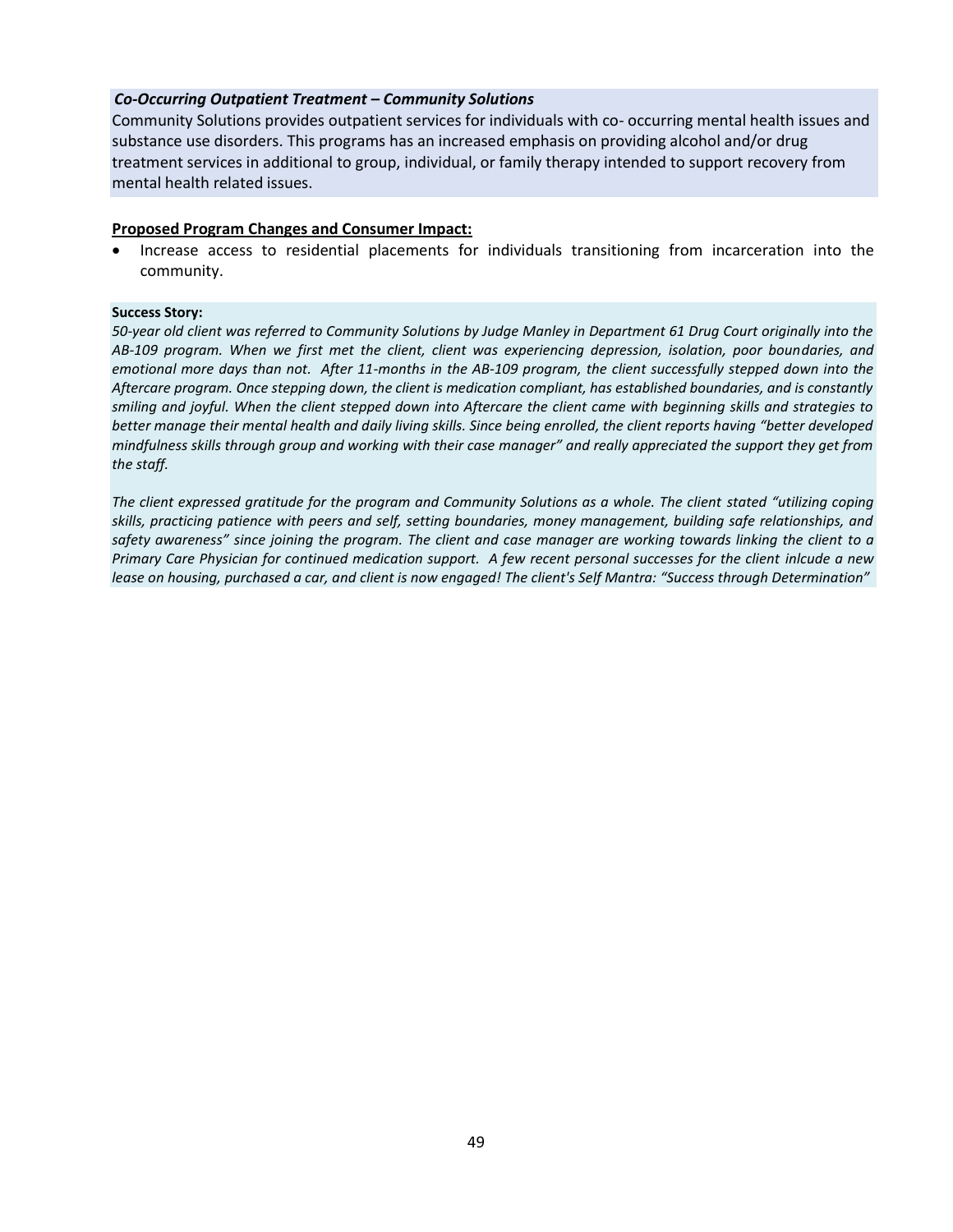## **Community Services and Supports: General System Development (GSD)**

| <b>Faith Based Resource Centers</b> |                                                                                           |     |     |  |  |
|-------------------------------------|-------------------------------------------------------------------------------------------|-----|-----|--|--|
| <b>Program Status</b>               | <b>Priority Population</b><br><b>Numbers Served</b><br><b>Service Category</b><br>in 2019 |     |     |  |  |
| Continuing                          | ⊠ Adult Ages 24-59                                                                        | GSD | 790 |  |  |
| <b>Goals and Objectives</b>         |                                                                                           |     |     |  |  |
| Outcome 1:                          | Successful re-entry into community.                                                       |     |     |  |  |
| Outcome 2:                          | Increase in quality of life and stability for those re-entering the community.            |     |     |  |  |

#### **Description:**

There are four Faith- Based Resource Center (FBRC) which are operated by three different faith-based organizations in geographically diverse locations within Santa Clara County. The FBRCs are sites where services are provided to people leaving jail or prison and returning to the Santa Clara County community. The Santa Clara County Reentry Resource Center, located in downtown San Jose, serves as the main point of entry for people leaving jail and entering the community. The Reentry Resource Center operates in collaboration with several Santa Clara County departments including the Office of the County Executive, Probation Department, Office of the Sheriff, Department of Correction, Mental Health Department, Department of Alcohol and Drugs, Custody Health, and the Social Services Agency.

Staff from BHSD that represent the Faith Reentry Collaborative are co-located at the Reentry Resource Center. When an individual at the Reentry Resource Center expresses interest in receiving reentry services in a faithbased setting, he or she receives a warm handoff to the BHSD staff for an assessment and orientation to the Innovation 06 project. If the individual wants to participate in one of the FBRCs, BHSD will request FBRC staff meet the individual at the Reentry Resource Center or will arrange the participant's intake at one of the FBRCs. FBRC staff from the three organizations also rotate staffing the County's Reentry Resource Center to assist in the warm handoff.

#### **Summary of Achievements:**

- Over 75% were housed or assisted with rental assistance).
- Over 65% gained employment or enrolled in a training program).
- 100% of clients in need of clothes for employment received it (i.e., uniforms or proper footwear and attire).

#### **Success Story:**

*One of the greatest needs faced by individuals coming out of jail or prison is regaining a sense of hope and self-esteem. While Faith-Based Resource Centers help clients with their initial needs such as food, clothing, housing, employment and transportation, what most clients value most is the moral support they receive at the FBRCs. When one of the clients was released from prison in 2018, she sought help at the Reentry Resource Center (RRC) in San Jose which connected her to one of RRC's Faith-Based partners. The client feels the staff there sincerely care about her, especially her case manager who calls regularly to check on her and provide her with resource opportunities. "It makes me feel good that people believe in me and that there's still hope," the client said.* 

*At 34, the client is ready to turn things around. FBRC helped her with clothing and job interviews as well as educational opportunities and by providing her with a sense of community. The client attends church at the Bible Way Christian Center. "It's a big help, it's like a big community, everyone is so kind. I go and feed my spirit every week," she said. Since being released from custody, the client has regained her Driver's License, received placement in a sober living environment, has*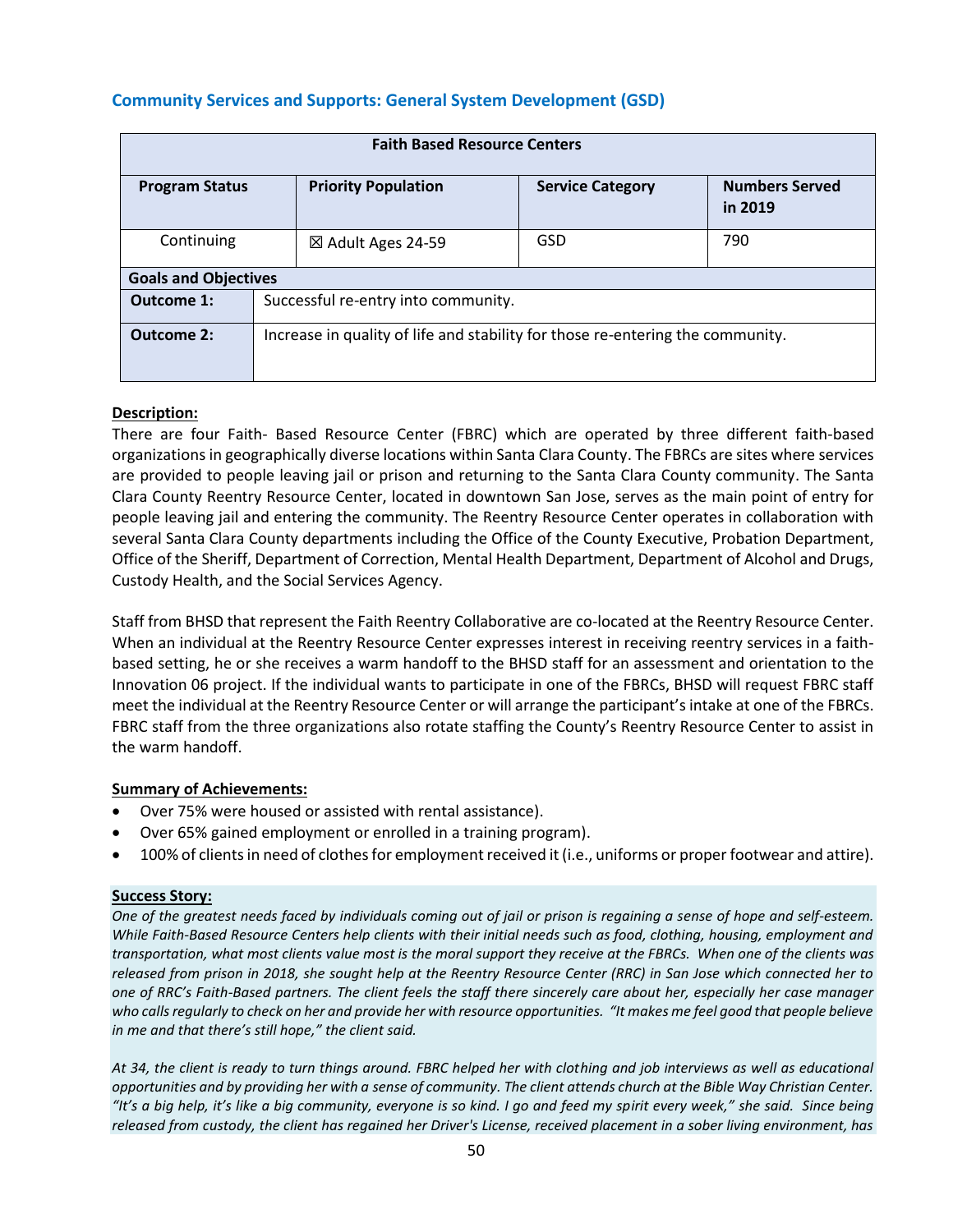*become self sufficient, pays rent, is taking a college course, works more than full time, has kept up with court mandated therapy sessions and participates in Native American dance classes. "She just never gives up and she's always employed," the client's case manager said. The client currently works full time. She also volunteers at FBRC distributing food and helping with events. The client's dream is to open a nonprofit recovery home and she is currently enrolled in a local Community College's Criminal Justice Peer Mentor education program at the Reentry Resource Center (RRC) to become a certified drug and alcohol recovery peer mentor. She was recently selected for a paid internship as a peer mentor at the RRC. For those just coming out of incarceration she stresses the importance of persistence. "Just let people know, don't give up, just keep on pushing forward and it will all work out," the client said, one of the client's favorite inspirational quotes.*

## **Community Services and Supports: General System Development (GSD)**

| <b>Mental Health Urgent Care</b> |                                                                                                                                      |                         |                       |  |  |  |
|----------------------------------|--------------------------------------------------------------------------------------------------------------------------------------|-------------------------|-----------------------|--|--|--|
| <b>Program Status</b>            | <b>Priority Population</b>                                                                                                           | <b>Service Category</b> | <b>Numbers Served</b> |  |  |  |
|                                  |                                                                                                                                      |                         | in 2019               |  |  |  |
| Continuing                       | $\boxtimes$ TAY Ages 16-24<br>⊠ Adult Ages 25-59                                                                                     | GSD                     | 1,996                 |  |  |  |
| <b>Goals and Objectives</b>      |                                                                                                                                      |                         |                       |  |  |  |
| Outcome 1:                       | Consumers are connected to urgent mental health care services and experience fewer<br>visits to EPS and episodes of hospitalization. |                         |                       |  |  |  |

#### **Description:**

Mental Health Urgent Care (MHUC) is open every day including Holidays from 8 am- 10 pm. MHUC is a walk-in outpatient clinic for Santa Clara County residents who are experiencing a mental health crisis. MHUC provides needs and risks screening and assessment, 5150 screening and assessment, psychosocial assessment, crisis intervention, consultation, referrals, linkages, psychiatric evaluation, brief medication management services up to fifty-nine 59 days and short-term treatment for adolescents (16 y/o & older) and adults (18 y/o & older). MHUC also conducts on- call consultation to Law Enforcement and responds to critical incidents. Law Enforcement Liaison, clinician and the police conduct community crisis outreach and assessment services as needed.

#### **Summary of Achievements:**

- MHUC successfully links clients to the proper level of care: a higher level of care (Full Services Partnership Programs) or to lower level of care (Outpatient Clinics and/or Primary Care Behavioral Health Clinics).
- County Clinic staff and clinicians divert consumes from Emergency Psychiatric Services (EPS), Emergency Department (ED) and/or jail by de-escalating and stabilizing clients.

- Adding MHUC facilities/satellites in South County or North County to improve access to urgent care services from consumers in those geographical areas that may not be able to drive up or down to the one mental health urgent clinic in the county.
- Staffing at both clinics is limited based on the increased flow of consumers coming to county clinics.
- Low capacity at referral clinics makes it difficult to transfer consumers to their proper level of care.
- Add Senior Financial Counselor positions stationed at MHUC to assist clients with signing up or reactivating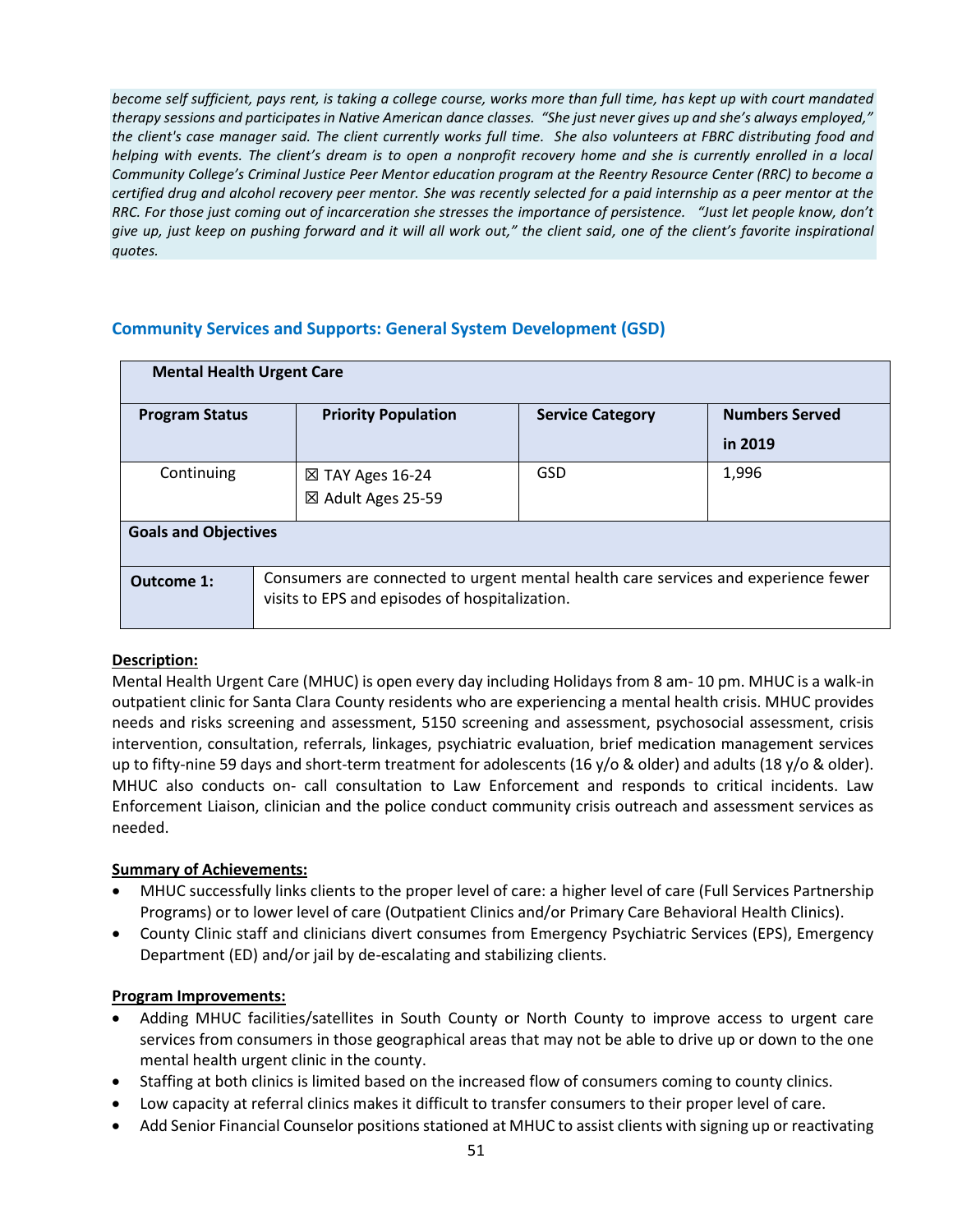their benefits ( i.e Medi-Cal and Medi/Medi Insurance).

• Increase safety infrastructure (add metal detector, cameras, security guards, etc.).

## **Community Services and Supports: General System Development (GSD)**

| <b>Crisis Stabilization Unit and Crisis Residential Treatment</b> |                                                                                                                                                      |                         |                                  |  |  |
|-------------------------------------------------------------------|------------------------------------------------------------------------------------------------------------------------------------------------------|-------------------------|----------------------------------|--|--|
| <b>Program Status</b>                                             | <b>Priority Population</b>                                                                                                                           | <b>Service Category</b> | <b>Numbers Served</b><br>in 2019 |  |  |
| Continuing                                                        | ⊠ Adult Ages 25-59<br>$\boxtimes$ Older Adult Ages 60+                                                                                               | GSD                     | 368 (CSU)<br>677 (CRT)           |  |  |
| <b>Goals and Objectives</b>                                       |                                                                                                                                                      |                         |                                  |  |  |
| Outcome 1:                                                        | Consumers experiencing crisis access the support they need to avoid<br>unnecessary hospitalizations or incarceration as a result of crisis episodes. |                         |                                  |  |  |

#### **Description:**

The County's Crisis Stabilization Unit and Crisis Residential Program provides an unlocked, community-based alternative to hospitals for individuals experiencing a mental health crisis who do not need services in a locked setting. They support consumers in avoiding hospitalizations or incarcerations as a result of experiencing crisis episodes.

**Crisis Stabilization Unit (CSU):** The CSU provides specialty mental health crisis stabilization lasting less than 24 hours to/on behalf of a beneficiary for a mental health condition that requires a more immediate response than a regularly scheduled mental health visit. The CSU serves as an alternative to Emergency Psychiatric Services (EPS) and provides consumers with a secure environment that is less restrictive than a hospital. The CSU accepts individuals admitted on a voluntary basis. Services include crisis stabilization, psychosocial assessment, care management, medication management, and mobilization of family/significant other support and community resources.

#### **Summary of Achievements:**

- Supported 368 consumers who would otherwise frequent emergency psychiatry services for brief stabilization.
- CSU provides observation services in a less restrictive environment in order to prevent hospitalization.

**Crisis Residential Treatment (CRT):** In a continuum of care, CRTs are typically used for people who don't need involuntary treatment and are used instead of inpatient hospitalization (I/P) or a Psychiatric Health Facility (PHF) because they are less costly and they serve as home-like environments which facilitates an easier to transition back into one's own home than from a hospital. In CRTs, the consumers assist with daily household tasks like cooking a meal and doing the dishes, in addition to receiving psychiatric/recovery services.

#### **Summary of Achievements:**

• Served 677 individuals during this reporting period with crisis residential facilities at capacity on any given day.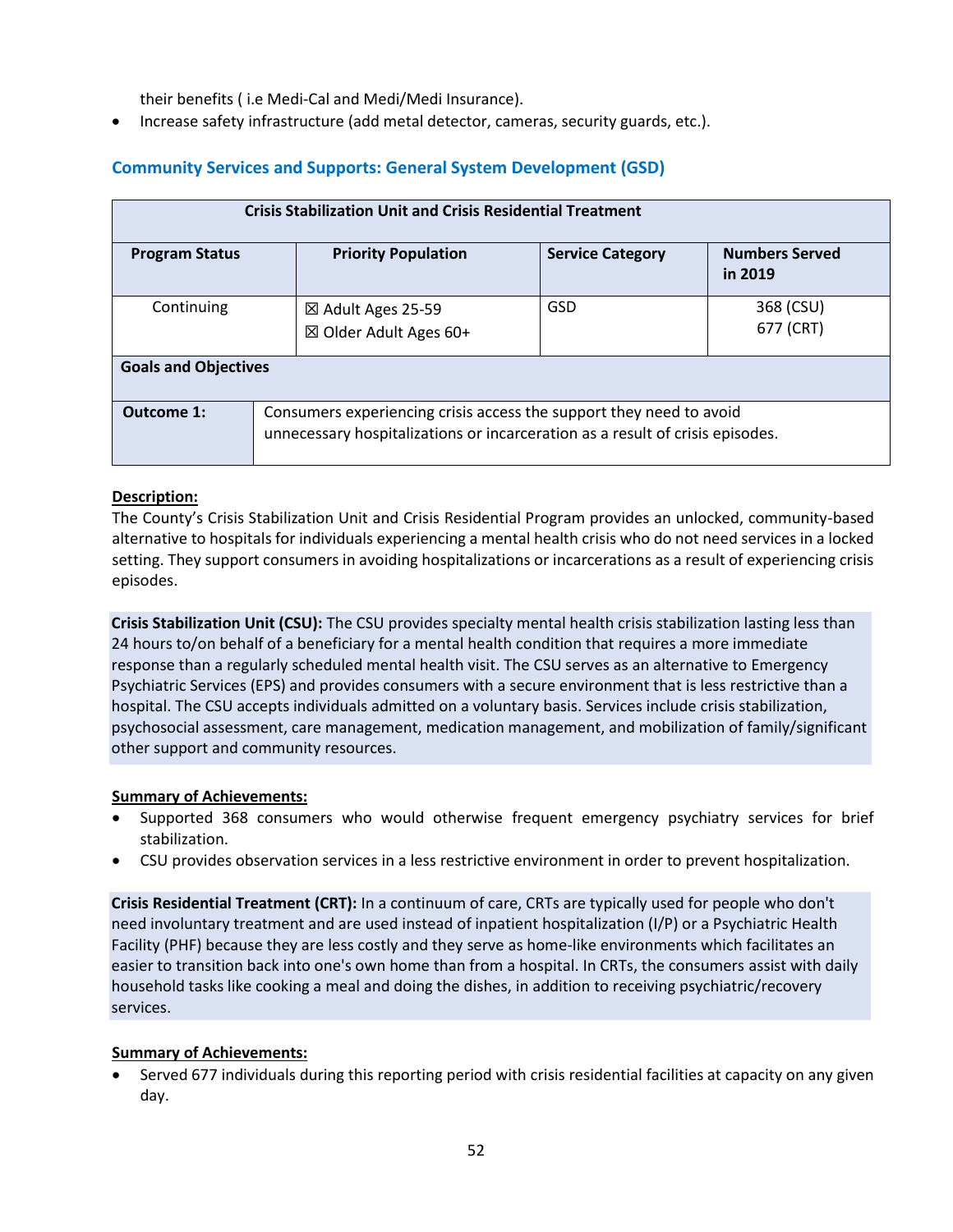#### *Success Story*

*"I was too much in my mind," says 60-year-old female. "I just wanted to go away." On the eve of Chinese New Year, her boyfriend of three years said that his wife was coming to the U.S. — the client did not know he was married. Lost in "the dark space," hurt herself with the intention of ending her life. The program met the client two months later when she was transferred from the psychiatric hospital to our Crisis Residential program. The client is thriving and looking forward to a new chapter*

### **Community Services and Supports: General System Development (GSD)**

| <b>Community Placement Team Services and Institution of Mental Disease (IMD)</b><br><b>Alternative</b>  |                                                                                |     |         |  |  |  |  |
|---------------------------------------------------------------------------------------------------------|--------------------------------------------------------------------------------|-----|---------|--|--|--|--|
| <b>Numbers Served</b><br><b>Service Category</b><br><b>Program Status</b><br><b>Priority Population</b> |                                                                                |     |         |  |  |  |  |
|                                                                                                         |                                                                                |     | in 2019 |  |  |  |  |
| Continuing                                                                                              | $\boxtimes$ TAY Ages 16-24                                                     | GSD | 77      |  |  |  |  |
|                                                                                                         | ⊠ Adult Ages 25-59                                                             |     |         |  |  |  |  |
|                                                                                                         | $\boxtimes$ Older Adult Ages 60+                                               |     |         |  |  |  |  |
|                                                                                                         |                                                                                |     |         |  |  |  |  |
| <b>Goals and Objectives</b>                                                                             |                                                                                |     |         |  |  |  |  |
| Outcome 1:                                                                                              | Increased connection to care to reduce the number of consumers cycling between |     |         |  |  |  |  |
|                                                                                                         | institutional settings and homelessness                                        |     |         |  |  |  |  |

#### **Description:**

**The Community Placement Team (CPT)** coordinates placement at MHSA-funded residential and temporary housing programs for consumers being discharged from Emergency Psychiatric Services (EPS) and/or the Barbara Arons Pavilion (BAP) who are also high utilizers of mental health services. The goal of the CPT is to provide a smooth transition for consumers after they experience a crisis by identifying and facilitating a supportive "landing pad" as they return to the community, preventing future crisis, and increasing participation in services. CPTs may refer consumers to services that support breaking the cycle of hospitalization, institutionalization, and homelessness. Such services include FSPs, clinic appointments, or supportive housing.

**The Institution of Mental Disease (IMD) Alternative Program** utilizes MHSA funds to provide intensive day treatment services for consumers transitioning from IMDs back to the community. Services are co-located at board and care facilities— Drake House and Crossroads Village— which provides housing to consumers stepping down from an IMD level of care. Crossroads Village has a 45- bed capacity and serves adults ages 18- 59 with serious mental illness or co- occurring diagnoses. Crossroad Village uses a recovery-oriented approach to developing treatment plans through an equal partnership between the individual and treatment team. Services include clinical and psychosocial supports. Drake House offers quality residential programs and mental health treatment services to adults and older adults in Monterey County. Services include: 24/7 Staffing, Nursing Support Services and Medication Assistance.

#### **Summary of Achievements:**

• 77 consumers served in FY2019.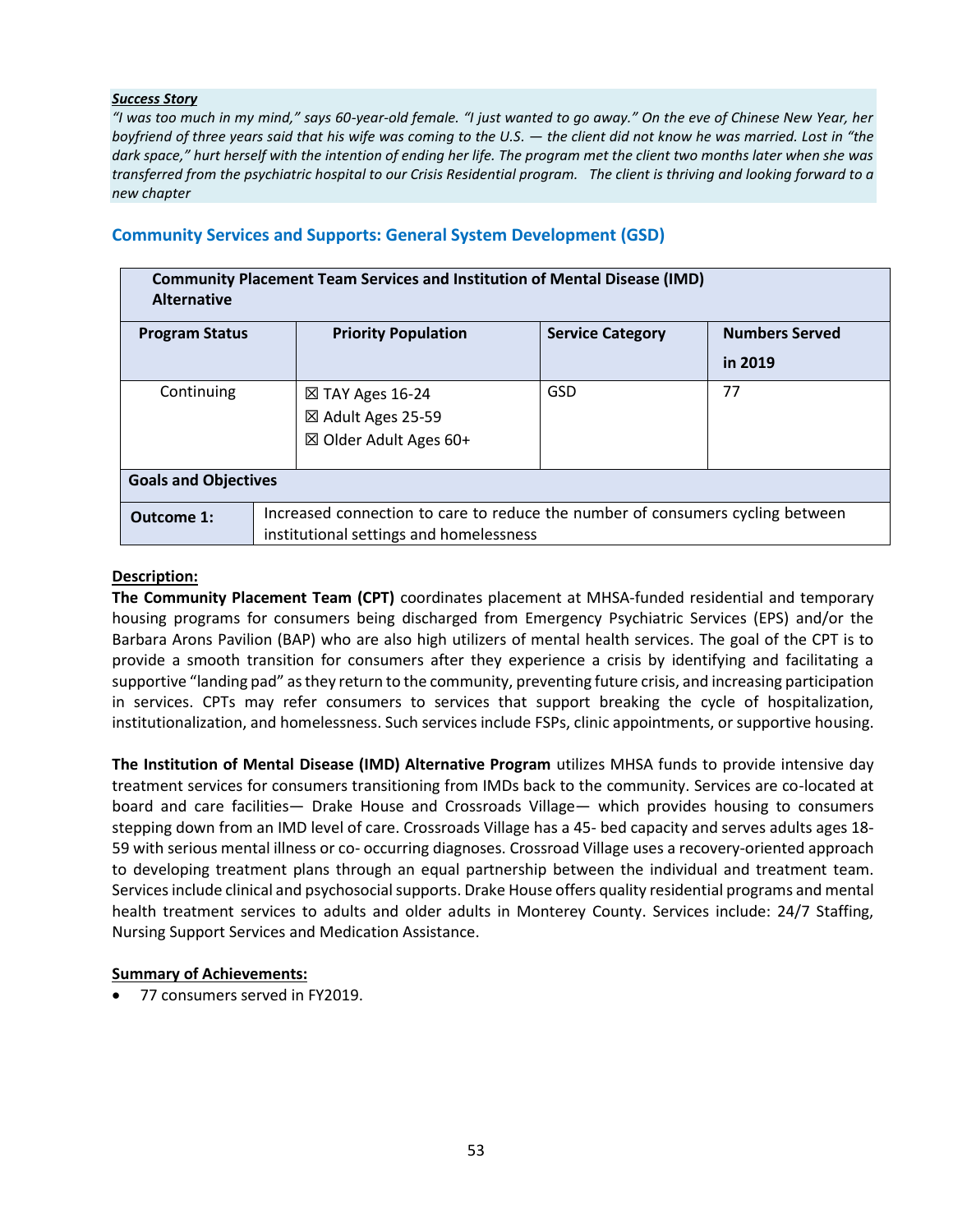## *Older Adult System of Care (60 and older)*

#### **Community Services and Supports: Full Service Partnership**

*Full Service Partnership*

| <b>Older Adult Full Service Partnership (FSP)</b> |                                                                                                                                                                                                                         |                            |                               |  |  |
|---------------------------------------------------|-------------------------------------------------------------------------------------------------------------------------------------------------------------------------------------------------------------------------|----------------------------|-------------------------------|--|--|
| <b>Program Status</b>                             | <b>Priority Population</b>                                                                                                                                                                                              | <b>Service</b><br>Category | <b>Numbers Served in 2019</b> |  |  |
| Continuing                                        | $\boxtimes$ Older Adult Ages 60+                                                                                                                                                                                        | <b>FSP</b>                 | 64                            |  |  |
| Goals                                             |                                                                                                                                                                                                                         |                            |                               |  |  |
| Outcome 1:                                        | Promote recovery and increase quality of life                                                                                                                                                                           |                            |                               |  |  |
| Outcome 2:                                        | Decrease negative outcomes such as hospitalization, incarceration,<br>and<br>homelessness                                                                                                                               |                            |                               |  |  |
| Outcome 3:                                        | Increase positive outcomes such as increased life skills, access to benefits and<br>income, involvement with meaningful activities such as education and employment,<br>and socialization and psychosocial<br>supports. |                            |                               |  |  |

#### **Description:**

As with the Adult FSP program, Santa Clara County has identified the need for multiple levels of Older Adult FSP in order to appropriately and efficiently serve individuals with varying levels of mental health needs, because the intensity and frequency of service engagement should vary considerably based on level of need. Santa Clara County estimates that approximately 500 adults and older adults are in need of FSP services and require high levels of intensity and frequency of services in order to maintain connected with their integrated service team. The County also estimates the need for a lighter level of touch for a majority of individuals who are currently engaged with the County's FPSs (approximately 320 individuals), because they have become stable through engagement with the program. For older adults, the following criteria must be met for FSP enrollment: Their mental disorder results in substantial functional impairments or symptoms, or they have a psychiatric history that shows that, without treatment, there is an imminent risk of decompensation with substantial impairments or symptoms; due to mental functional impairment and circumstances, they are likely to become so disabled as to require public assistance, services, or entitlements.

They are unserved and experience one of the following:

- Homeless or at-risk of becoming homeless;
- Involved in the criminal justice system; and/or
- Frequent users of hospital or emergency room services as the primary resource for mental health treatment.

They are underserved and at-risk of one of the following:

- Homelessness; involvement in the criminal justice system and/or institutionalization.
- FSP programs provide a collaborative relationship between the County and the consumer and when appropriate the consumer's family. Through this partnership, providers plan for and provide a full spectrum of community services so that the consumer can achieve his/her identified goals.

#### **Summary of Achievements:**

- 64 consumers enrolled in an FSP during this reporting period
- Clients were assisted with funding for housing.
- Each client that did not have a primary care physician at the time of enrollment was successfully linked to primary care services.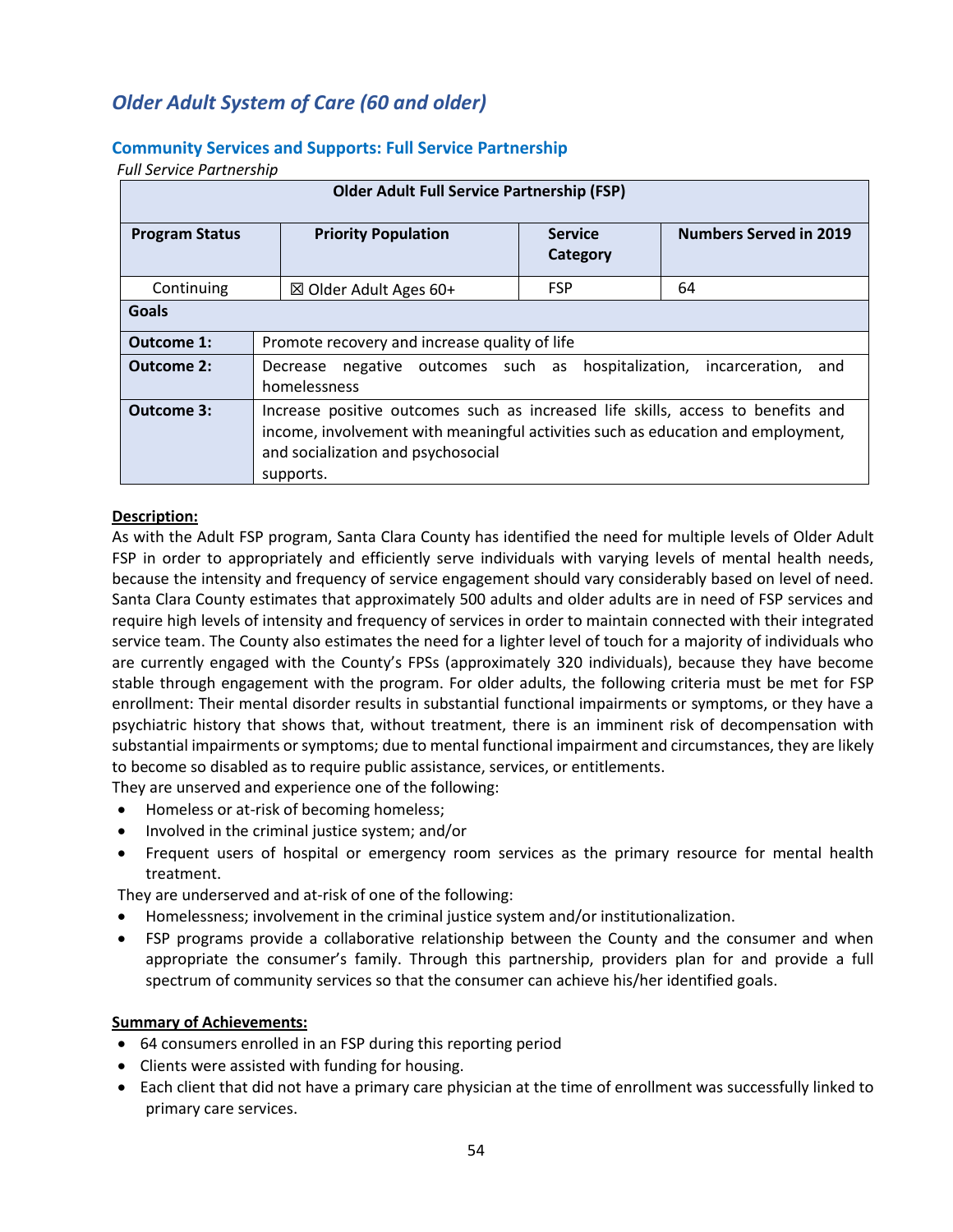## **Older Adult Full Service Partnership (FSP)**

| <b>ETHNICITY</b>  | <b>FY18</b> | <b>FY19</b> |
|-------------------|-------------|-------------|
| Asian/Pacific     |             |             |
| Island            | 9           | 5           |
| Black/African     |             |             |
| American          | 1           | 1           |
| Hispanic          | 14          | 12          |
| <b>Mixed Race</b> | 0           | 0           |
| Native American   | 0           | 0           |
| Other Race        | 4           | 4           |
| Unknown           | 9           | 8           |
| White             | 33          | 34          |
| <b>GENDER</b>     |             |             |
| Female            | 39          | 42          |
| Male              | 31          | 22          |
| <b>LANGUAGE</b>   |             |             |
| English           | 57          | 56          |
| Mandarin          | 0           | 0           |
| Spanish           | 4           | 3           |
| <b>Tagalog</b>    | 0           | 0           |
| Other             | 6           | 4           |
| Vietnamese        | 3           | 1           |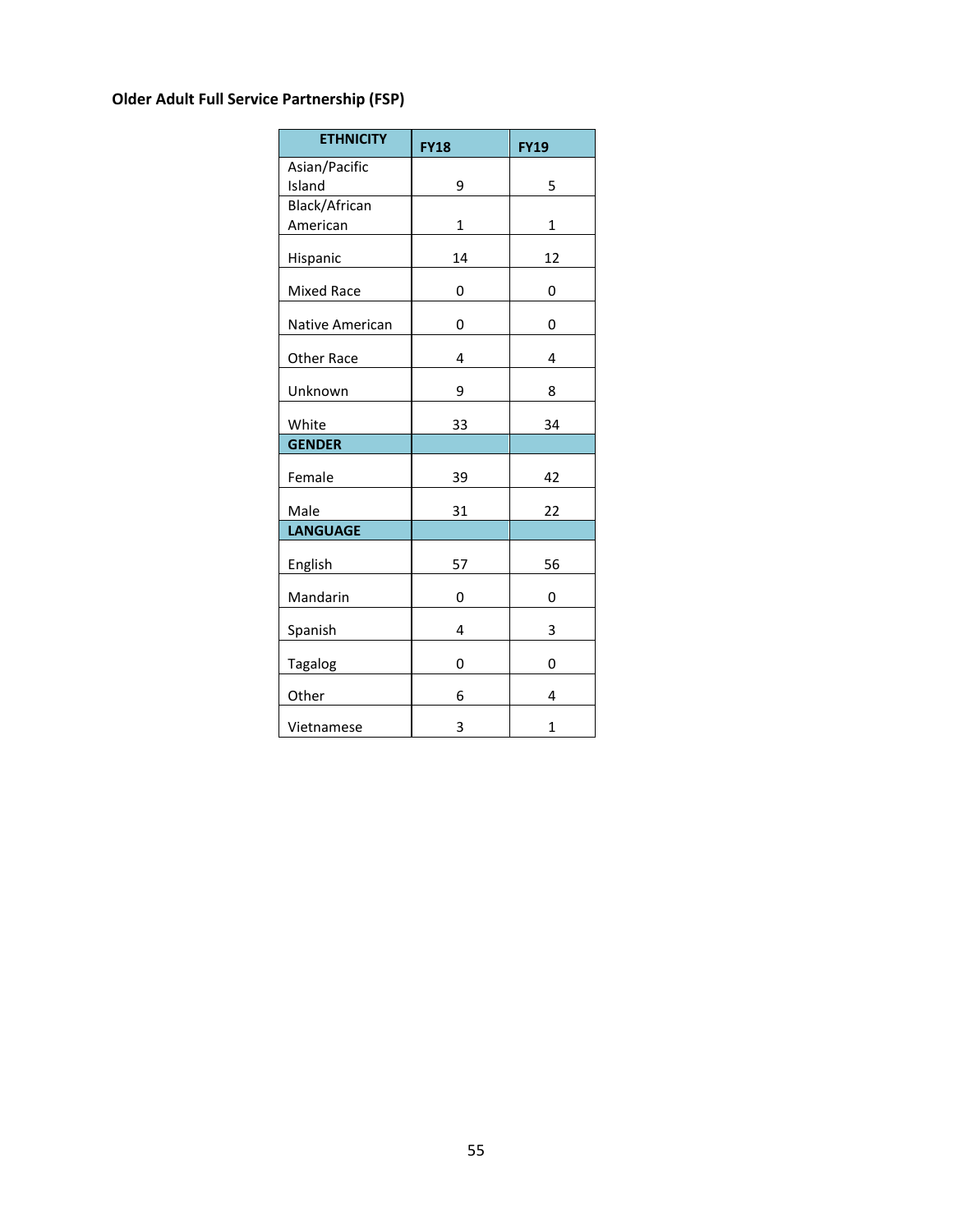## **Community Services and Supports: General System Development**

| <b>Outpatient Services for Older Adults</b> |                                                                 |  |  |  |  |
|---------------------------------------------|-----------------------------------------------------------------|--|--|--|--|
| <b>Program Status</b>                       | <b>Numbers Served in</b><br>2019                                |  |  |  |  |
| Continuing                                  | GSD<br>1,123<br>$\boxtimes$ Older Adult Ages 60+                |  |  |  |  |
| <b>Goals</b>                                |                                                                 |  |  |  |  |
| Outcome 1:                                  | Improve functioning and quality of life for older adults.       |  |  |  |  |
| <b>Outcome 2:</b>                           | Reduce symptoms and impacts of mental illness for older adults. |  |  |  |  |
| <b>Outcome 3:</b>                           | Reduce the need for a higher level of care for older adults.    |  |  |  |  |

#### *Outpatient Clinical Services for Adults and Older Adults*

#### **Description:**

Outpatient programs for older adults aim to improve quality of life, address unique mental health needs, and prevent higher intensity care by supporting aging in place whenever possible. Santa Clara County's older adult outpatient programs provide a continuum of Outpatient and Intensive Outpatient services to adults age 60 and over who are often dealing with symptoms of depression, anxiety, and mental health issues due to the loss of loved ones, job loss or retirement, reduced income and status, isolation, medical issues, and changes in living situation. Programs under this category: Outpatient Program (formerly PEI Outpatient Services Program); Intensive Outpatient Program; and, Golden Gate Comprehensive Older Adult Program.

#### **Summary of Achievements:**

- 1,123 older adult consumers were served at a lower level of care resulting in reduced hospitalizations.
- Assisted older adults with funding for housing.
- Assessed clients with needing medication services were linked to a psychiatrist.
- Linked older adult clients to clinician, a peer support worker or a resource specialist based on needs.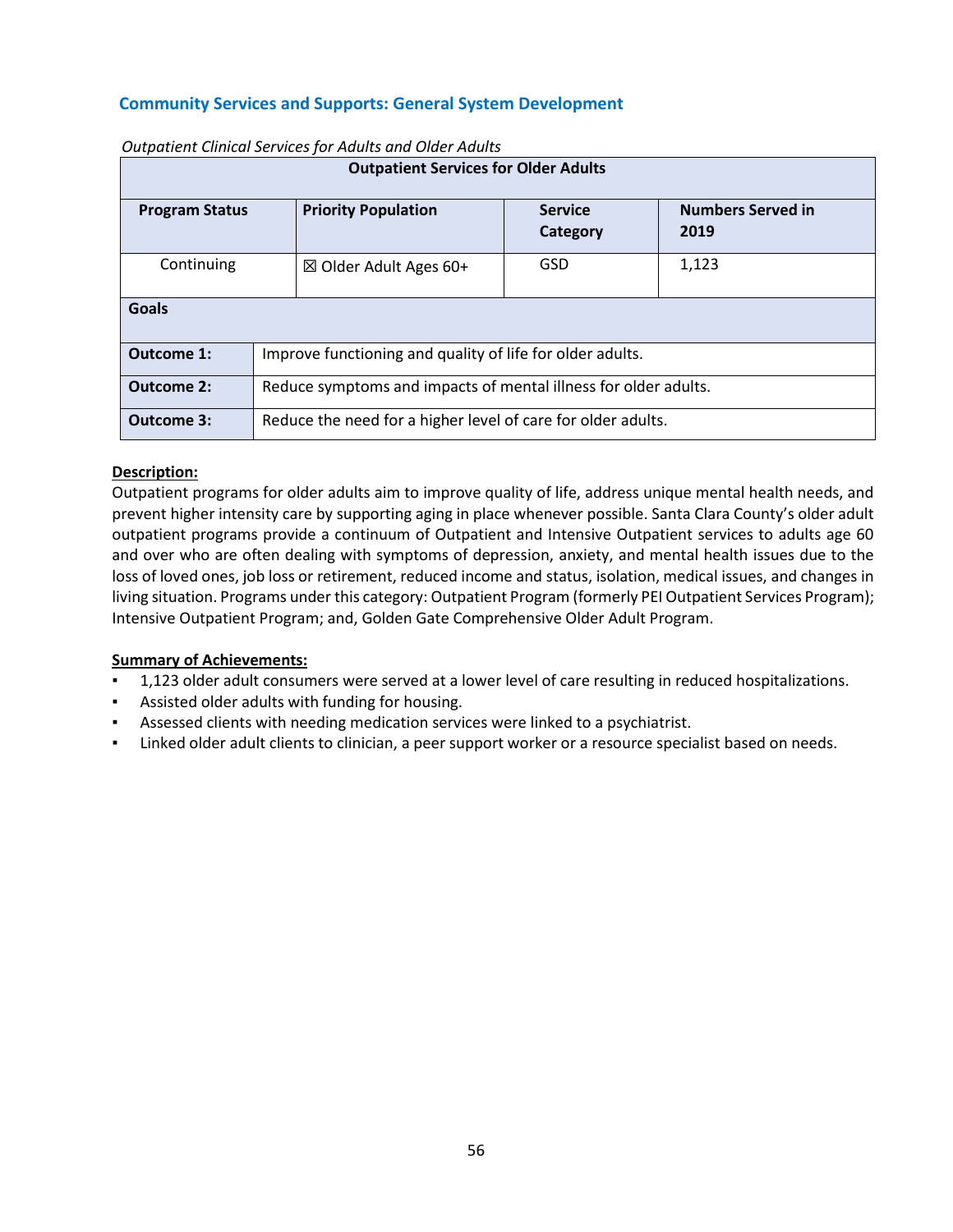## **Community Services and Supports: General System Development**

| <b>Connections Program</b>                                                                                            |                                                                                        |  |  |  |  |
|-----------------------------------------------------------------------------------------------------------------------|----------------------------------------------------------------------------------------|--|--|--|--|
| <b>Priority Population</b><br><b>Numbers Served</b><br><b>Service</b><br><b>Program Status</b><br>in 2019<br>Category |                                                                                        |  |  |  |  |
| Continuing                                                                                                            | GSD<br>1,810<br>$\boxtimes$ Older Adult Ages 60+                                       |  |  |  |  |
| Goals                                                                                                                 |                                                                                        |  |  |  |  |
| Outcome 1:                                                                                                            | Improve functioning and quality of life for older adults at risk of abuse and neglect. |  |  |  |  |
| <b>Outcome 2:</b>                                                                                                     | Reduce symptoms and impacts of mental illness for older adults.                        |  |  |  |  |
| Outcome 3:                                                                                                            | Reduce risk of abuse and neglect.                                                      |  |  |  |  |

*Older Adult Community Services Initiative*

#### **Description:**

The Connections Program is a collaboration with Adult Protective Services (APS) to provide case management and linkage services to older adults who are at risk of abuse or neglect and have come to the attention of APS. The Connections Program primarily serves older adults with mental illness who are very isolated, homebound, and not currently connected to mental health services. In addition to mental health needs, older adults who come through APS referrals are often at risk for physical and financial abuse and neglect. Many of the older adults who receive services through Connections have a serious mental illness— including schizophrenia, anxiety, and bipolar disorder— and are experiencing untreated symptoms. Additionally, serious financial abuse, the risk of losing one's home, and lack of a support system are among the risk factors commonly faced by consumers of this program.

#### **Summary of Achievements:**

- 1,810 clients 60 years and older received behavioral health services during FY2018, a 2% increase over the previous year.
- 1,228 (68%) continued in treatment and 583 were discharged. 22% of the discharges were successful, an improvement compared to 17% in the prior year.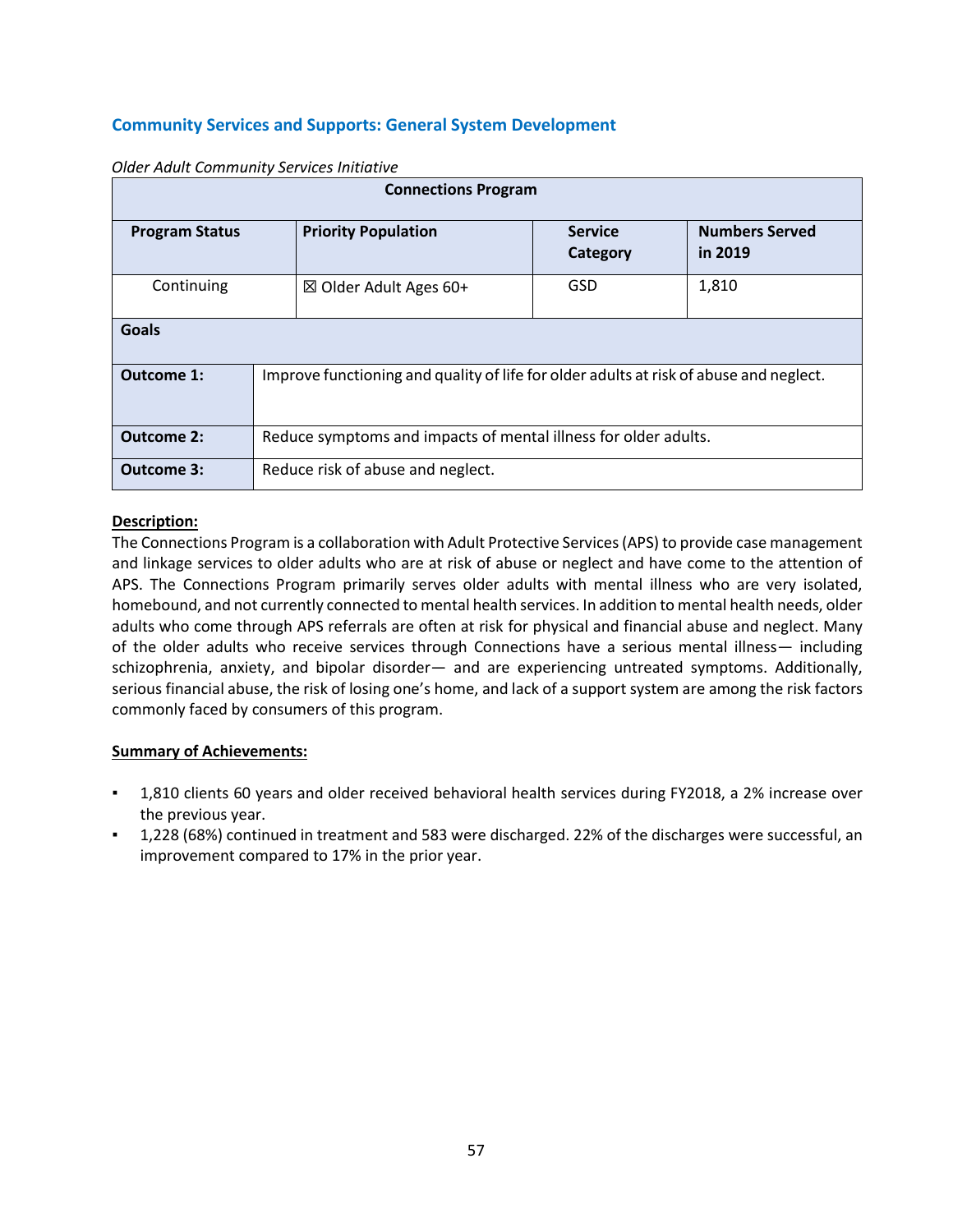## **Workforce Education and Training (WET)**

## **Program Status:** Continuing

## **Description:**

The original WET allocation, a one-time funding source that accompanied the passage of Proposition 63 was exhausted in June 2016. Santa Clara County has continued to allocate funding to WET as a carve-out of CSS funding. The mission of the MHSA WET is to address community-based workforce shortages in the public mental health system. It seeks to train community members and staff to develop and maintain a culturally and linguistically competent workforce that includes consumers and family members. The WET activities include:

- 1. Training Coordination (W1): Positions budgeted for Workforce, Education and Training infrastructure are charged entirely to this budget. The infrastructure supports the education and training of underrepresented populations to enter the mental health workforce and advance within the system as desired.
- 2. Promising Practice-Based Training (W2): This activity expands training for BHSD and contract CBO management and staff, consumers and family members, and other key stakeholders. The training will promote and encourage the integration of Wellness and Recovery methods, the value of providing peer support, and the use of staff with "lived experience" via a continuous learning model.
- 3. Improved Services and Outreach to Unserved and Underserved (W3): This project expands specialized cultural competency training for all staff to improve services to ethnic and cultural populations. Ethnic and cultural populations are broadly defined to include marginalized populations such as, people of color, the elderly, youth, people with disabilities, LGBTQ individuals, immigrants and refugee populations.
- 4. Welcoming Consumers and Family Members (W4): This activity develops and implements training, workshops and consultations that support an environment that welcomes consumers and family members as contributing partners in the public mental health system. It creates a Consumer/Family Member Training Coordinator whose focus will be to advance the educational, employment, and leadership
- opportunities for consumers and family members in public mental health. 5. WET Collaboration with Key System Partners (W5): This project builds on the collaboration between the Mental Health Department and key system partners to develop and share training and educational programs so that consumers and family members receive more effective integrated services.
- 6. Mental Health Career Path (W6): This includes a position and overhead budgeted to support the development of a model that supports BHSD's commitment to developing a workforce that can meet the needs of its diverse population. This action plan includes a program staff who is trained in the principles of recovery, strength-based approaches and culturally competent interventions. The needed "cultural change" in the transformation process is expected to occur as the workforce's composition changes to include more individuals who have "lived experiences" as consumers and family partners and who come from the diverse cultural, ethnic and linguistic underserved and unserved communities that the Santa Clara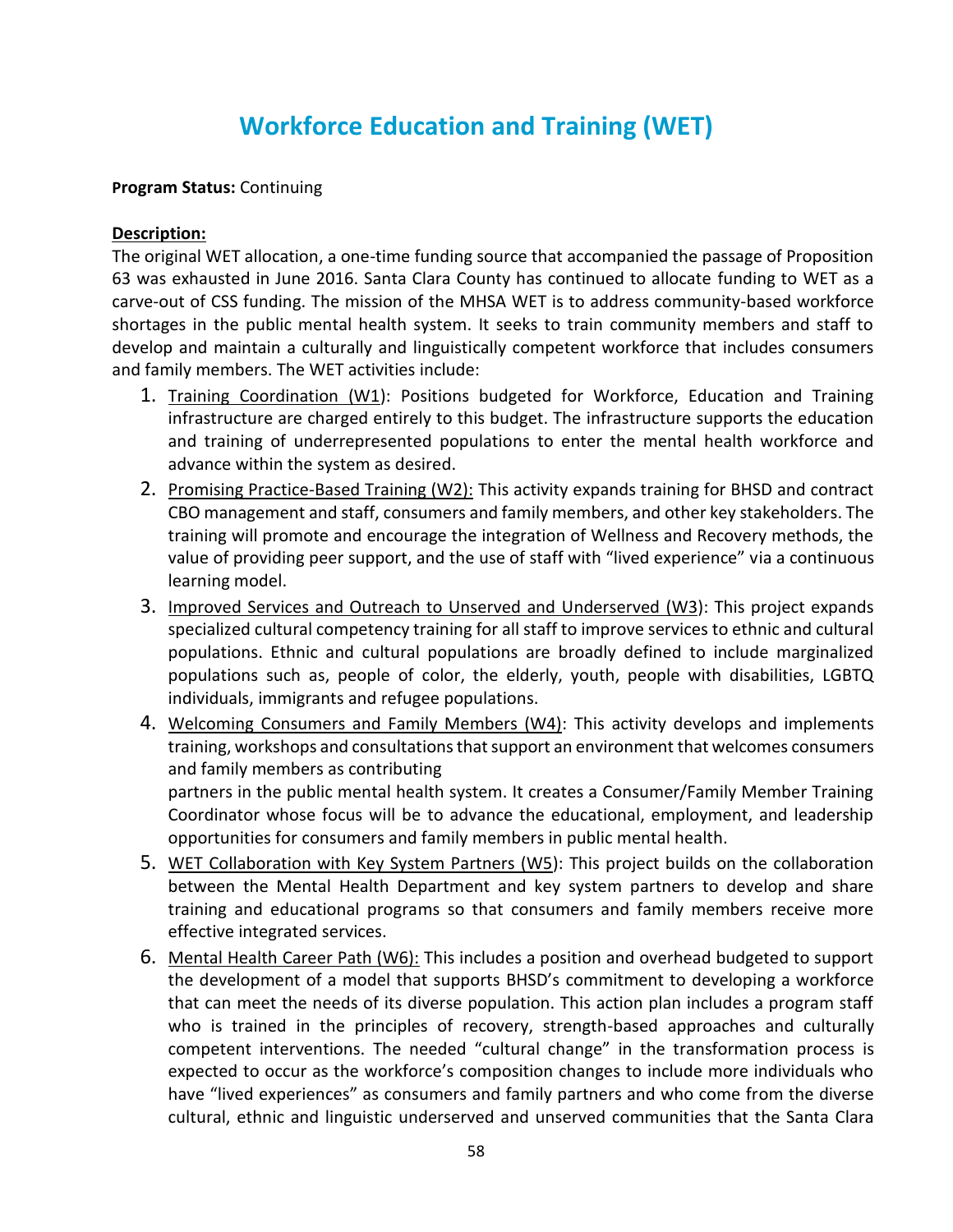County BHSD seeks to serve.

7. Stipends and Incentives to Support Mental Health Career Pathways (W7):

This activity provides financial support through stipends and other financial incentives to attract and enable consumers and family and community partners to enroll in a full range of educational programs that are prerequisites to employment and advancement in public mental health.

## **Achievements:**

| Workplan               | <b>Clients</b> | <b>Achieved</b>       | <b>Barriers to Success</b> | <b>Program Improvements</b> |
|------------------------|----------------|-----------------------|----------------------------|-----------------------------|
|                        | <b>Served</b>  | <b>Outcomes</b>       |                            |                             |
| <b>W1. Training</b>    | n/a            | n/a                   | n/a                        | Continuing staffing levels  |
| <b>Coordination</b>    |                |                       |                            | to support WET              |
|                        |                |                       |                            | implementation              |
| <b>W2. Promising</b>   | 4909           | Improved              | No shows and poor          | Continue funding for        |
| <b>Practice-Based</b>  | (duplicated)   | outcomes for          | attendance rate of         | workforce training as       |
| <b>Training</b>        |                | clients - clients are | trainings - due to         | staff/community based       |
|                        |                | receiving higher      | busy schedules and         | direct services providers   |
|                        |                | quality of services   | workforce demands.         | are required to attend      |
|                        |                | by a trained and      | No shows and poor          | evidenced based trainings   |
|                        |                | competent             | attendance rate of         | and collect continuing      |
|                        |                | workforce.            | trainings $-$ due to       | education units to          |
|                        |                |                       | busy schedules and         | maintain their licensure.   |
| W3. Improved           | 1057           |                       | workforce demands.         | Continue funding for        |
| <b>Services and</b>    | (duplicated)   |                       |                            | workforce training as staff |
| <b>Outreach to Un-</b> |                |                       |                            | are required to annually    |
| , Underserved          |                |                       |                            | attend culturally           |
| <b>Populations</b>     |                |                       |                            | competent/cultural          |
|                        |                |                       |                            | humility/CLAS trainings     |
|                        |                |                       |                            | and collect continuing      |
|                        |                |                       |                            | education units to          |
|                        |                |                       |                            | maintain their licensure.   |
| W4. Welcoming          | 196            |                       |                            | Continue funding for        |
| <b>Consumers and</b>   | (duplicated)   |                       |                            | workforce training to       |
| Family                 |                |                       |                            | further the skills and      |
| <b>Members</b>         |                |                       |                            | expertise of peer staff in  |
|                        |                |                       |                            | <b>BHSD</b>                 |
| W5. WET                | 478            |                       |                            | Continue funding for law    |
| collaboration          | (duplicated)   |                       |                            | enforcement and other       |
| with Key               |                |                       |                            | community and system        |
| <b>System</b>          |                |                       |                            | partners trainings.         |
| <b>Partners</b>        |                |                       |                            |                             |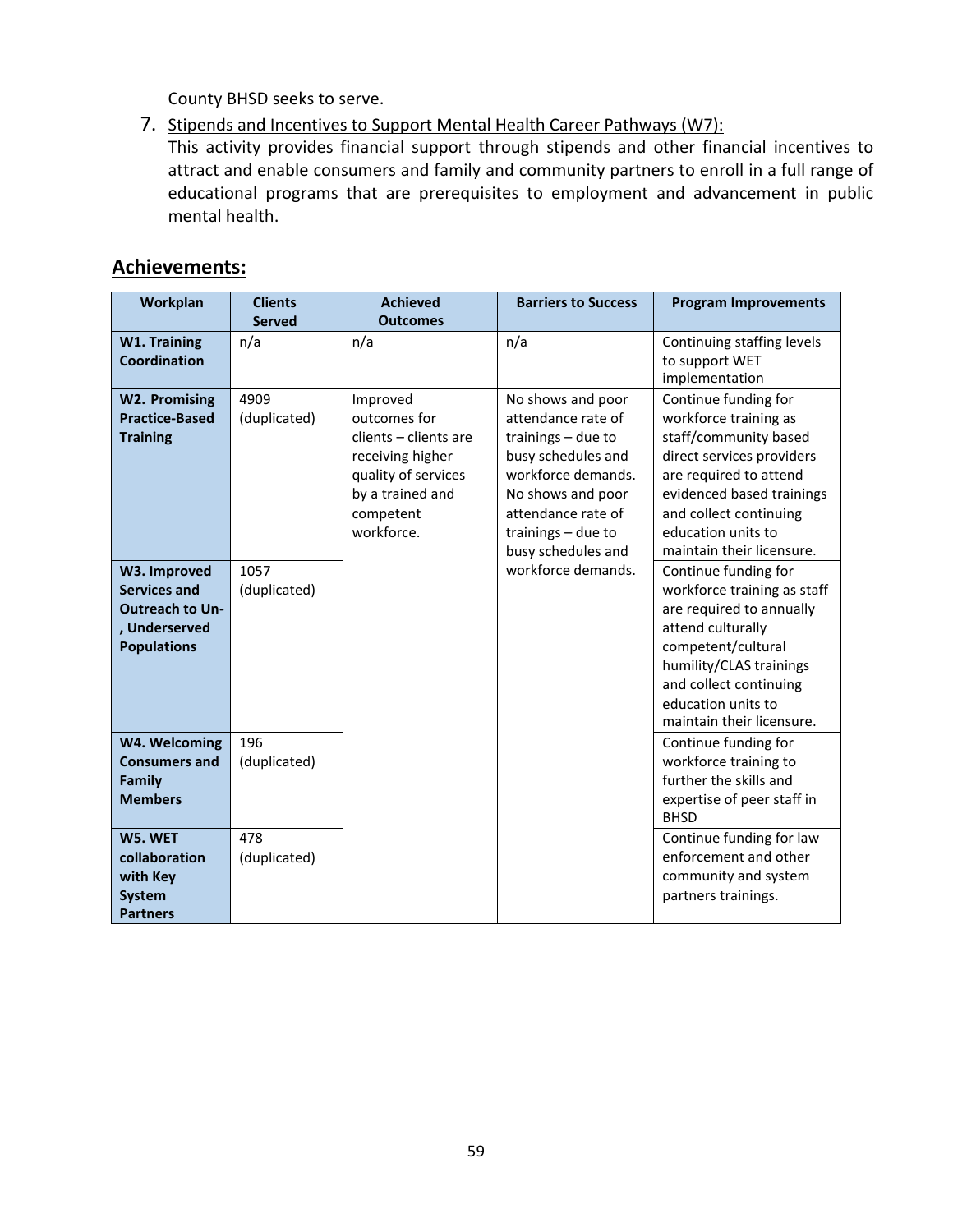| W6. Mental<br><b>Health Career</b><br>Path                                                               | Provided<br>educational<br>support for<br>the level I<br>Marriage,<br>Family<br>Therapists<br>(MFT) and<br>Psychiatric<br>Social<br>Workers<br>(PSW)                                                                                                                          | Mental Health<br>$\bullet$<br>Peer Support<br>Worker career<br>ladder<br>established in<br>Santa Clara<br>County.<br>Increased<br>$\bullet$<br>opportunities for<br>entry level<br>positions.<br>Increased<br>$\bullet$<br>opportunities<br>for staff<br>development. | Time frame to<br>$\bullet$<br>develop career<br>ladder for the<br><b>Mental Health</b><br>Peer Support<br>Worker is longer<br>than expected<br>due to challenges<br>hiring the<br>Consumer/Family<br><b>Affairs Division</b><br>Director<br><b>Busy workloads</b><br>$\bullet$<br>affect<br>participation in<br>the educational<br>support groups. | Continue funding so that<br>work can continue to<br>develop career ladder for<br>multiple Mental Health<br>Peer Support Worker<br>levels. |
|----------------------------------------------------------------------------------------------------------|-------------------------------------------------------------------------------------------------------------------------------------------------------------------------------------------------------------------------------------------------------------------------------|-----------------------------------------------------------------------------------------------------------------------------------------------------------------------------------------------------------------------------------------------------------------------|----------------------------------------------------------------------------------------------------------------------------------------------------------------------------------------------------------------------------------------------------------------------------------------------------------------------------------------------------|-------------------------------------------------------------------------------------------------------------------------------------------|
| W7. Stipends<br>and Incentives<br>to Support<br><b>Mental Health</b><br><b>Career</b><br><b>Pathways</b> | County and<br>Contractor<br>staff, students<br>and<br>consumers/fa<br>mily members.<br>-Seven<br>students<br>received<br>scholarships<br>at SJSU.<br>*31 County<br>Student<br>Interns<br>*2 County Peer<br>Interns<br>*16 CBO<br>Student<br>Interns<br>*7 CBO Peer<br>Interns | Increase in<br>$\bullet$<br>workforce<br>capacity<br>Better client<br>$\bullet$<br>outcomes                                                                                                                                                                           | <b>External organizations</b><br>offer competitive<br>internship<br>opportunities                                                                                                                                                                                                                                                                  | Continue to fund intern<br>program to continue<br>attracting people to work<br>in the behavioral health<br>workforce                      |
| <b>WET</b><br>Administration                                                                             | This component supports managerial and clerical positions in Behavioral Health<br>Administration, Contracts, Finance, Information Systems, Quality Assurance and other<br>system-wide administrative functions as it related to MHSA programs and services.                   |                                                                                                                                                                                                                                                                       |                                                                                                                                                                                                                                                                                                                                                    |                                                                                                                                           |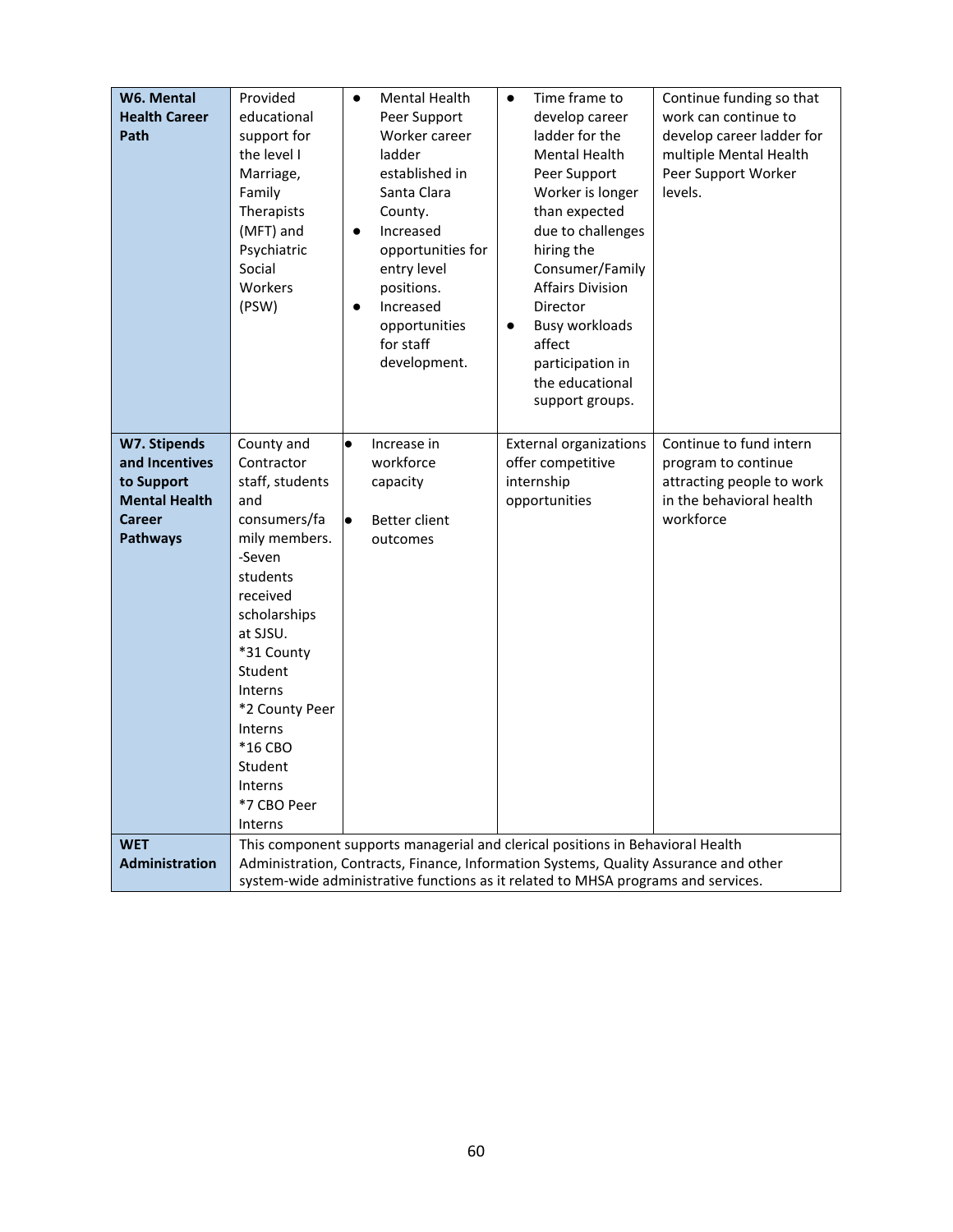## **Capital Facilities and Technological Needs (CFTN)**

### **Program Status:** Continuing

### **Description:**

The Capital Facilities & Technological Needs (CFTN) component works towards the creation of facilities that are used for the delivery of MHSA programs and services consumers and their families or for administrative offices. Funds may also be used to support an increase in peersupport and consumer-run facilities, development of community-based settings, and the development of a technological infrastructure for the mental health system to facilitate the highest quality and cost-effective services and supports for clients and their families. The following efforts include development of varies capital facilities needs and technology uses and strategies. This includes upgrades to community-based facilities, potential opportunity to purchase Adult Residential Treatment services facilities which would support integrated service experiences that are therapeutic and provide low-barriers in access to care.

Pursuant to the **Welfare and Institutions Code (WIC) Section 5892(b)**, Counties may use a portion of their CSS funds for WET, CFTN and the Local Prudent Reserve. It is further specified that the total amount of CSS funding used for this purpose shall not exceed 20% of the total average amount of funds allocated to that County for the previous five years. Once allocated to either the WET or CFTN Plan, in order to expend those funds, the County must also conduct a public process to specifically outline the intended use of those monies and receive final approval from their Board. Furthermore, funds for capital facilities, technological needs, or education and training may be retained for up to 10 years before reverting to the fund, WIC § 5892, (h)(1).

- 1. **CFTN Support Staff:** Leads, project team members and subject matter experts are participating in the EPIC/ HealthLink electronic health record and Netsmart/ Practice Management System Solution implementation. Participants include line staff and mid-managers with expertise in clinical, billing and registration workflows. An annual budget of \$1,711,566 for this effort.
- 2. **Potential purchase of residential care facilities for adults with serious mental illness** at a cost of \$8 million. If the county is successful in purchasing these properties, the intent would be to house the BOS-approved, new Adult Residential Treatment (ARTs) programs for adults with serious mental illness, who are stepping down from intensive services. Without the option of an ART placement, individuals would remain in Mental Health Rehabilitation Centers (MHRCs) for extended periods of time, which could lead to increased rates of relapse once back in the community.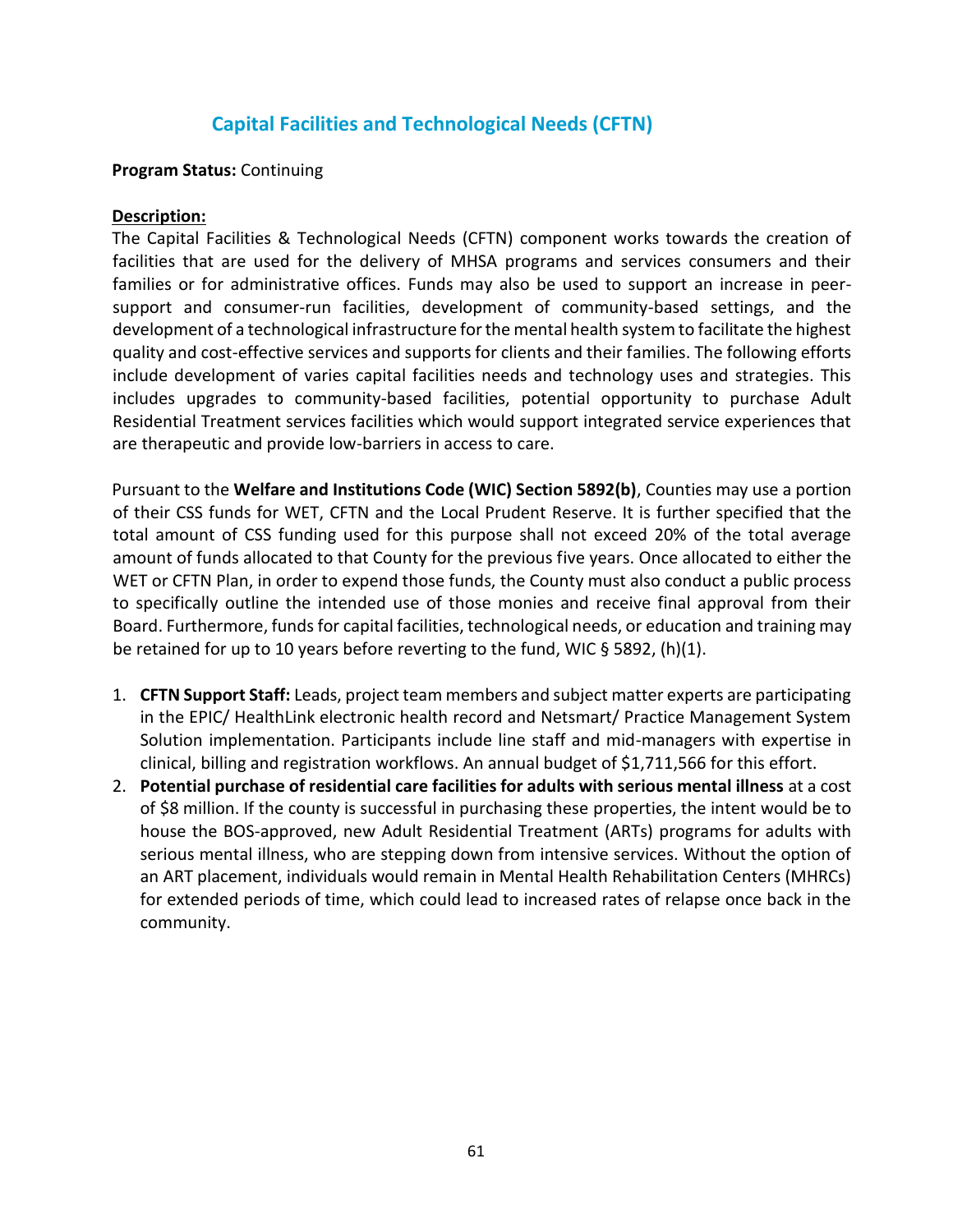#### **Innovations Projects (INN) Report Update**

The Innovations projects, listed below, will support service delivery transformation; integrated, culturallysensitive approaches to wellness; and a new prevention/early intervention model for youth, modeled after an internationally recognized best practice.

**Client/Consumer Individual Placement and Support (IPS) Employment Program:** This three-year project seeks to transform how the service delivery system views and supports employment, shifting from a single service to a critical component of recovery and element of treatment. Using the consumer-driven Individual Placement and Support (IPS) evidence-based practice, this project integrates employment as a wellness goal for clients/consumers and provides an array of individual supports to help clients and consumers achieve their goals. A contract with Rockville Institute was executed to provide training, technical assistance, and evaluation services. Partner IPS agencies have been secured and they include Catholic Charities, Fred Finch, and Momentum. In June 2019, Rockville Institute conducted a fidelity training for providers and will be conducting fidelity reviews at each agency from January through March 2020. Additionally, an IPS trainer, hired by County of Santa Clara will be leading the fidelity reviews to build capacity for IPS within the county system. Monthly provider meetings led by Rockville Institute take place to discuss challenges and successes. In the first quarter, the competitive employment rate was 28% and participants worked a median of 20 hours per week at a median wage of \$15.00/hour. Most jobs were in service occupations or clerical and sales occupations. Momentum hired an IPS specialist and had 30 clients enrolled and 5 placements. They shared a story about a Momentum client that started working at Safeway. Every aspect of this client's life is chaotic but his job is going well. Another provider, Catholic Charities shared that they have strong demand for the program with 40 participants enrolled in the program and 15 people placed in jobs. All positions are competitive market employment. Fred Finch, a provider serving transitional age youth said that there is an extremely high level of engagement with the IPS model and the TAY population. Families and case managers are working together. All providers shared that the zero-exclusion principle and the employment specialist being an embedded member of the mental health team were reasons for the program's success. Future activities include establishing a relationship with Department of Rehabilitation to provide additional services to participants.

**Faith-Based and Spiritual Training and Supports:** Often times congregants first seek faith and spiritual leaders' assistance when experiencing mental health distress. This two-year project aims to increase faithbased leaders behavioral health knowledge, skills, and responses to individuals seeking their help through the development of customized behavioral health training plans. In turn, faith and spiritual leaders will enhance behavioral health services providers' understanding of the role of spirituality in client/consumer wellness and recovery goals. A service contract has been executed with NAMI Santa Clara County and an evaluator has been secured. NAMI SCC is in the process of hiring and training staff. Focus groups are being conducted with spiritual leaders from five priority populations: African-American, Chinese, Filipino, Latino, and Vietnamese. Behavioral Health 101 training plans and curriculum are being developed and piloted in various faith cultural communities to increase knowledge about behavioral health resources, promote referrals to services, and decrease mental health stigma.

**Psychiatric Emergency Response Teams (PERTs) and Peer Linkage Project:** This two-year project will utilize a co-response intervention model with teams that include a licensed clinician paired with a law enforcement officer. The goals are to de-escalate crisis situations, prevent unnecessary hospital visits, connect individuals to appropriate services and provide post-crisis peer support services. The project will take place in Palo Alto and discussions have been occurring with Palo Alto Police Department and the Sheriff's Office. An evaluation contractor has been secured and meetings are taking place on a bi-weekly basis. An informational interview was held with San Diego County's PERT to learn about best practices. A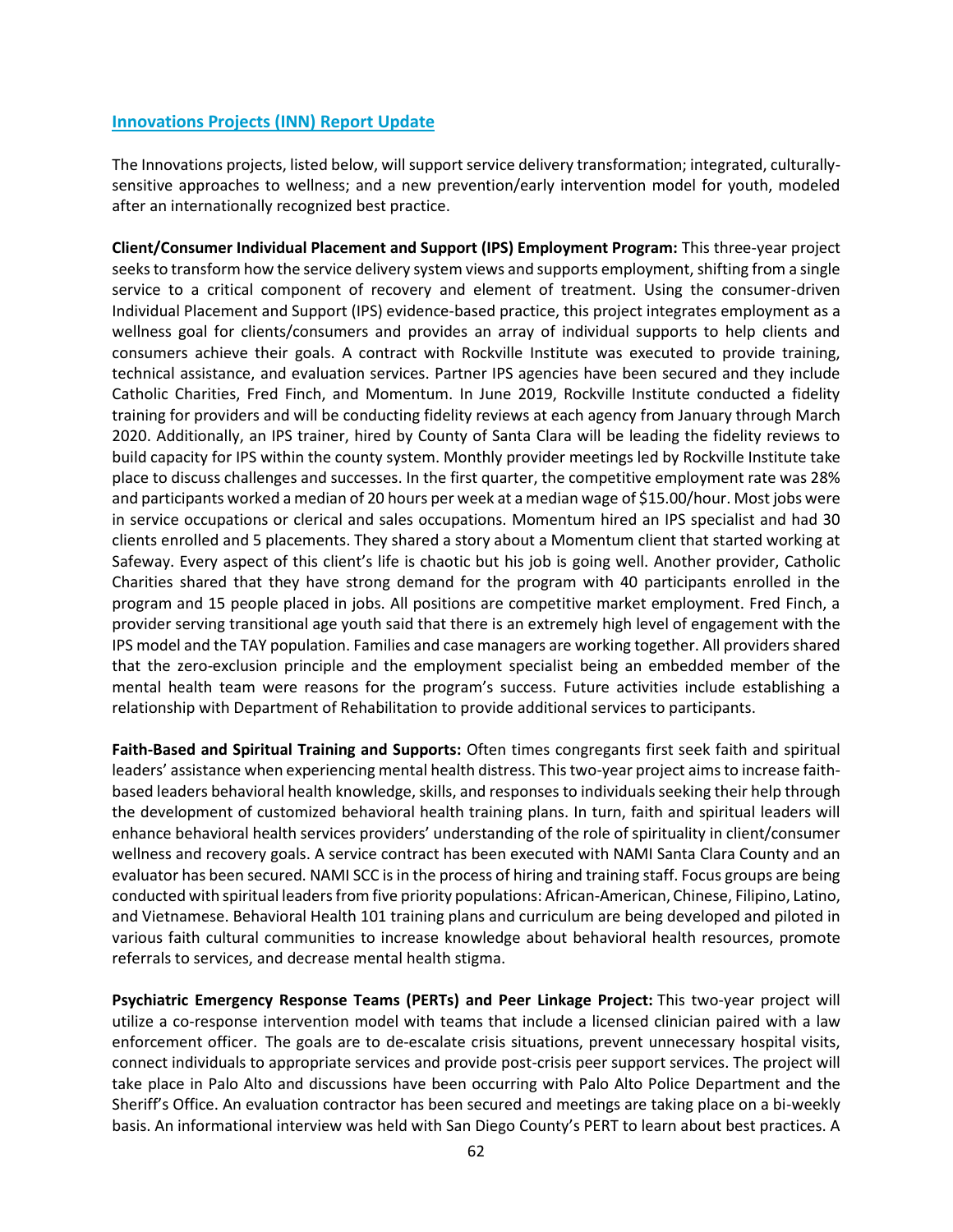PERT and peer linkage workflow and an evaluation plan are in the process of being developed. This project has experienced challenges and delays, which include difficulty in hiring clinicians and in executing MOUs with law enforcement. Recruitment is underway for clinicians and there is now agreement with the law enforcement agencies on the role of clinicians working with officers.

*allcove (formerly headspace) Integrated Youth Health Centers Ramp-Up and Implementation*: This fouryear project is presented in partnership with Stanford University's Center for Youth Mental Health and Wellbeing. The project will develop a "one stop shop" integrated health and mental health care prevention center for youth ages 12-25, which will include on-site counseling and psychiatric services, alcohol and substance use services, primary care, and educational and employment resources. Two centers are expected to open in Palo Alto and San Jose in 2020. The centers will be youth-friendly, culturally and linguistically responsive, and accessible to youth, with involvement from a youth advisory group (YAG), helping to develop the centers from the ground up. With direct youth input and guidance from the YAG, the services will be tailored to meet the needs of the adolescents and young adults served in each of the centers.

Learning goals include:

- Will an integrated service model increase access to services?
- What are the best approaches to engage youth in the design?
- What are the barriers and facilitators to accessing the sites?
- What financial model will be adopted?
- Will allcove improve social, emotional, physical well being indicators?

The YAG, which consists of 27 youth and young adult members representing the county's diverse population worked in partnership with IDEO.org to develop the allcove name, branding guidelines, and a playbook which reflects the look, feel, and experience of the centers. The meaning behind allcove is "all" stands for "all are welcome" and "cove" represents a "safe space for youth." Partnerships with community-based organizations, Alum Rock Counseling Center, County of Santa Clara Facilities and Fleet, Santa Clara Valley Medical Center Primary Care, County Counsel, Compliance, and others are being established in preparation to launch implementation planning meetings in August 2019.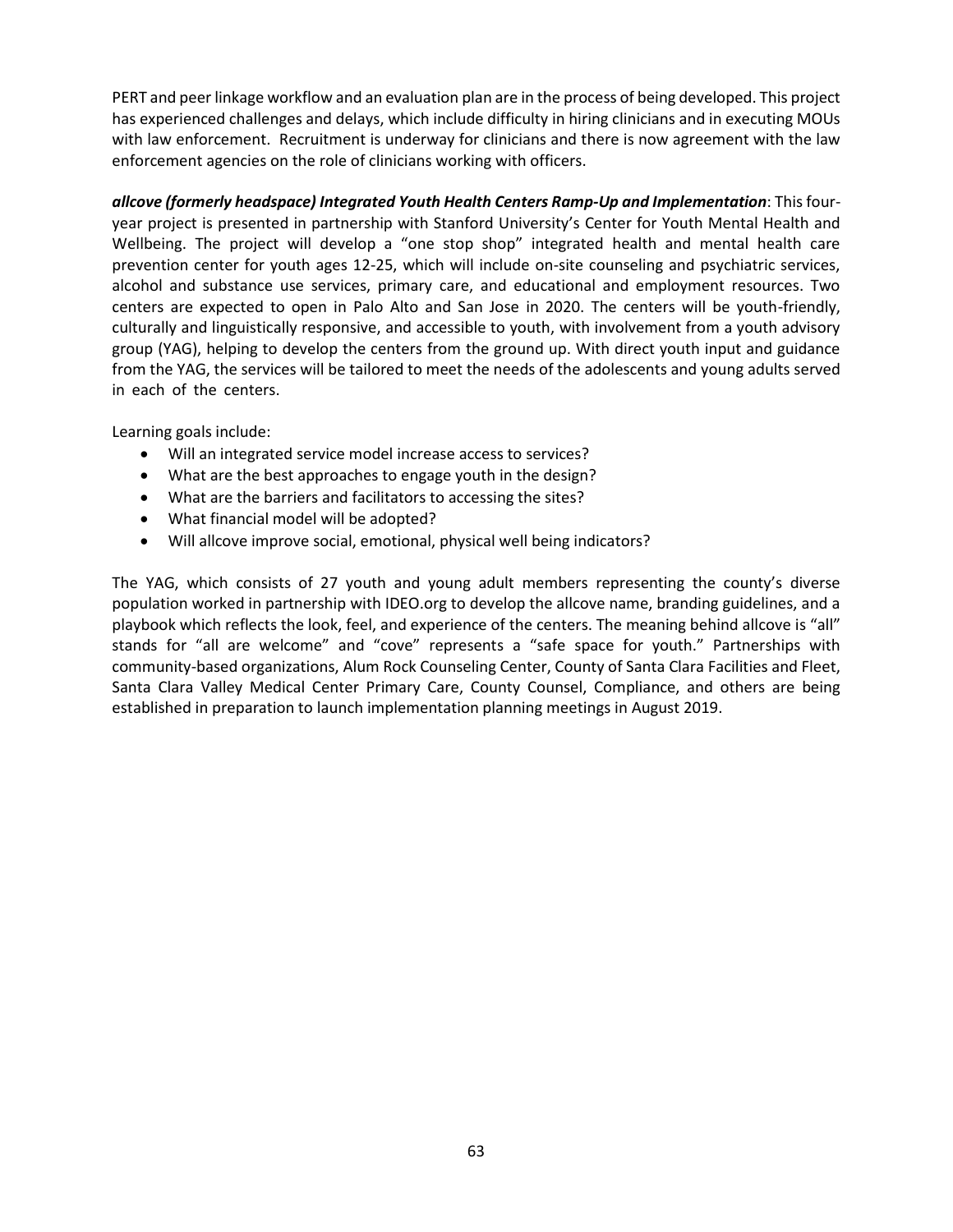#### **Innovations Projects: Discontinued**

After close consideration and weighing in of feasibility of implementation in the current environment, the Department is recommending the following innovation projects are discontinued and not pursued at the current time.

#### **Multi-Cultural Center**

The Multi-Cultural Center (MCC) Project, approved in 2010 in the amount of \$481,791, develops a model to increase access to underserved and inappropriately served ethnic communities by establishing a Multi-Cultural Center to house activities and services for multiple ethnic communities delivered by peer and family partners. This project aims to create a welcoming, accessible, and safe place where members of all ethnic communities can experience cultural resonance, belonging, and support. The project provides peer support to individuals with mental health issues and engages individuals in mental health services, including prevention and early intervention and offers opportunities for videos and life presentations of testimonials from ethnic community members recovering from mental illness to destigmatize the condition, discuss deep-seated cultural beliefs, and reduce fear about using mental health service.

The County of Santa Clara Behavioral Health Services Department (BHSD) Leadership decided not to move forward with implementation of the MCC as an Innovation project due to challenges in finding space for the center. However, BHSD will use Prevention and Early Intervention (PEI) funds in the amount of \$1. 5 million to establish five culture-specific Wellness Centers. Culture-Specific Wellness Centers offer space for un-, under-, and inappropriately served groups to gather and participate in community caregiving and healing. Wellness Centers are designed specifically for Latino, African American, LBGTQ+, Asian/Pacific Islander, and Native American populations and communities. Wellness Centers offer lowbarrier access to mental health services, community building and culture specific practices, and other recovery-oriented activities. Understanding that some populations have historically faced discrimination from government and/or mental health systems, Wellness Centers focus on building trust between the community and service providers. Unlike traditional Medi-Cal authorized services, Wellness Centers operate with an open-door policy. Clinical mental health services are co-located in the centers with nonclinical cultural activities and programs. Individuals participating in these non-clinical cultural activities and programs are welcome to participate without limit. This project launched in 2019-2020.

#### **Room Match**

Santa Clara County has identified insecure housing as a barrier to mental health care access and consistent utilization of mental health services. The Room Match Innovation Project Proposal was designed to support the housing needs of consumers receiving or in need of mental health services through systemized connections to available rooms within the community. Meeting housing needs and incorporating choice for both consumers and renters would aim to reduce the risk of homelessness, relapse, hospitalization, and arrest for individuals with mental health needs. This proposed housing project was designed to seek out available bedrooms in homes that might be used for both short- and long-term housing. Given the current housing crisis, homeless youth and young adult consumers who have serious mental health issues, including hospitalizations, are increasingly vulnerable to housing insecurity that can result in their cycling through institutionalizations without consistent long-term care. The program would target these individuals, as well as older adults, for services that would link them to individuals and families within the community that have rooms available for rent. The project proposal included specific recommendations for both short-term 3-6 months "bridge" housing and long-term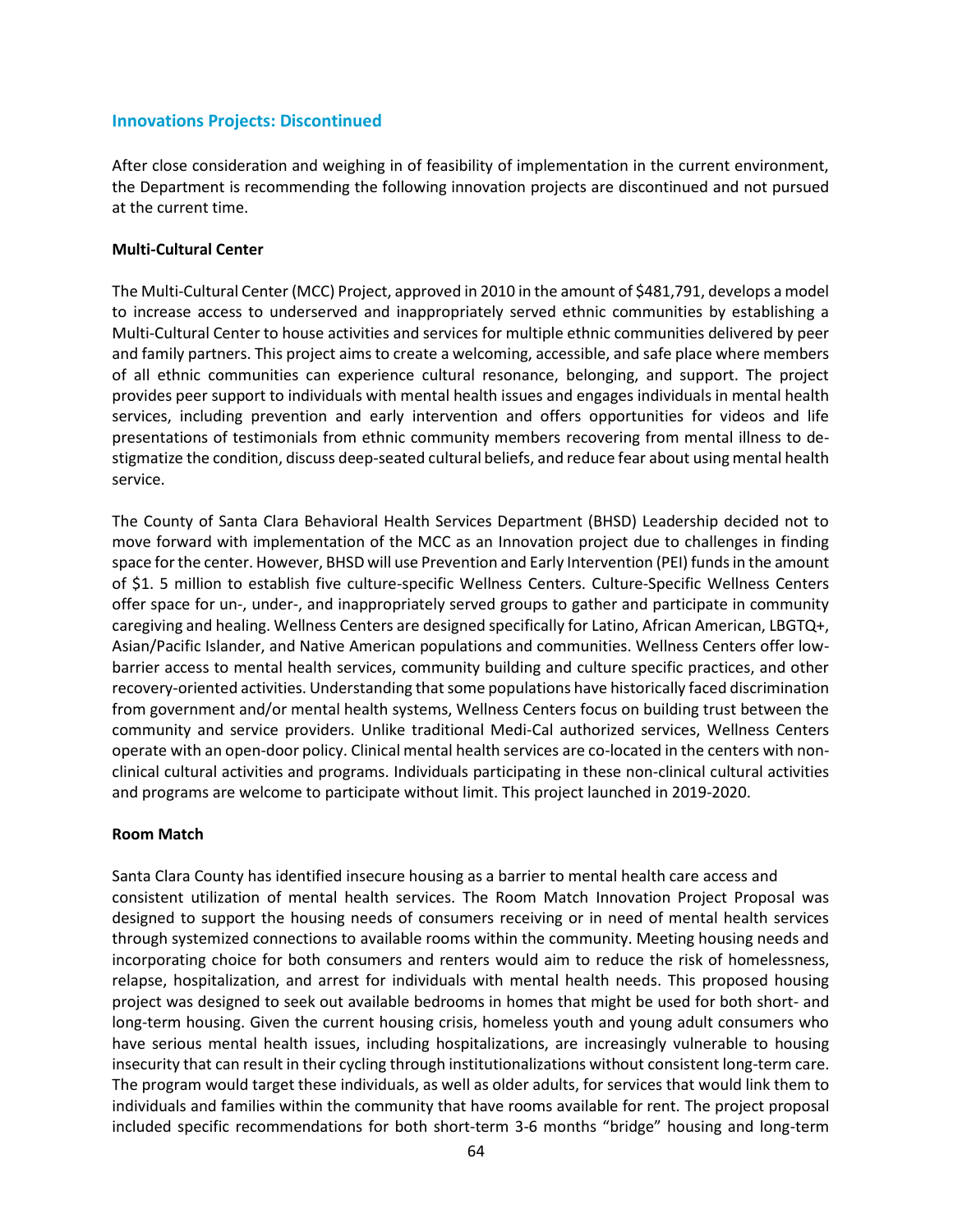rentals and provided detailed recommendations for the project.

Following meetings with the County's Office of Supportive Housing (OSH), it became evident the proposed project would not move forward. OSH is currently funding a similar "Room Match Program" for LGBTQ youth in partnership with a community-based organization, so it was decided that this project would no longer be considered innovative. Additionally, after researching the cost of development of an app, BHSD determined that it would be very expensive and cost prohibitive and the app would not support the complexity of the matching process. A coordinator and case manager would be needed to oversee the matching process to ensure a good fit for both the client/consumer and renter and updating the app would be time intensive. This project was not presented for approval at the Mental Health Services Oversight and Accountability Commission (MHSOAC).

#### **Friendly Calling Older Adult In-Home Outreach Team/Reach Out, Engage, and Connect**

The Friendly Calling Older Adult In-Home Outreach Team/Reach Out, Engage, and Connect project is a proposed project that will provide culturally responsive mental health services for isolated adults over 60 in Santa Clara County via a multilingual phone line. This project will target underserved or unserved older adults who experience isolation and/or depression and who may be homebound. For this population, isolation may be the result of many factors such as the loss of a life-long partner or other loved ones, medical problems, financial constraints, unstable housing, and caregiving responsibilities. Mental health resources that could benefit isolated older adults tend to be inaccessible to them due to a lack of information and support in accessing services. Friendly Calling is designed to connect isolated older adults to supportive services they would otherwise have difficulty accessing. The program will be widely publicized and referrals will come from consumers' family, faith-based community resources, senior community centers, senior housing programs, and the medical community. The service will be staffed with Elder Peer staff, who have been trained in this specialized service and who will serve as Navigators or *Promotores* to help consumers navigate the system of care. The staff will call and engage each consumer, establish and build trust, provide understanding and a sense of connection, and help to address the individualized needs of each consumer. Elder Peers will visit consumers in their homes as necessary and make "warm handoff" referrals to mental health and community services that meet each consumer's needs. This project was not presented for approval at the Mental Health Services Oversight and Accountability Commission (MHSOAC).

Due to the immediate need for this project, the BHSD decided that this will not be an Innovation project, but instead will be incorporated into the Adult/Older Adult System of Care. The project will become a component of an existing program, which is already mobilizing peers from the community to provide counseling and visitation to support older adults.

#### **Technology Suite for Community Mental Health**

Santa Clara County originally was interested in joining multiple counties across California in implementing the Innovative Tech Suite. This project intended to bring interactive technology tools into the public mental health system through a highly innovative suite of applications designed to educate users on the signs and symptoms of mental illness, improve early identification of emotional/behavioral destabilization, connect individuals seeking help in real time, and increase user access to mental health services when needed. The Department met with the MHSA SLC to discuss and strategize on the recommended applications and content and identify those which would be the most beneficial to the populations we serve.

After meetings with CalMHSA, it was determined that this project would not be a good fit for County of